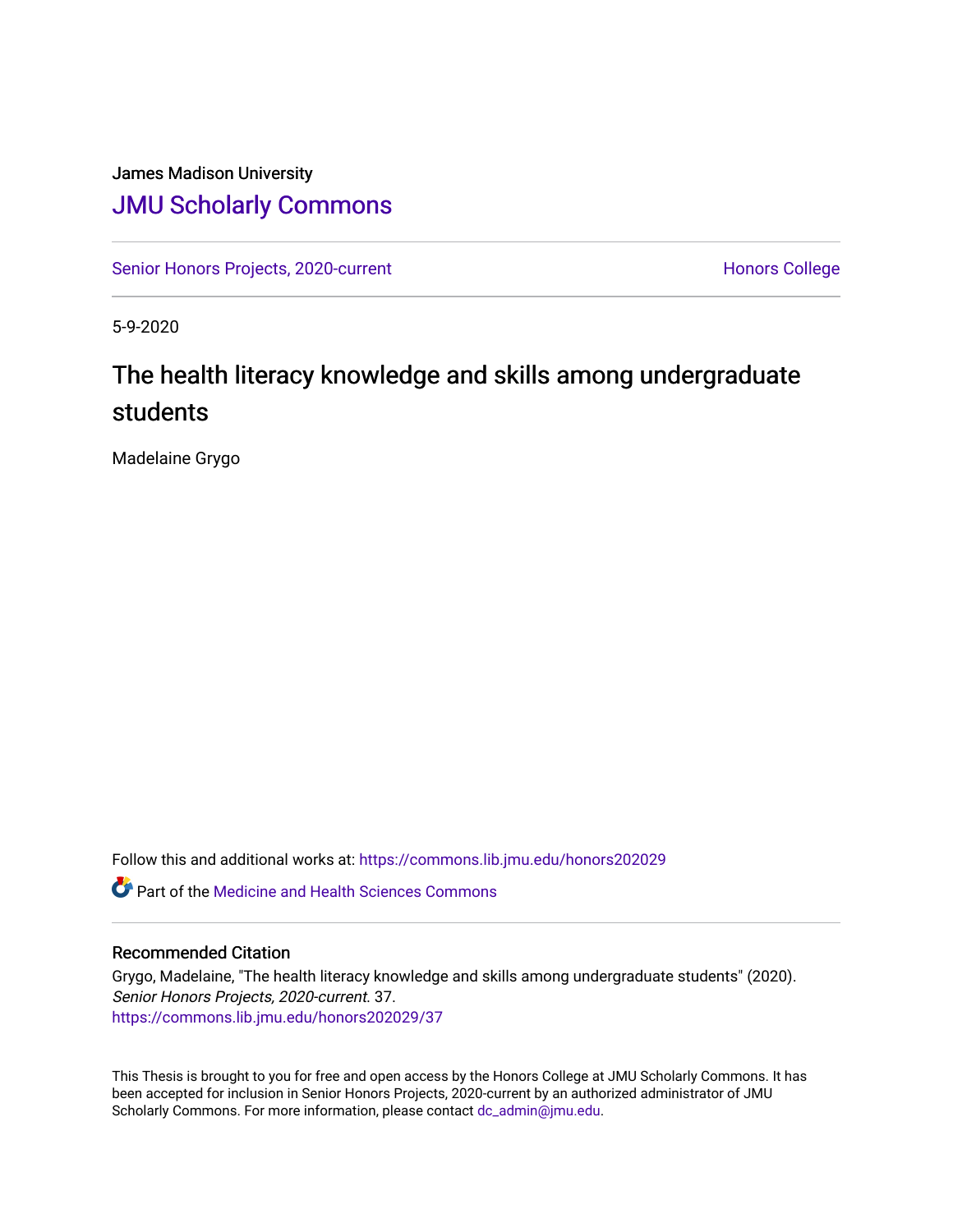The Health Literacy Knowledge and Skills Among Undergraduate Students

An Honors College Project Presented to the Faculty of the Undergraduate College of Health and Behavioral Studies James Madison University

by Madelaine Grygo

April 2020

Accepted by the faculty of the Department of Health Sciences, James Madison University, in partial fulfillment of the requirements for the Honors College.

Project Advisor: Theresa Enyeart Smith, Ph.D. Bradley R. Newcomer, Ph.D. Professor, College of Health and Behavioral Studies Dean, Honors College

Reader: Maria Wessel, Ed.D.

Professor, College of Health and Behavioral Studies

Reader: Tracey Thomas, DrPH

Professor, College of Health and Behavioral Studies

Reader: Jordan McCann, MPH, CHES Assistant Director of Health Promotion, University Health Center

FACULTY COMMITTEE: HONORS COLLEGE APPROVAL: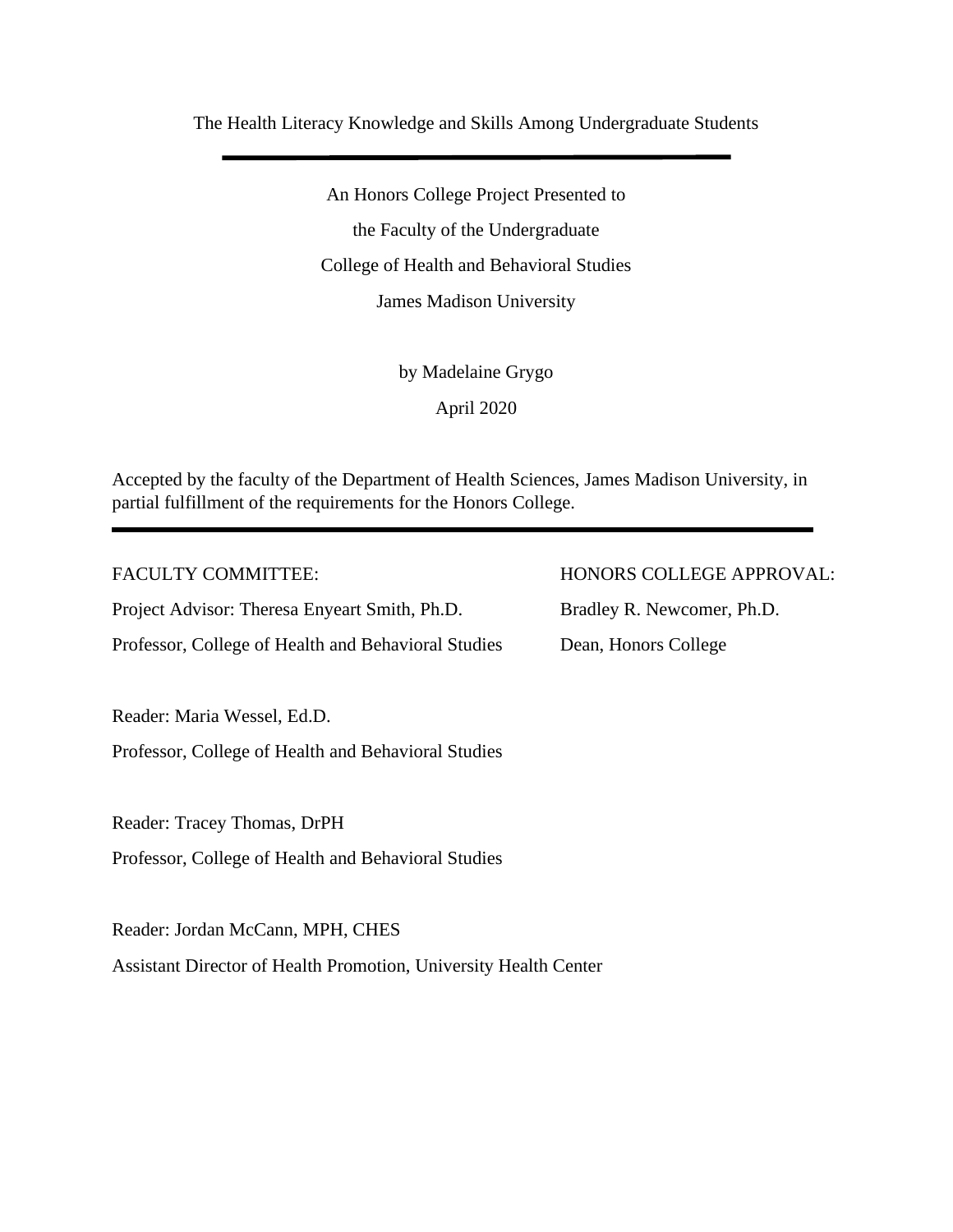# **Table of Contents**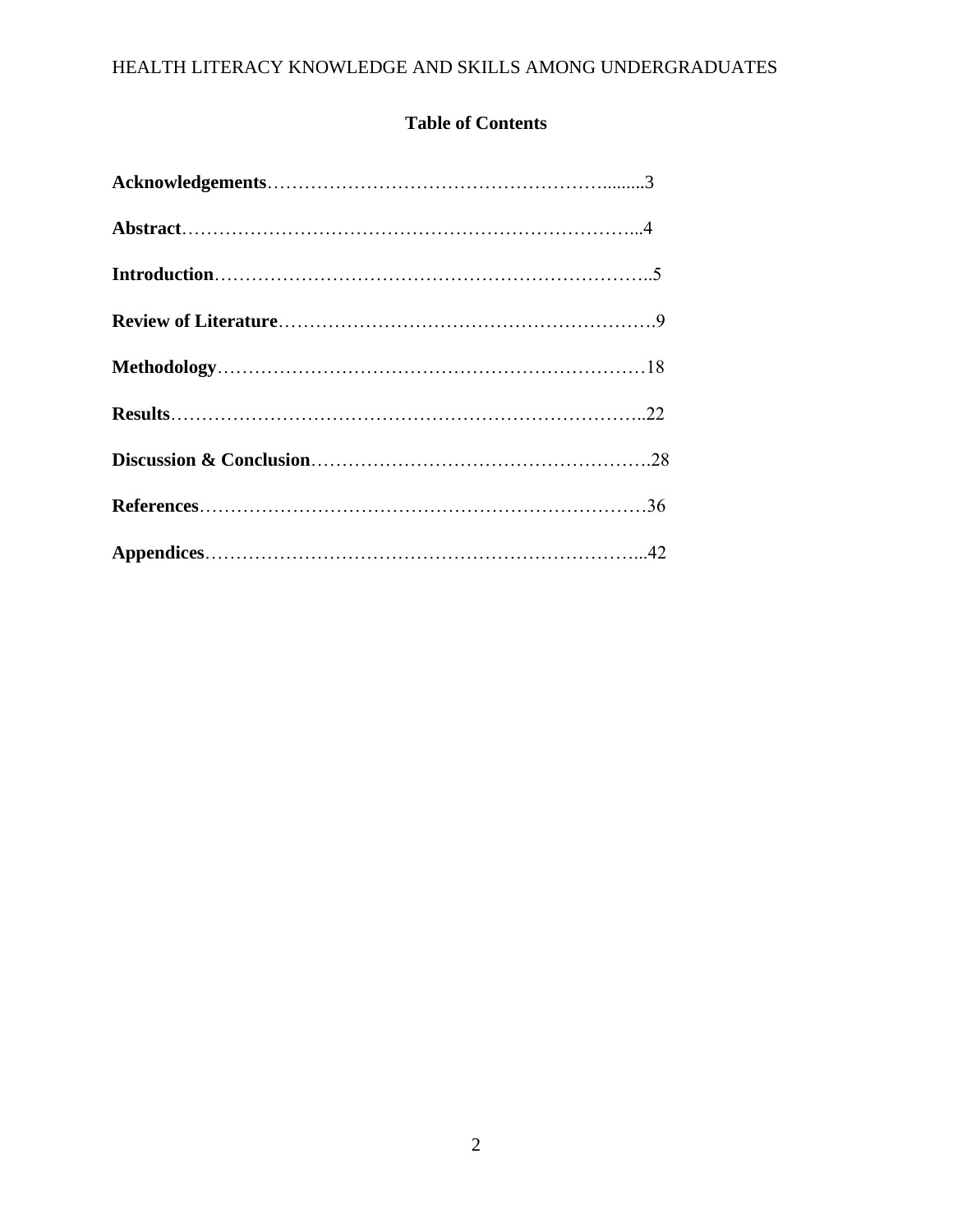### **Acknowledgments**

I would like to express my sincere gratitude to James Madison University and the College of Health and Behavioral Studies for giving me the opportunity to further my education and find new passions. This project would not have been possible without the support and willingness of my professor and project advisor, Dr. Theresa Enyeart Smith. I am beyond grateful for her guidance and insight throughout the completion of this project. I also want to extend my appreciation to my readers, Dr. Maria Wessel, Dr. Tracey Thomas, and Jordan McCann, for their reliability and readiness to work with me throughout this research process. I am truly lucky to have had a committee with a strong desire to help me succeed and dedication to the advancement of learning.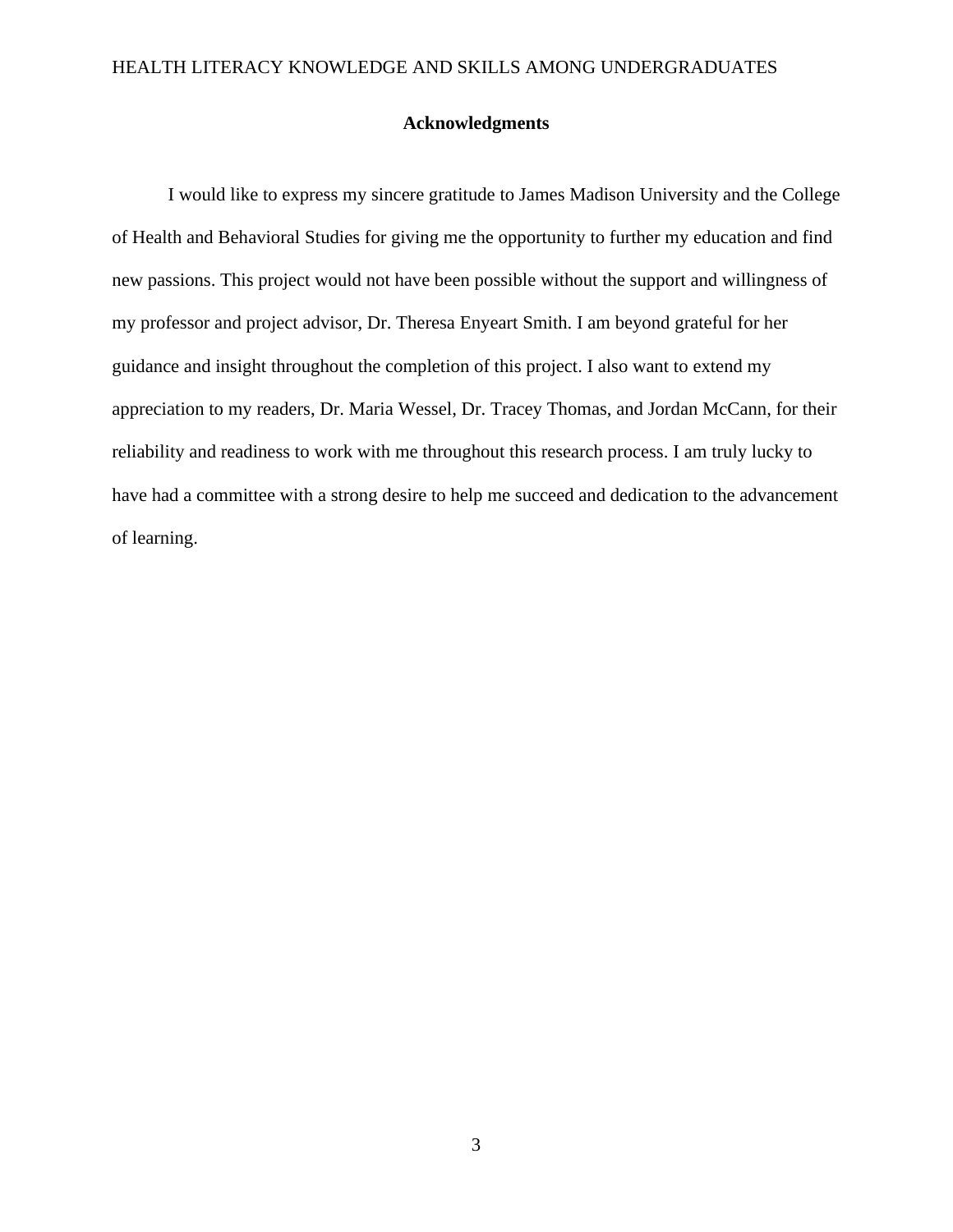Health literacy is defined as the knowledge and skills individuals need to acquire and understand related to health information and services in order to create the best health outcomes for themselves. Those with low health literacy struggle to successfully follow medical instructions, obtain and comprehend health information, and communicate health complications. Low health literacy is correlated with preventable negative health outcomes, such as sexually transmitted infections, obesity, diabetes, lung cancer, and heart disease, which are conditions experienced by a majority of the U.S. population. The most recent estimates suggest that over 75 million U.S. adults are health illiterate, which indicates the need to improve health education and promotion among the U.S. population. One way to improve health literacy is through existing systems of higher education. These institutions have the means to educate and provide students with health resources to contribute positively to the current health literacy status of the population. Although research exists on the health literacy levels of college students, there is a need for more information evaluating the overall health literacy knowledge and skills students have.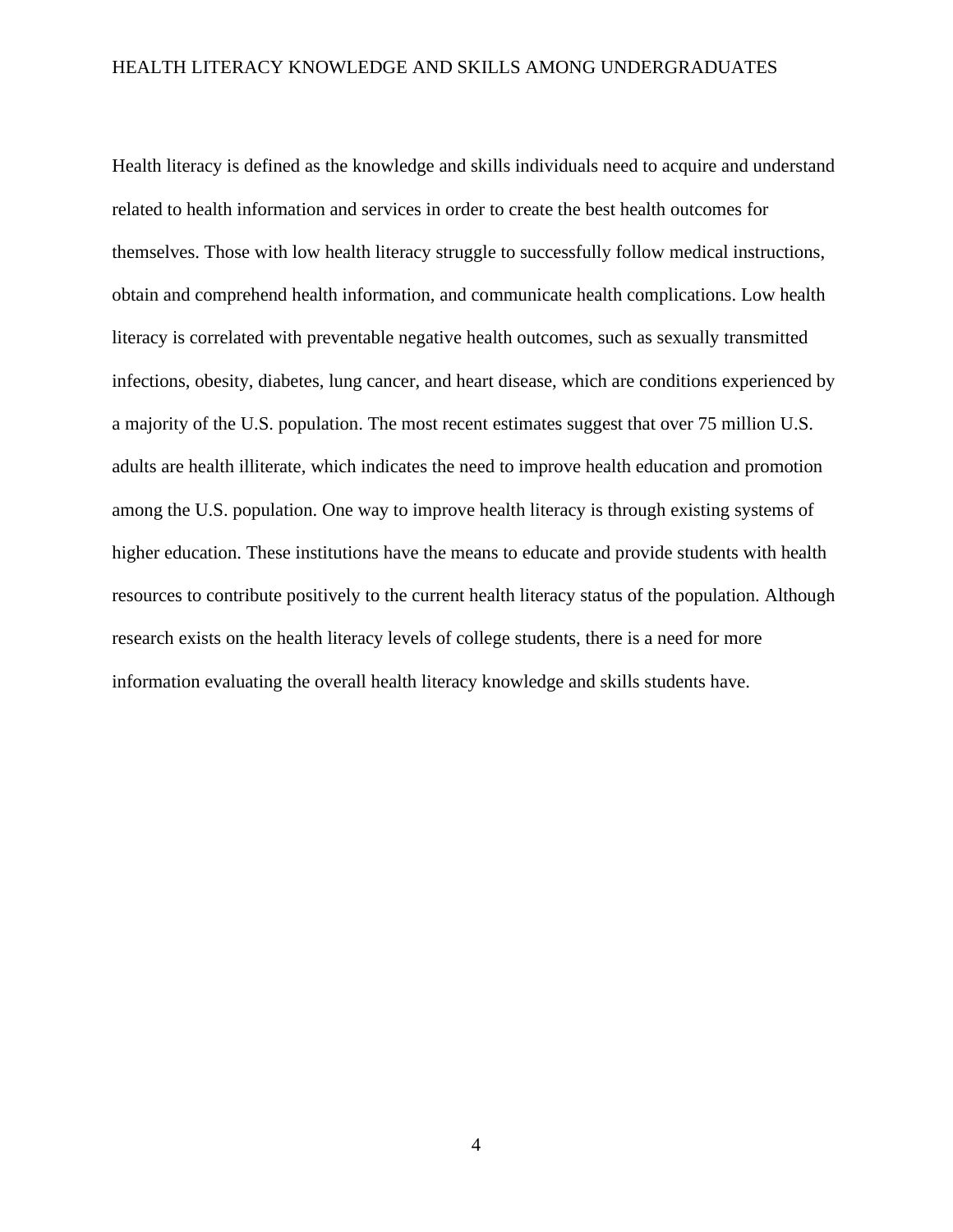#### **Chapter One**

Health literacy can be defined as "the degree to which individuals have the capacity to obtain, process, and understand basic health information and services needed to make appropriate health decisions" (DeMarco & Nystrom, 2010, p. 295). Health literacy plays a significant role in the health and well-being of individuals. Researchers believe that health literacy contributes to the social, mental, physical, and economic prosperity of the population (Liu et al., 2018). Many believe that obtaining, processing, and understanding health information are straightforward tasks, but the ability to follow instructions from medical professionals, communicate health needs, perform health-related tasks, engage in preventative health behaviors, and make the best health decisions prove more difficult than individuals believe (Ickes & Cottrell, 2010). With an estimation of approximately "26% to 36%, or over 75 million English speaking adults in the U.S., having limitations in their health literacy," researchers are not only noting the prevalence of low health literacy levels but also the need for interventions to be made (Sand-Jecklin & Coyle, 2013, p. 582). In order to combat negative health consequences and create positive health outcomes, research demonstrates that health literacy needs to be a priority in educational settings that can extend health instruction and provide needed resources for individuals (Joseph, Fernandes, Hyers & O'Brien, 2016).

#### **Significance**

Due to a lack of health literacy, many individuals face limitations associated with negative health outcomes, which often result in higher morbidity and mortality rates (Paasche-Orlow & Wolf, 2007). Although efforts exist to create a health literate population, researchers express that understanding the difficulties that individuals with low health literacy face is key to solving the problem. Both researchers and health professionals recognize that increasing levels of inadequate health literacy correlate to the rise in preventable health complications among the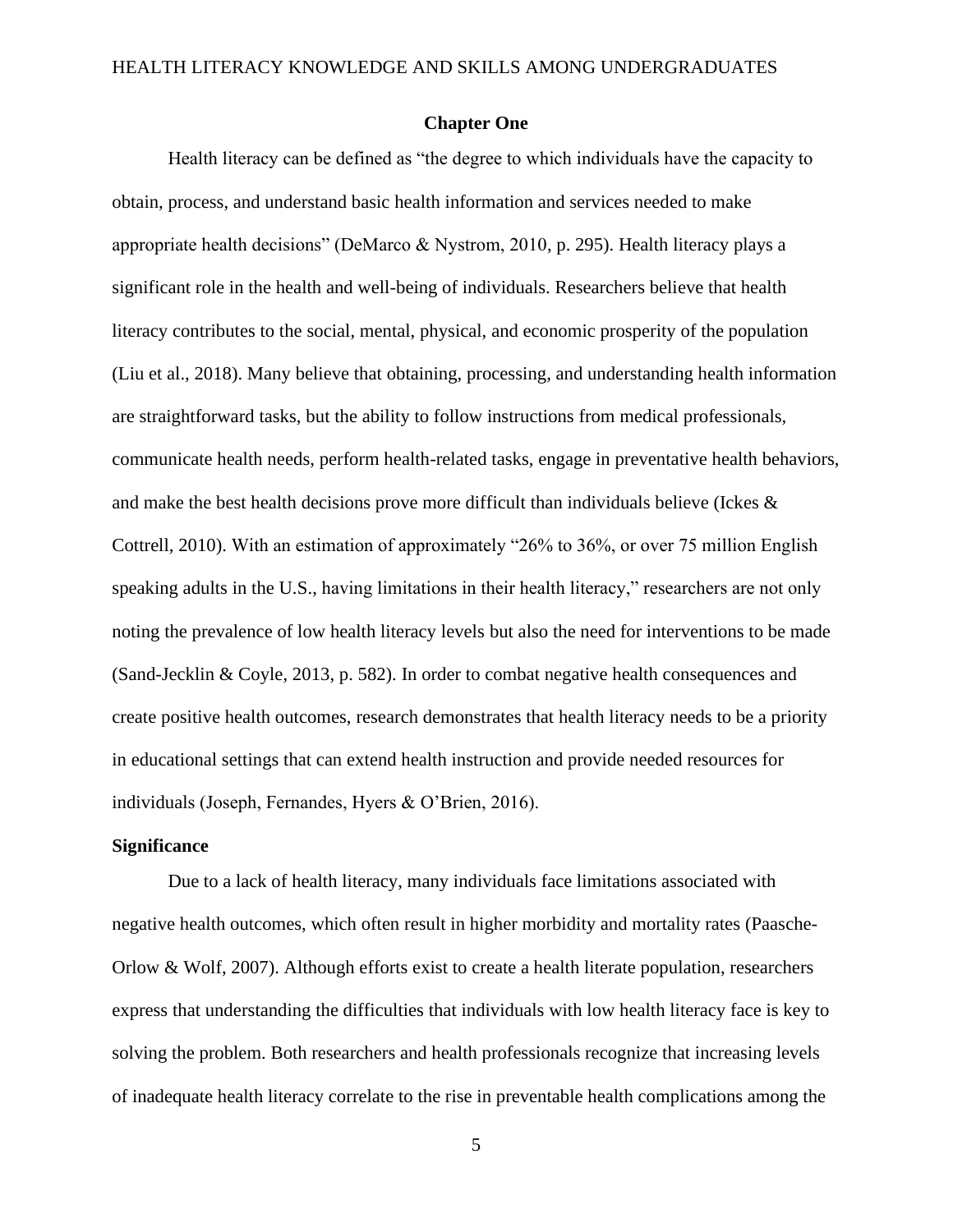population. This recognition leads to a call for an increase in health education and an improvement in the way health information is retained and applied (Vamos, Yeung, Schaal  $\&$ Schlüter, 2016).

With increasing numbers of individuals unable to definitively state they are health literate, people question how to address the problem to ensure that health literacy improves among the population. Researchers have looked to colleges and universities to become part of the solution. Assessing and improving health literacy among undergraduates is not only important in order for the individual to make informed health decisions for themselves, but for others as future professionals and caretakers. There is a need for these institutions to provide students with a comprehensive health education that will extend past their time as students. Undergraduate students are in a "better position than the general population to improve their health literacy," but without more information on their health literacy status, universities will be unable to improve students' "navigation and utilization of health services" (Harper, 2014, p. 125). Although research exists on the health literacy of college populations, a deeper understanding of the various factors assisting or hindering health literacy levels among this population is needed. This study seeks to explore the health literacy knowledge and skills of undergraduate students at James Madison University. It intends to add to the general existing research on the health literacy levels among undergraduate students.

#### **Statement of problem**

The ability to obtain, process, and understand health information proves challenging for individuals with low health literacy levels. They are less likely to understand medical instructions and use preventative health services or the appropriate services for chronic conditions, which result in the use of services meant for critical cases (DeMarco & Nystrom, 2010). Previous research shows that there are high rates of hospitalization and the inappropriate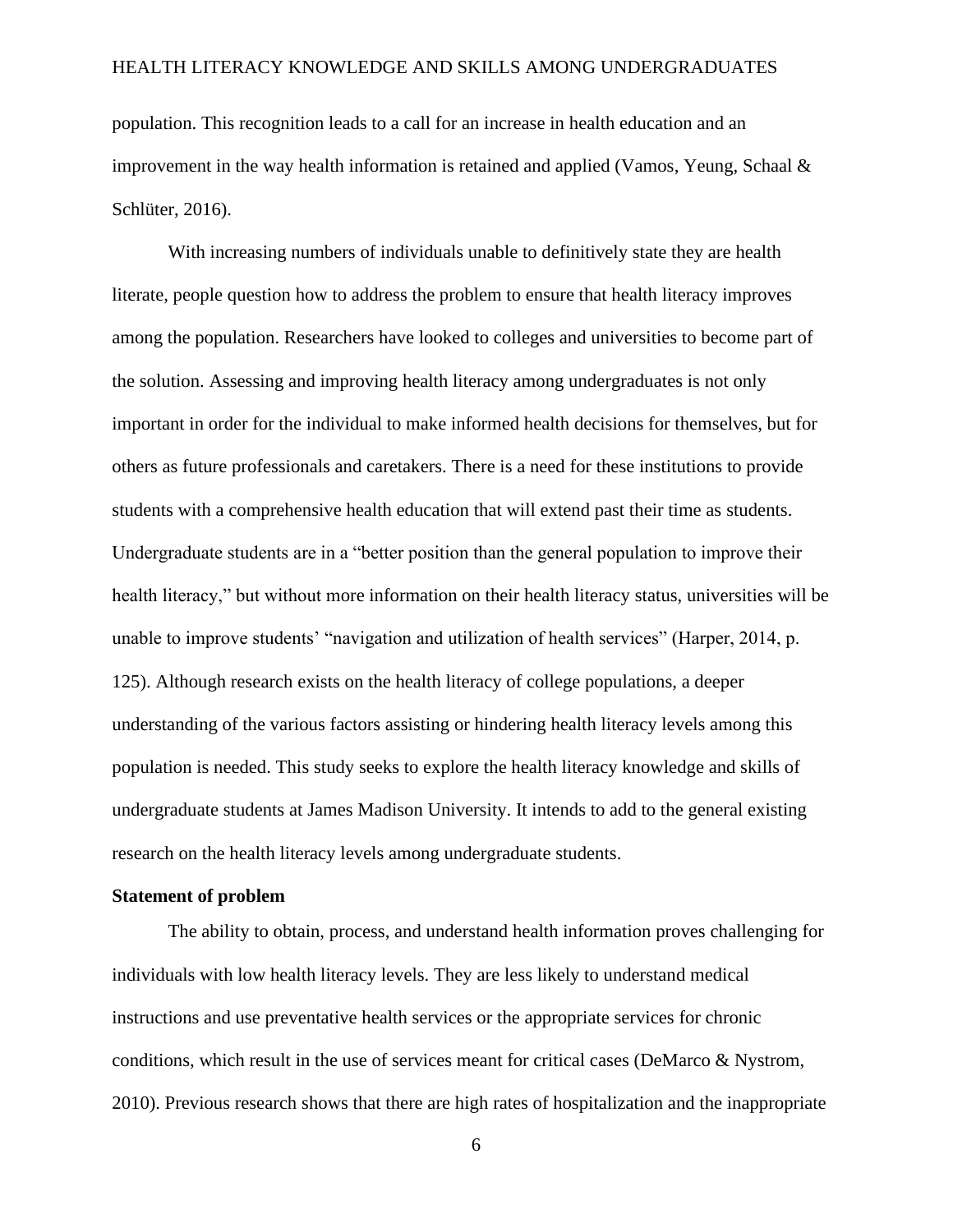use of certain medical services by lower health literate individuals. Those with low health literacy are two times more likely to visit the hospital and have higher annual health care costs than those who are adequately health literate (Paasche-Orlow & Wolf, 2007; Williams, Davis, Parker & Weiss, 2002). These realities contribute to the U.S. population facing high morbidity and mortality rates, along with high overall health care costs (Basic & Erdelez, 2015; DeMarco & Nystrom, 2010).

Due to these harsh realities, researchers are acknowledging groups, like college students, that can improve their health literacy and contribute to overall improvements in health literacy rates among the population. Although undergraduates are one of the largest groups that receive traditional health information, research indicates that an increasing number of students are graduating without the health literacy skills needed to comprehend and properly use medical information and services (Harper, 2014; Vader, Walters, Roudsari & Nguyen, 2011). Typically, undergraduate students receive some type of health education, but research acknowledges that a single health course may be the only health information ever received by particular students (Basic & Erdelez, 2015; Polacek, Erwin & Rau, 2013). If students are receiving minimal health education, then their health knowledge and behaviors will be inadequate to maintain a healthy lifestyle and navigate particular health care situations successfully. Research suggests that university health programs take measures to ensure that undergraduates are receiving sufficient knowledge to develop their health literacy (Polacek, Erwin & Rau, 2013).

#### **Research questions**

- 1. What academic major had the highest overall health literacy score?
- 2. Are there differences among health literacy scores between students who took HTH 100 or KIN 100?
- 3. Do any differences exist between academic year and health literacy scores?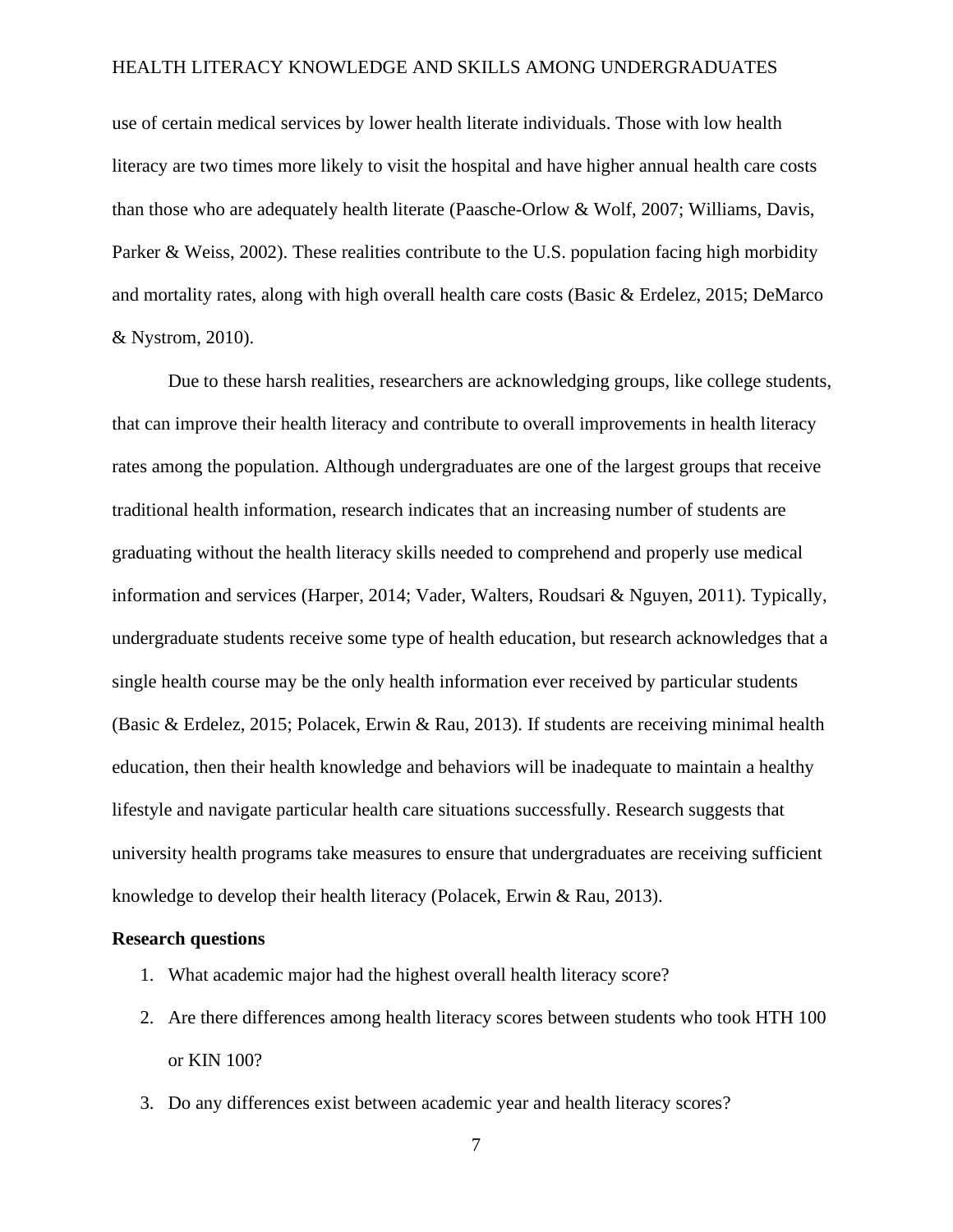- 4. Do students who utilize services at The Well: The Office of Health Promotion and Wellbeing have higher health literacy scores than those who have not used any resources?
- 5. Where do students obtain most of their health information?
- 6. Do those with a chronic health condition have higher literacy scores?
- 7. Does having a parent/guardian in a health profession increase the likelihood of having a higher health literacy score?
- 8. Are there differences in student scores on the Short Assessment of Health Literacy and the Brief Health Literacy Screen?

#### **Limitations**

A major limitation of this study is that the researcher collected the surveys using a convenience sampling method. Although this was the simplest and most effective method to use, the results are not generalizable to a larger population because the research was not collected with true randomization. 110 students were surveyed out of around 20,000 students present at the institution. The participant pool was representative of James Madison University's campus, which is not necessarily representative of the larger population. Of those surveyed, 69% identified as women and 30.9% as men. JMU's student population is recorded as 58% female and 42% male, which is similar to the participant population of the study (Facts & Figures, 2019). 81.8% of participants identified as Caucasian and 18.2% identified as other races, including Hispanic, Asian, and Black. These findings were consistent with JMU's racial distribution as 78% Caucasian and 22% other races (Facts & Figures, 2019). The racial and gender distribution of this study, with most being white and women, may not give accurate insight into the health literacy knowledge and skill of undergraduate students in general. In order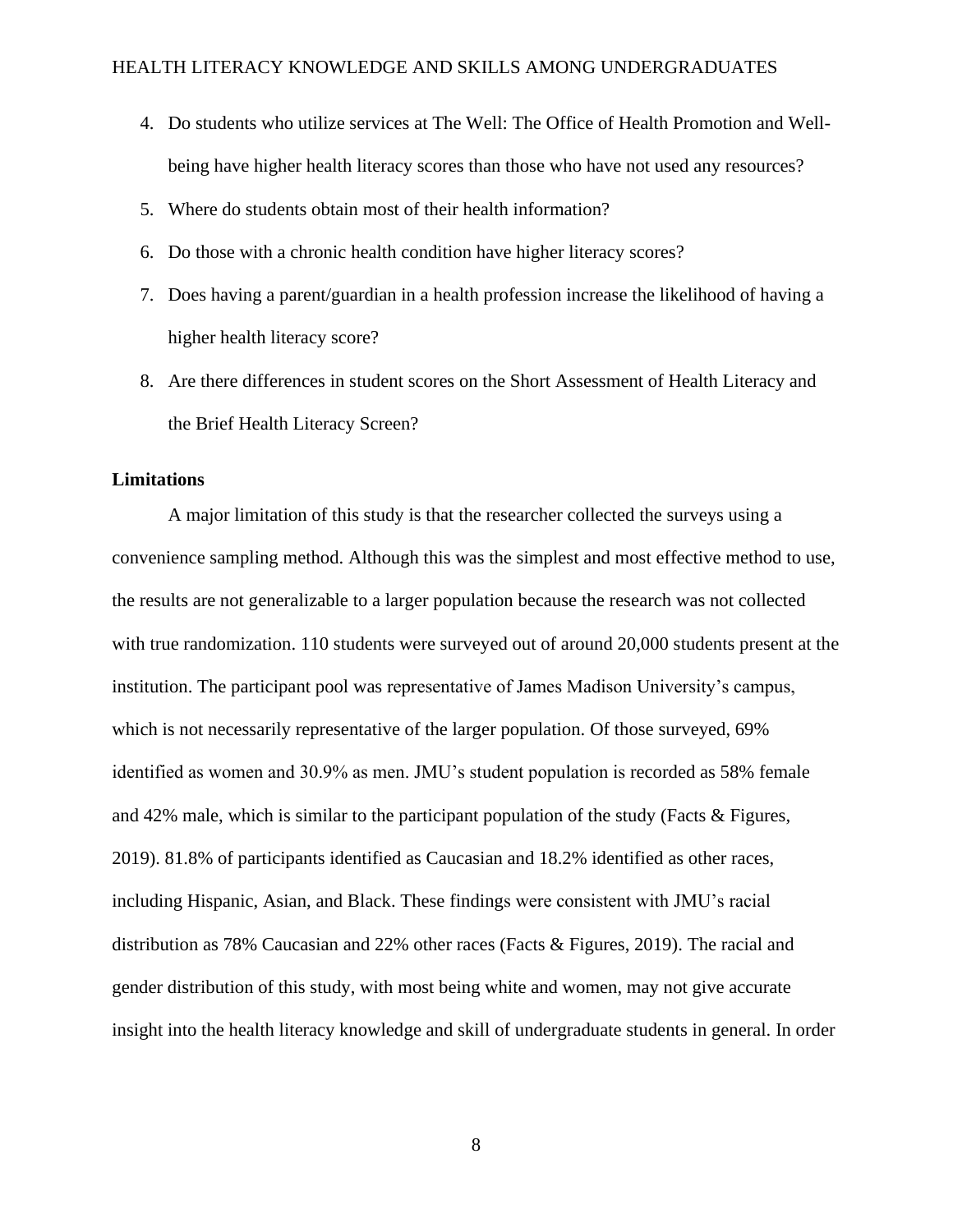to attain generalizability, a more diverse sample, representative of the U.S. population, would be needed.

Another limitation of our study involves participants potentially displaying the Hawthorne effect. The Hawthorne effect is displayed when participants are aware that they are being studied and answer in a certain way that they think the researcher wants them to answer (McCambridge, Witton & Elbourne, 2014). Participants may have withheld accurate data due to fear of judgement by the researcher, desire to seem more health literate, or conforming to the results they think the researcher is looking for. For example, participants may have stated they are aware of services offered by The Well, or they obtain most of their health information from professionals because they felt as if those were the "correct" answers.

#### **Definition of terms**

Health literacy: "the degree to which individuals have the capacity to obtain, process, and understand basic health information and services needed to make appropriate health decisions" (DeMarco & Nystrom, 2010, p. 295).

Medical adherence: "the extent to which a person's behavior—taking medication, following a diet, and/or executing lifestyle changes- corresponds with agreed recommendations from a health care provider" (Brown & Bussell, 2011, p. 304).

#### **Chapter Two**

#### **Health Literacy**

A basis for health literacy research began in 2003 with the National Assessment on Adult Literacy, which included a section on health literacy, evaluating health literacy through clinical, preventative, and navigation of the health care system items (DeMarco & Nystrom, 2010). The results of this study were released in 2006 and demonstrated that around 35% of U.S. adults had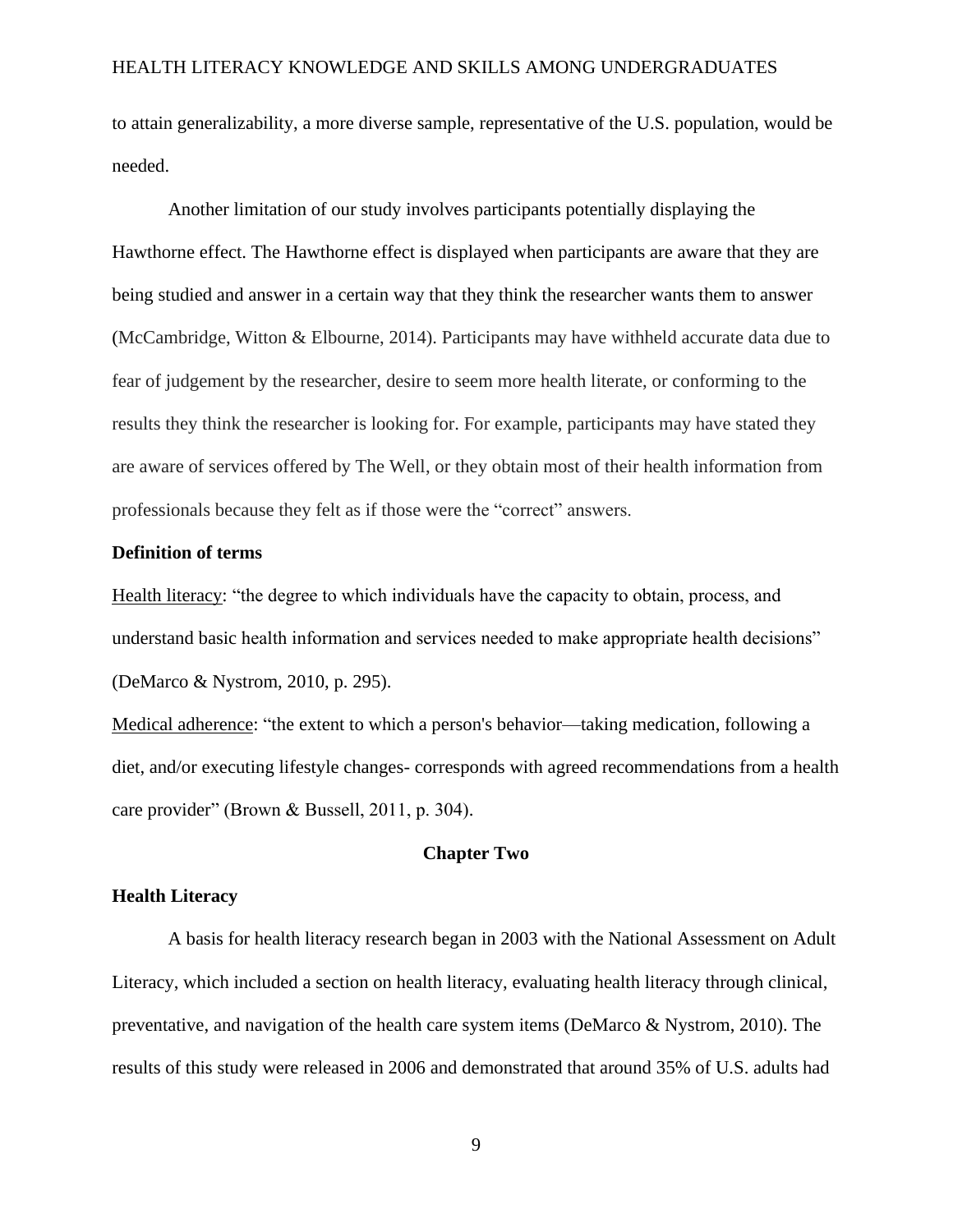a basic or below basic health literacy level, while around 50% percent had an intermediate level, but still showed a need for improvement (DeMarco & Nystrom, 2010). This indicated that about 12% of adults in the U.S. had proficient health literacy, categorizing over 75 million adults with basic or below basic health literacy (America's Health Literacy, 2008). More specifically, a third of U.S. adults have difficulty with everyday health tasks, like adhering to scheduled immunizations, following prescription drug label directions, and choosing appropriate medical information sources (America's Health Literacy, 2008). This research prompted an increased awareness of health literacy levels in the nation and the need for improved health education in order to for individuals to have the necessary skills to be responsible for their health and create healthy lifestyles (Yang, Luo & Chiang, 2017). The push for improvements in health literacy continue today with health organizations, like the U.S. Department of Health and Human Services, creating nationwide objectives within the Healthy People initiative, to improve health literacy. These objectives specifically focus on health communication and the distribution of health information in order to reduce health disparities among the population (Ickes & Cottrell, 2010; Office of Disease Prevention and Health Promotion, 2019).

#### **Health literacy risk factors and medical adherence**

Millions of adults in the U.S. have inadequate health literacy, which increases the risk of negative clinical outcomes and the overutilization of emergency health services (Brown & Bussell, 2011). High rates of low health literacy in the U.S. have led researchers to seek to understand exactly which groups have more difficulty than others in their health literacy. There are numerous factors that contribute to low health literacy, most dealing with poverty, low education levels, disability, and race/ethnicity (Health Literacy, 2020). Research indicates that adults living below the poverty level, the uninsured or publicly insured, and those who did not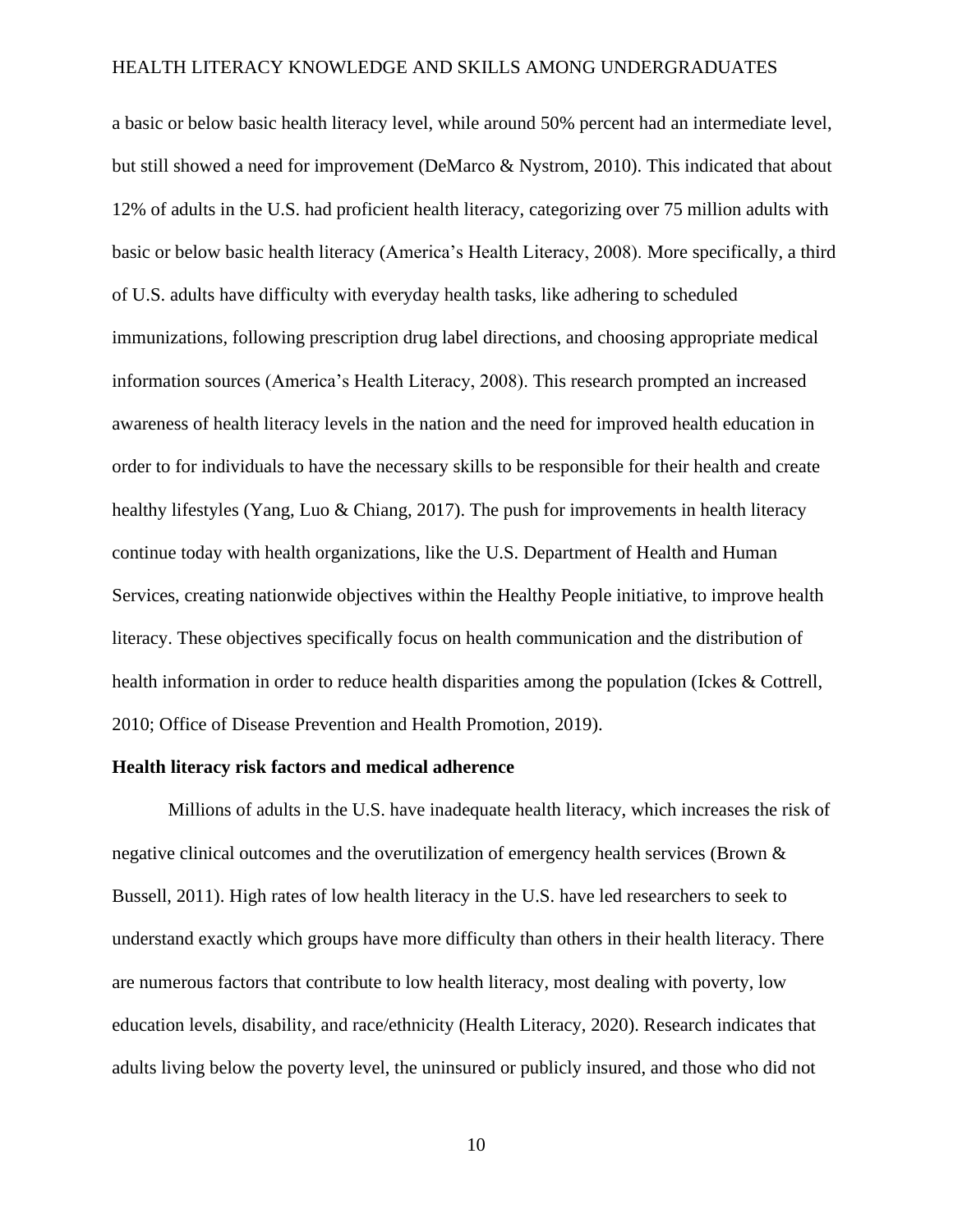graduate high school are at higher risk for low health literacy (Health Literacy, 2020). Also, language plays a role in adequate health literacy, and those who do not speak English as their first language report difficulty in understanding health information and making appropriate health decisions (Health Literacy, 2020). These unavoidable risk factors make it difficult to navigate the healthcare system and puts stress not only the system itself, but each individual that needs to utilize its services. Research suggests that low health literacy has a substantial effect on health outcomes and results in "fewer preventive screenings, increased use of emergency departments, lack of understanding health messages, and decreased medical adherence" (Eisenberg, 2012, para. 7).

Medical adherence is a component of health literacy and is affected by individual factors like a patient's health background, thoughts on effective means of treatment, and individual selfefficacy (Brown & Bussell, 2011). Medical adherence can be defined as "the extent to which a person's behavior—taking medication, following a diet, and/or executing lifestyle changescorresponds with agreed recommendations from a health care provider" (Brown & Bussell, 2011, p. 304). Due to an emphasis on fast-paced diagnosis and treatment in the U.S., patient health literacy is rarely assessed, which leads to a lack of personal health interventions and an increase in poor care management (Knighton, Brunisholz & Savitz, 2017). In order to progress health literacy and address problems associated with medical adherence, improvements in patient education need to be made. Research suggests that to combat poor health literacy and its effect on medical adherence, an empowered health environment, emphasizing comfort, knowledge, and motivation, needs to be created (Brown & Bussell, 2011).

Those with "limited health literacy are likely to: exhibit impaired ability to recall health information, perceive low self-efficacy in understanding and using prescription medication,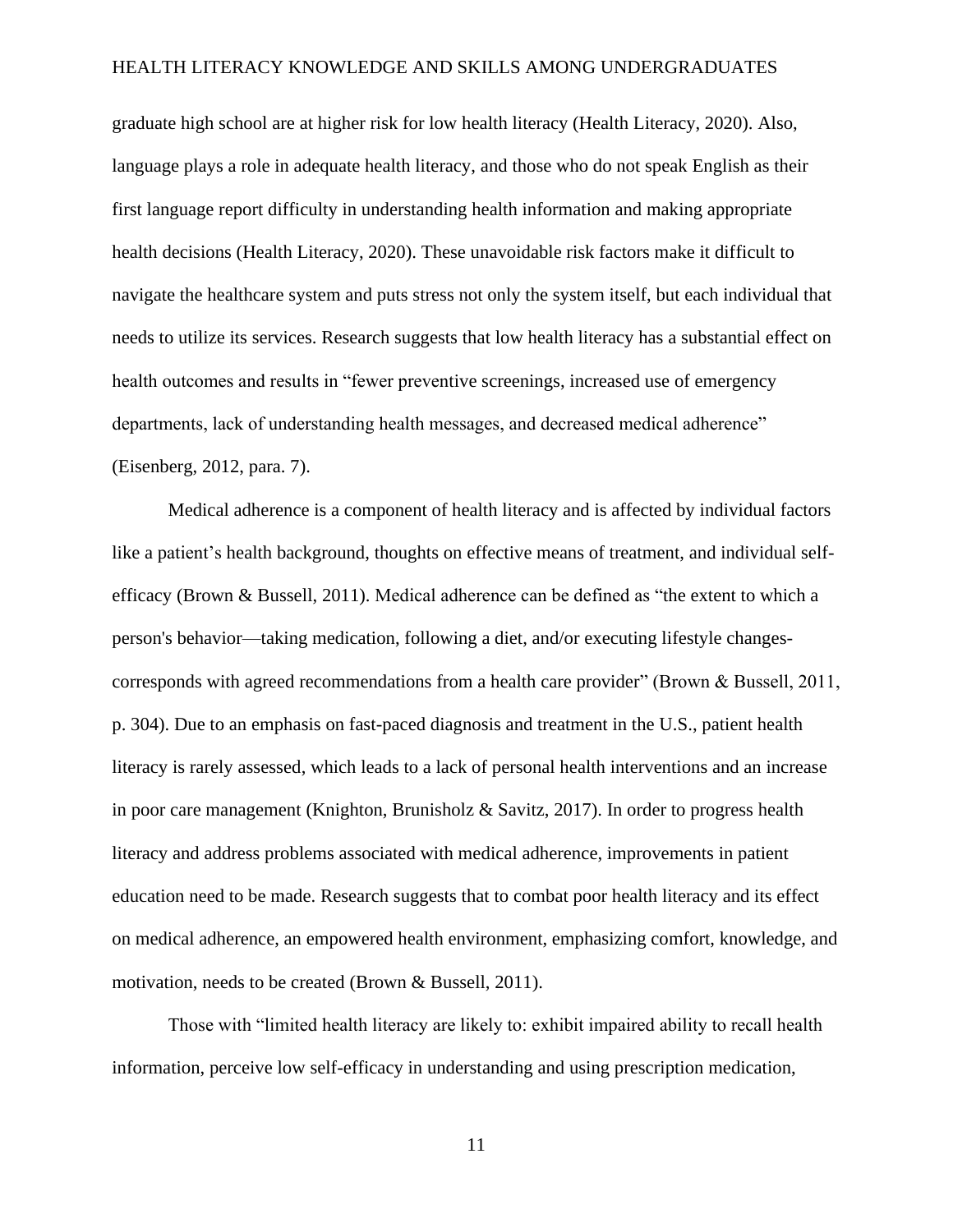reveal health exacerbation, show repeated and serious medication errors, and cause high medical expense," which lead to a need for increased involvement on both the patient and healthcare provider (Palumbo, 2015, p. 418). "Limited health literacy produces a vicious cycle, which engenders professional dominance and patient disengagement," and this cycle is continuous due to circumstances that constantly perpetuate disparity and challenges for individuals within a healthcare setting (Palumbo, 2015, p. 418). Patient participation is contingent upon comfortability, and limited health literacy leads to disinvolvement and inconsistency in patientprovider relationships. This reality leads many to call professionals to end the cycle by building relationships and working with patients in every aspect of care necessary (Palumbo, 2015). Adherence education must be applied in a personal and continuing manner, and should go beyond a single patient-professional interaction (Brown & Bussell, 2011). Research shows that patients do not always benefit from standard written instruction, so other means, like pictorial and audiovisual methods could be beneficial in addition to written instruction (Brown & Bussell, 2011). The combination of professional awareness and patient initiative is needed to end this vicious cycle and create a population in which the majority is health literate.

#### **Impact on economy**

Not only does low health literacy have a serious impact on the health outcomes of the population, but it also highly correlates to an increasing negative influence on the U.S. economy. Low health literacy is known to be a major burden not only in the U.S. healthcare system, but in the entirety of the U.S. economy as well (Vernon, Trujillo, Rosenbaum & DeBuono 2007). The negative influence of inadequate health literacy stems not only from the routine treatment of poor health outcomes, but also a mass over utilization of healthcare resources (Vernon, Trujillo, Rosenbaum & DeBuono, 2007). It is estimated that "healthcare spending will be 19.3% of the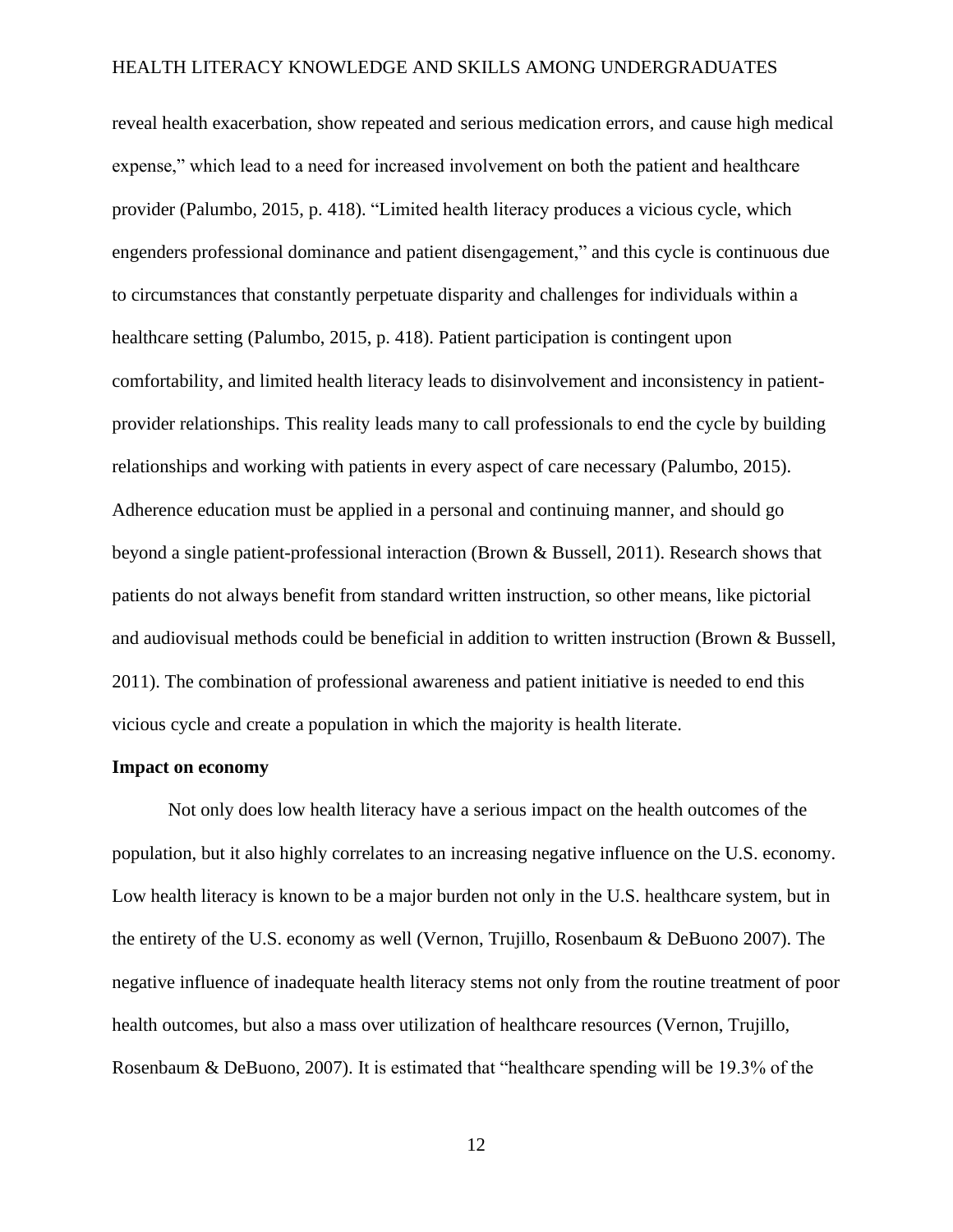gross domestic product by 2023" which shows about a 2% increase from 2012 (Joseph, Fernandes, Hyers & O'Brien, 2016, p. 28). Previous research approximation relays that the cost of low health literacy in the U.S. ranges from "\$106 billion to \$238 billion annually" and more research explains that "the out of pocket healthcare spending was about \$338 billion in 2013 and has continued to grow (Vernon, Trujillo, Rosenbaum & DeBuono, 2007, p. 2; Joseph, Fernandes, Hyers & O'Brien, 2016). Research estimates that the growth has equaled to a present-day cost ranging from \$1.6 trillion to \$3.6 trillion (Vernon, Trujillo, Rosenbaum & DeBuono, 2007). The rise in healthcare costs involves longer hospital stays, high readmission rates, and overall high healthcare utilization, most of which are avoidable costs within a low health literate population (Dolezel, Shanmugam & Morrison, 2018).

#### **Strategies for improvement**

The obstacles faced due to low health literacy do not go unnoticed and research seeks to understand the reality for individuals and the healthcare system itself. Although inadequate health literacy is a problem that will never cease to exist, many believe that improvements can be made with effective and efficient health information communication and greater structured health education opportunities (Nutbeam, McGill, Premkumar, 2017). The U.S. has strategized ways to improve health literacy in the nation through its National Action Plan to Improve Health Literacy. Awareness exists surrounding the current healthcare situation in the country, the realities that many individuals face due to low health literacy, and the ideal health practices in the country. The basis of the U.S. public health system focuses on prevention, and high levels of low health literacy in the country increase the difficulty in following this prevention-based model (Benjamin, 2010). Overall, individuals will not have the capability to practice preventive efforts if they do not understand what is communicated (Benjamin, 2010). With increased willingness to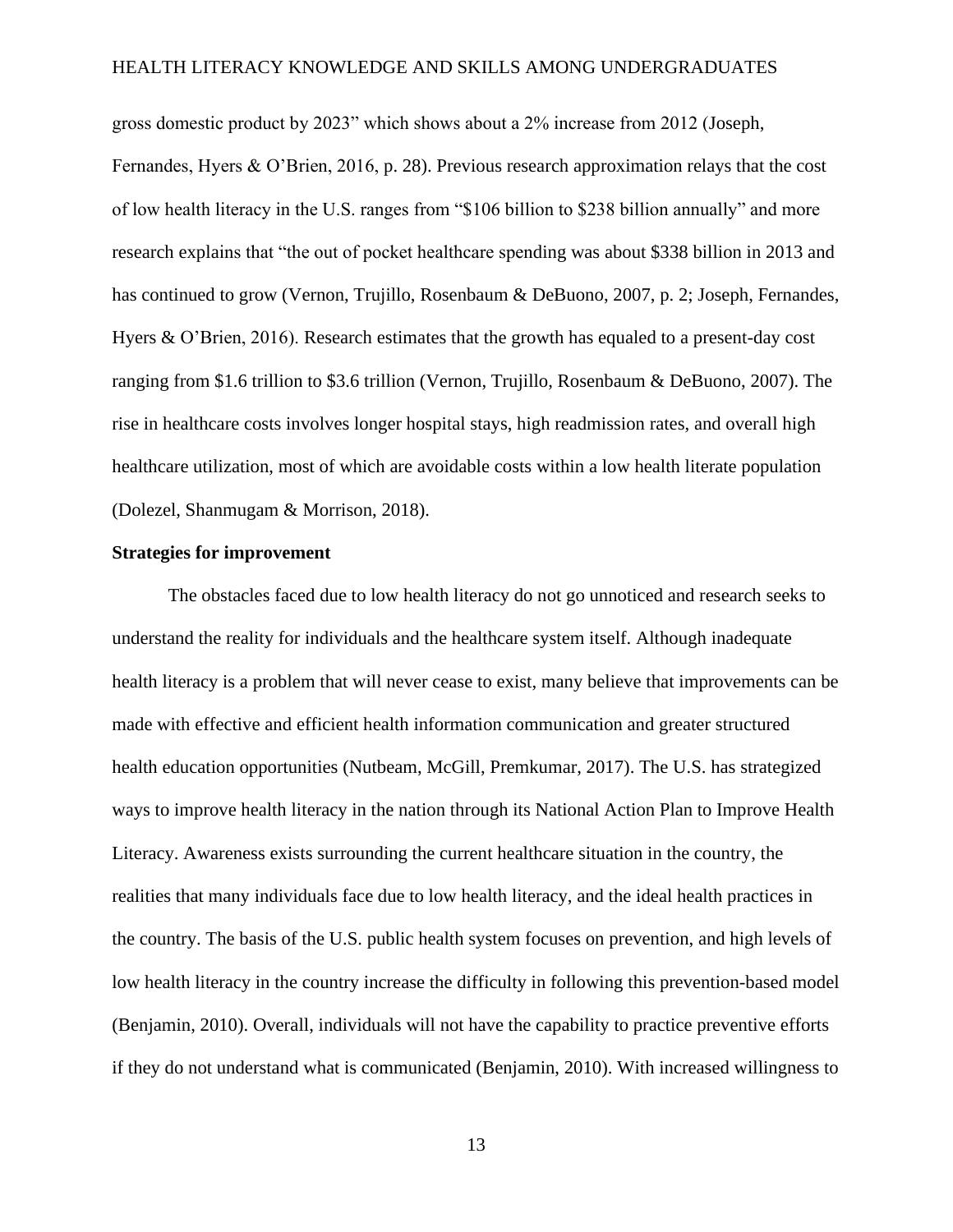address this reality, there is a call for consistency between the medical information provided to patients and the reality of its implementation to aid in improving health outcomes for all (Benjamin, 2010).

The National Action Plan to Improve Health Literacy relays that without its emphasis in a healthcare environment, limited health literacy often goes unnoticed by healthcare providers and health professionals (U.S. Department, 2010). The plan states that health professionals carry a lot of responsibility in combating low health literacy, but the issue should raise a multisector obligation, calling for policymakers and educators to play an important role as well (U.S. Department, 2010). Looking at ways to improve, calls for the need to understand the problems. Research notes that trouble in health literacy is continuously perpetuated by a rigid health system and professionals that are aware of the issues, but still use technical and medical terminology, unnecessary statistics, and unclear explanations of risks and recommendations with patients (U.S. Department, 2010). In order to combat the difficulty faced with health literacy, professionals explain a need for advocacy and education, especially for individuals in identified risk groups (Benjamin, 2010).

Strategies for improvement include restructure and innovation with prevention, treatment, and education. Researchers explain that low health literacy results in the avoidance of medical problems and looking to unreliable sources for information (U.S. Department, 2010). Restructure and innovation within the health system calls for "simplifying and improving written materials, using targeted approaches, and improving patient-provider communication" (Nutbeam, McGill, Premkumar, 2017; U.S. Department, 2010, p.10). Although it may not be simple, researchers conclude that making health information accurate, accessible, and actionable can combat low health literacy levels and produce widespread positive health outcomes (U.S.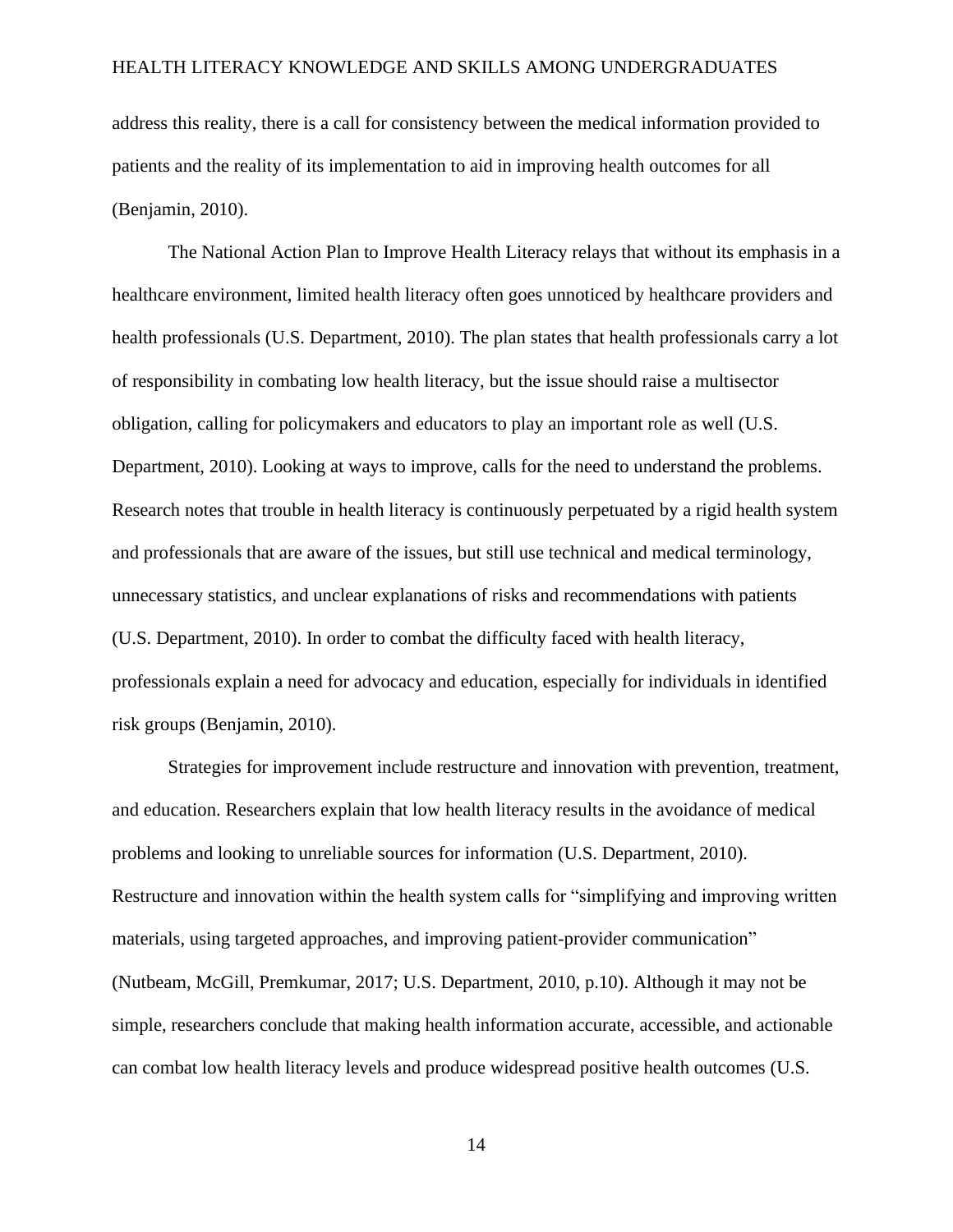Department, 2010). Besides improving patient-provider relationships and health information materials, education is another method to improve health literacy inadequacy. The National Action Plan states that the nation needs to ensure that individuals, especially young adults graduate with health literacy skills to ensure educated, positive health decisions throughout the lifespan (U.S. Department, 2010). A push for early health education will lead to higher health literacy rates and create future generations with health skills and better health outcomes.

#### **Higher education**

Due to the correlation between health literacy and education levels, schools have been identified as environments that have ease in health promotion and education to improve health related outcomes (Vamos, Yeung, Schaal & Schlüter, 2016). Colleges and universities, in particular, provide abundant opportunities for individuals to access health knowledge and resources to improve their health in all areas of wellness as well as their health literacy (Harper, 2014; Pearson, 2017). By requiring students to take health courses and offering health resources they may not find elsewhere, colleges support the creation of positive health behaviors and knowledge among their students (Polacek, Erwin & Rau, 2013). Due to the concern for their students' health and well-being, campuses across the U.S. provide numerous health supports, such as medical centers, exercise facilities, health education programs, health promoting policies, and health-related academic courses (Pearson, 2017; Polacek, Erwin & Rau, 2013).

Upon entering college, many students gain greater independence, leading to a greater responsibility for their health and well-being. A majority of students are placed in health care settings alone for the first time when entering college, which demonstrates a need for the frequent distribution of health information (Basic & Erdelez, 2015). The most common way in which students obtain direct health information is within a health-related class, most likely a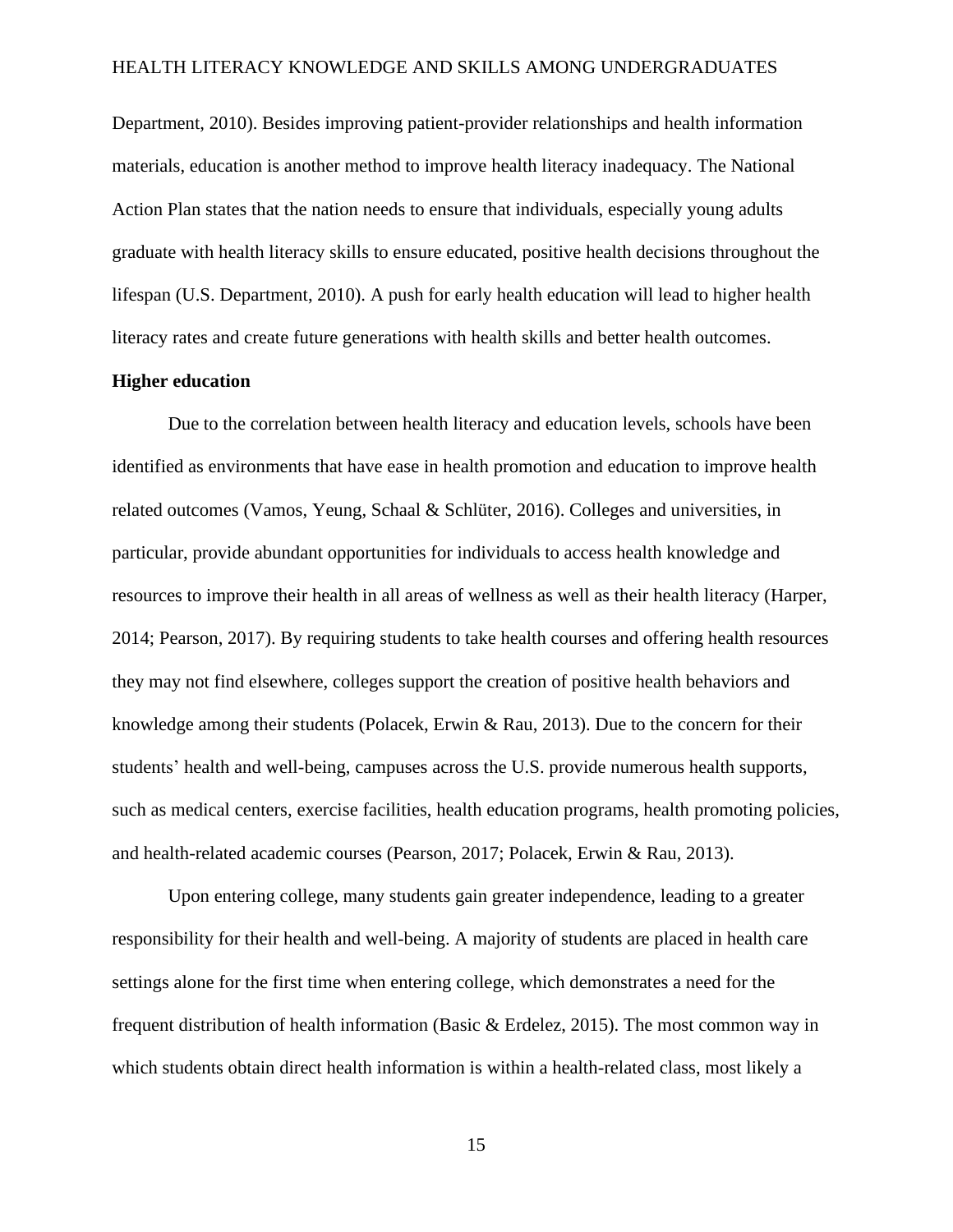required course, that touches on numerous aspects of health, such as eating habits, sexual practices, alcohol and drug use, and physical activity (Basic & Erdelez, 2015; Harper, 2014; Vader, Walters, Roudsari & Nguyen, 2011). Institutions of higher education require students to take at least one health related course, like introductory health or ones centered around a specific physical activity. Most students will take a singular health course to fulfill requirements, and those who take multiple do so because of their major, professional goals, or interests. Studies show that students who enroll in one or more health classes acquire more health information than others, which proves helpful, especially because college students are likely to engage in risky health behaviors (Basic & Erdelez, 2015). Students who have been, or are, enrolled in health classes tend to gain more health information; however, that information might not be enough to create adequate health literacy levels necessary for proper health decisions.

Researchers note the importance of educating and preparing students during their time at the university due to the reality that it "may be the last setting where it is possible to comprehensively address health of a large proportion to the young adult population" (Kwan, Arbour-Nicitopoulos, Duku & Faulkner, 2016, p. 163). Understanding and accessing reliable health information is crucial for all individuals, but professionals' reason that the impact of the challenge's students face and their behavioral responses to these challenges serve as indicators for the necessity of health education in a college setting (Kwan, Arbour-Nicitopoulos, Duku & Faulkner, 2016). Risky health behaviors peak in emerging adulthood and research shows that it is a period of high tobacco, illicit drug, and alcohol use as well as a period of high stress, insufficient sleep, and risky sexual behaviors (College Health, 2016; Kwan, Arbour-Nicitopoulos, Duku & Faulkner, 2016). Acknowledging these risk factors and tailoring education to health consequences students face often will lead to safer practices and positive health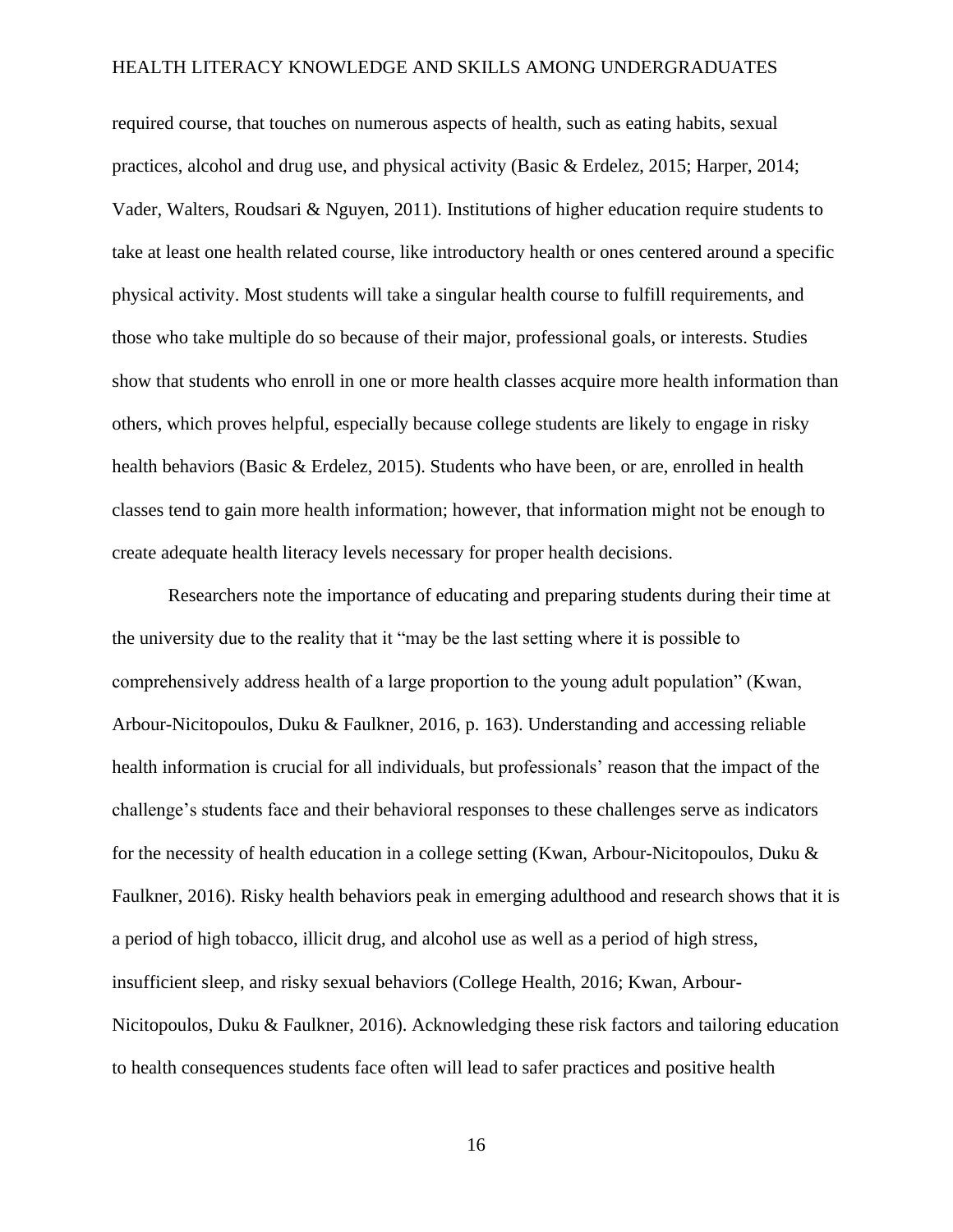outcomes among this population. Prioritizing health education in institutions of higher learning would allow graduates to positively contribute to health literacy rates in the country and decrease the consequences faced by the healthcare system due to the perpetuated cycle of low health literacy levels (U.S. Department, 2010).

Although undergraduates are one of the largest groups that receive traditional health information, research indicates that an increasing number of students are graduating without the health literacy skills needed to comprehend and use medical information and services (Harper, 2014; Vader, Walters, Roudsari & Nguyen, 2011). Health literacy scores increase with "higher educational attainment, but 44 percent of high school graduates and 12 percent of college graduates had below basic or basic health literacy in 2003" (America's Health Literacy, 2008, para. 6). Their below basic and basic health literacy skills indicate difficulty in completing common health tasks, which are imperative in following medical instructions and contributing to best health practices. Health literacy is multifaceted involving reading comprehension and quantitative numeracy, or mathematical knowledge and reasoning. In regard to their health literacy, studies show that college students tend to struggle the most with information comprehension and quantitative numeracy. A study conducted by the American Institutes of Research examined the comprehension and quantitative literacy skills among college students. Their research found that "20% of U.S. university students, who completed 4-year degrees, had the most basic quantitative literacy skills and 50% scored below a proficient level of literacy" (Harper, 2014, p. 125). In the context of health literacy, these findings demonstrate the reality that many of these students misunderstand health materials and risks, incorrectly use prescriptions, and underutilize preventative services. Teaching accurate health information, informing students about negative health behaviors, and advising future health care decisions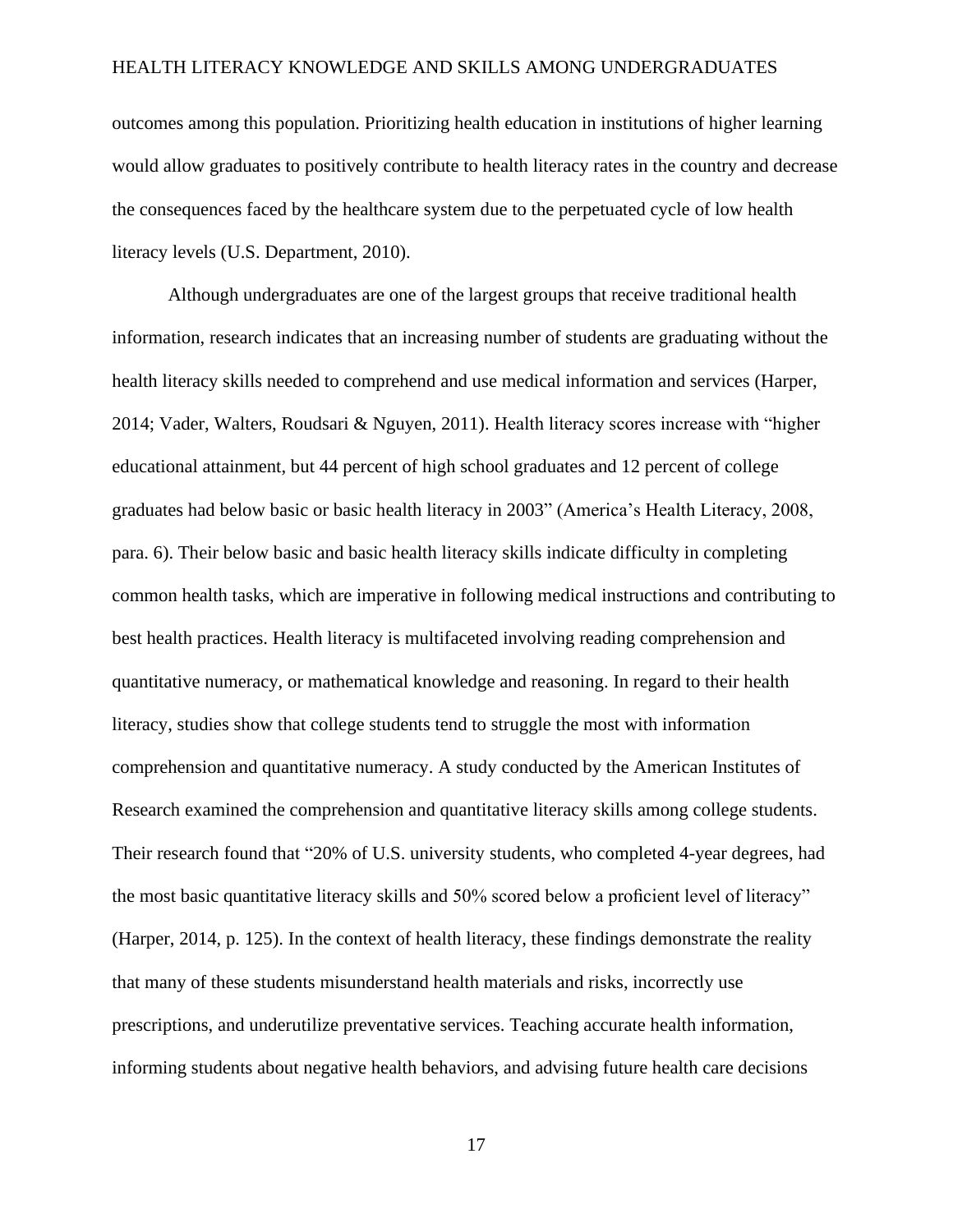allows students to become more prepared to improve their health, but also give institutions of higher learning the ability to contribute to their educational purpose (Basic & Erdelez, 2015; Joseph, Fernandes, Hyers & O'Brien, 2016; Vader, Walters, Roudsari & Nguyen, 2011).

Acknowledging the health literacy of students and the role that numerous variables, such as academic major, previous health education, parental occupation, and academic year, play in attaining an adequate health literacy is key for institutions of higher education to understand. The acquisition of this information will allow colleges and universities to acknowledge health disparities and target specific populations of students who may be at risk for low health literacy. This information will give these institutions the ability to equip students with a strong foundation of health information and skills to tackle the complexities of the health care system (Joseph, Fernandes, Hyers & O'Brien, 2016).

#### **Chapter Three: Methodology**

In order to determine the health knowledge and skills of students at James Madison University a cross-sectional study was conducted through the administration of a questionnaire. The questionnaire used assessed both the health literacy knowledge and skills through a health word association test answering questions regarding general health skills. The study was IRB approved with the IRB #19-1024.

#### **Sampling and Subjects**

This research study surveyed 110 participants. The participants were current students at James Madison University regardless of their gender, academic year, race/ethnicity, and academic major. All participants were enrolled as students at JMU, but no other exclusionary criteria were used. Convenience sampling was used to recruit individuals willing to participate in this study. Over a four-month period, at various campus locations, 110 participants were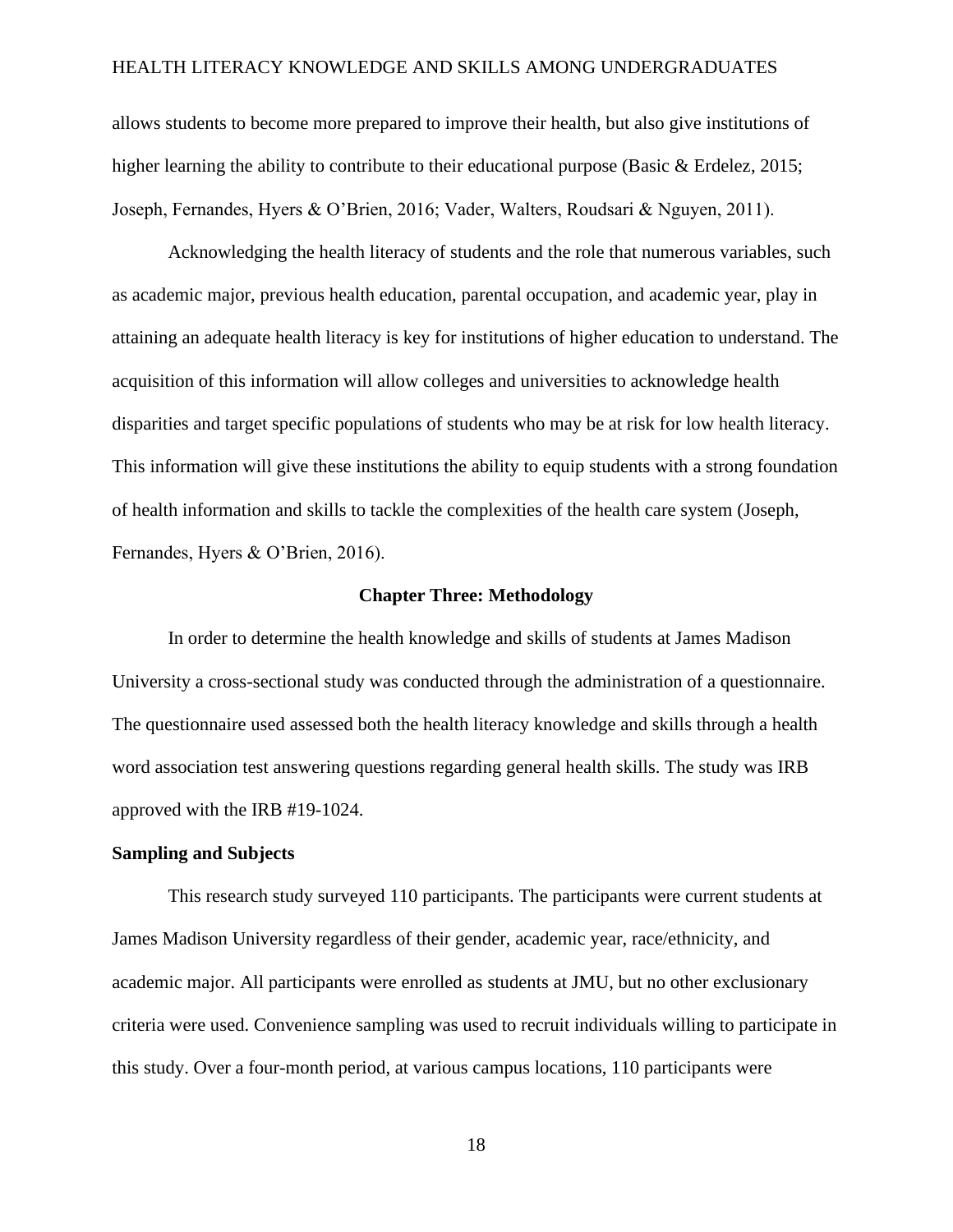randomly requested to complete the health literacy questionnaire. Prior to completing the questionnaire, participants were made aware of their rights and ethical research practices were followed.

#### **Instrumentation**

The questionnaire included 33 items which consisted of 18 items from the Short Assessment of Health Literacy in Adults (Appendix A), five items from the Brief Health Literacy Screen (Appendix B), and 10 demographic questions (Appendix C). The Short Assessment of Health Literacy in Adults screens for low health literacy through a word association test. Participants were given a term and asked to identify the best related word from the key or distractor column. Participants also had the option to check the "don't know" column if they were unsure of any association (Baker, Williams, Parker, Gazmararian & Nurss, 1999). Research notes that the Short Assessment of Health Literacy in adults is comparable to other health literacy instruments, such as the Rapid Estimate of Adult Literacy in Medicine (REALM) and the Test of Functional Health Literacy in Adults (TOFHLA) (Lee, Stucky, Rozier & Bender, 2010). Its validity and reliability were tested with Item Response Theory analysis with a score indicating that the instrument scoring was reliable for individuals with low health literacy (Lee, Stucky, Rozier & Bender, 2010).

The Brief Health Literacy Screen evaluates written and verbal health literacy. Participants were asked questions regarding their confidence in understanding and completing medical forms and their comfortability understanding medical information and direction (Sand-Jecklin & Coyle, 2014). The Brief Health Literacy Screen has been tested for its validity and reliability with research noting its accuracy in both research and clinical settings (Wallston, 2014). Also, research indicates the instrument accurately identifies inadequate health literacy skills (Haun, et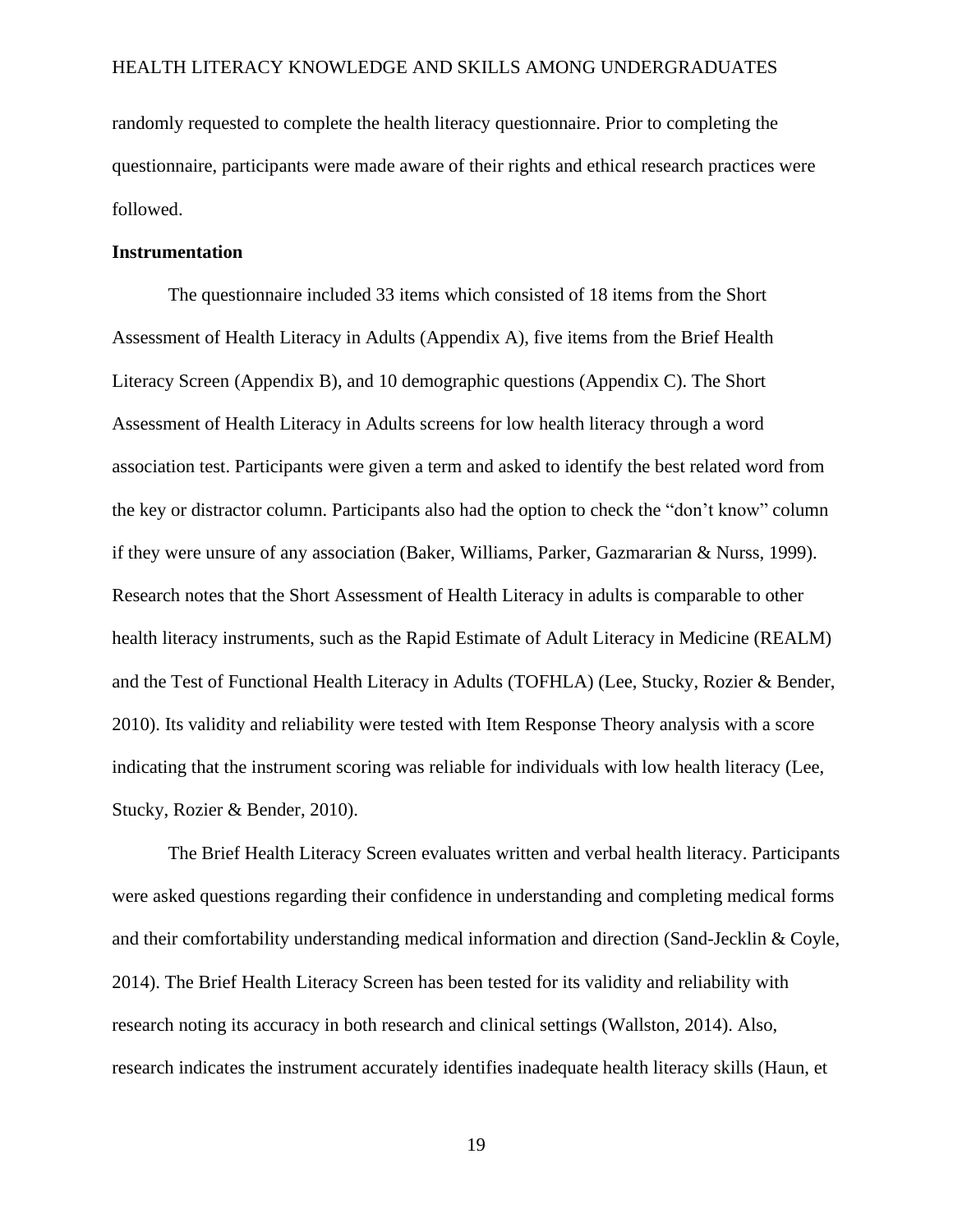al., 2009). The combination of these validated and reliable health literacy assessments provided information on both the knowledge and the skills students possess regarding health literacy. The questionnaire took approximately five minutes for participants to complete.

#### **Procedures**

Prior to the start of the study, IRB approval was gained, IRB No. 19-1024. Using a crosssectional study design, the research study included students completing a paper/pencil questionnaire, which took approximately five minutes to complete. The 33-item questionnaire included the Short Assessment of Health Literacy, the Brief Health Literacy Screen, and demographic questions. The questionnaire was distributed by the researcher to 110 undergraduate students at James Madison University. Students were asked to only take the survey once. Using common spaces on campus, such as, but not limited to, Carrier and Rose Libraries, the Student Success Center, classrooms throughout the campus, the Commons, and Madison Union, students were asked to voluntarily complete the survey. Data collection began in September 2019 and ended in December 2019.

#### **Data analysis**

The data was entered and analyzed using SPSS v. 21.0 software. Descriptive and inferential statistical tests were used to assess the demographic information of the sample population and look for relationships among the variables presented in the research questions. Initially each of the assessment tools used in the questionnaire were scored. The Short Assessment of Health Literacy was scored by each correct association getting one point. Once the test was completed, total points were calculated to generate the Short Assessment of Health Literacy score. A score between 0 and 14 out of 18 associations suggests the participant had low health literacy (Lee, Stucky, Rozier & Bender, 2010). The Brief Health Literacy Screen was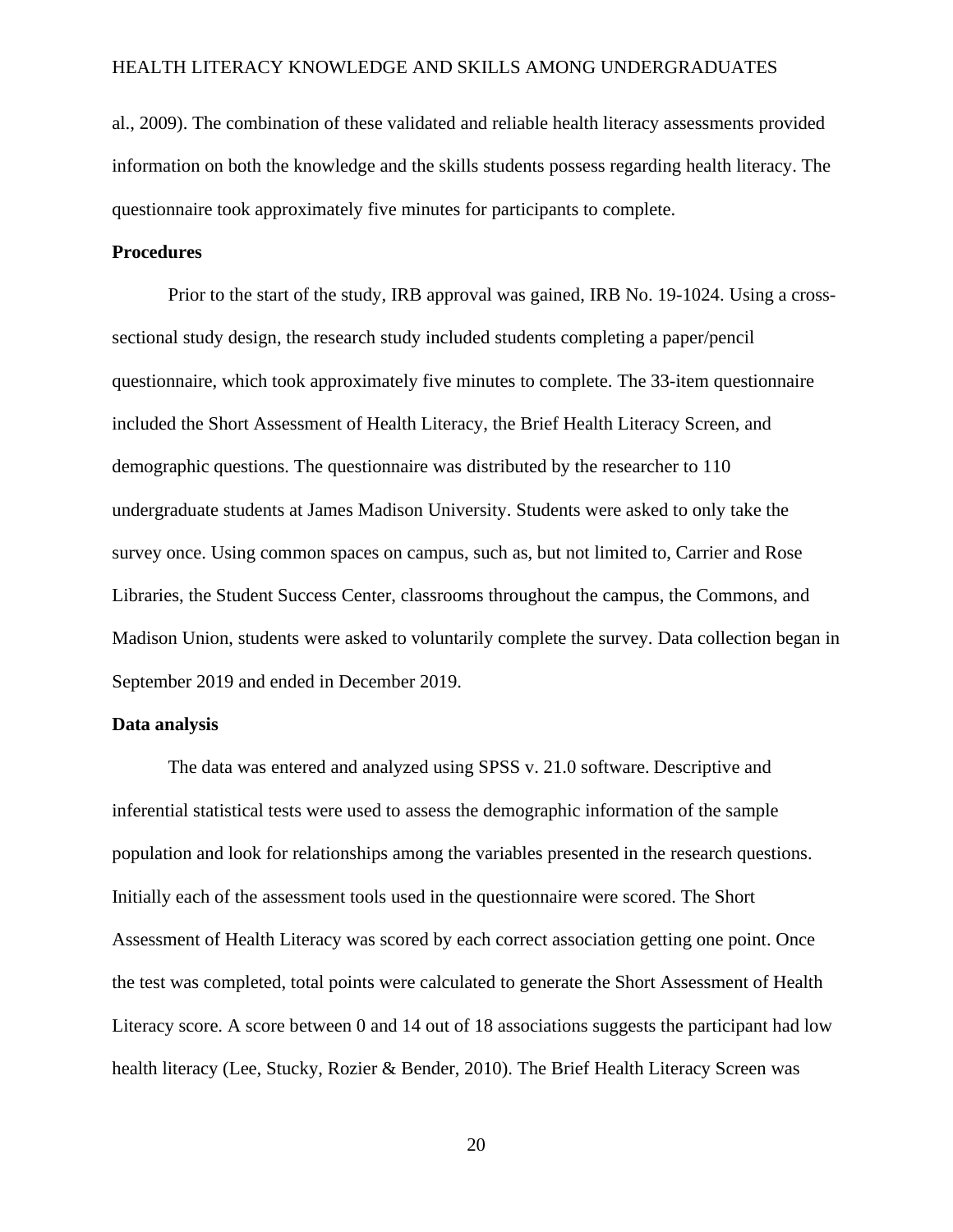analyzed based on the level of confidence participants indicated in their answers to the survey questions. For the Brief Health Literacy Screen, numbers were added to allow for the calculation of a total health literacy score (range 5-25), with a higher score indicating a higher level of health literacy (Sand-Jecklin & Coyle, 2014). A summative score equaling 9 or below indicates low health literacy (Willens et al., 2013).

The scores of each of the health literacy assessments were compared to the demographic items asked. To determine what academic majors presented the highest health literacy scores, on both the Short Assessment of Health Literacy and Brief Health Literacy Screen, descriptive statistics were used comparing the means. To see if differences existed among the health literacy levels between students who took HTH 100 or KIN 100, an independent samples *t*-test was run with the t-values, p-values, means, and standard deviation reported for each assessment tool. To determine if differences existed between academic year and health literacy scores, a one-way ANOVA was performed with the degrees of freedom and significance level reported. Results were determined significance with a p-value less than or equal to 0.05. Further, differences in health literacy scores among those who utilize services at The Well were examined through an independent samples *t*-test to compare the t-values, p-values, means, and standard deviation for the assessment tools. To determine where students obtained most of their health information, descriptive statistics were assessed and the frequency and percent for each option were reported. Independent samples *t*-test were also performed to examine the relationship between chronic health conditions and health literacy scores on both of the assessment tools. To determine if having a parent/guardian in a health profession increased the chances of having a higher health literacy score, an independent samples t-test was used. Lastly, to compare overall differences in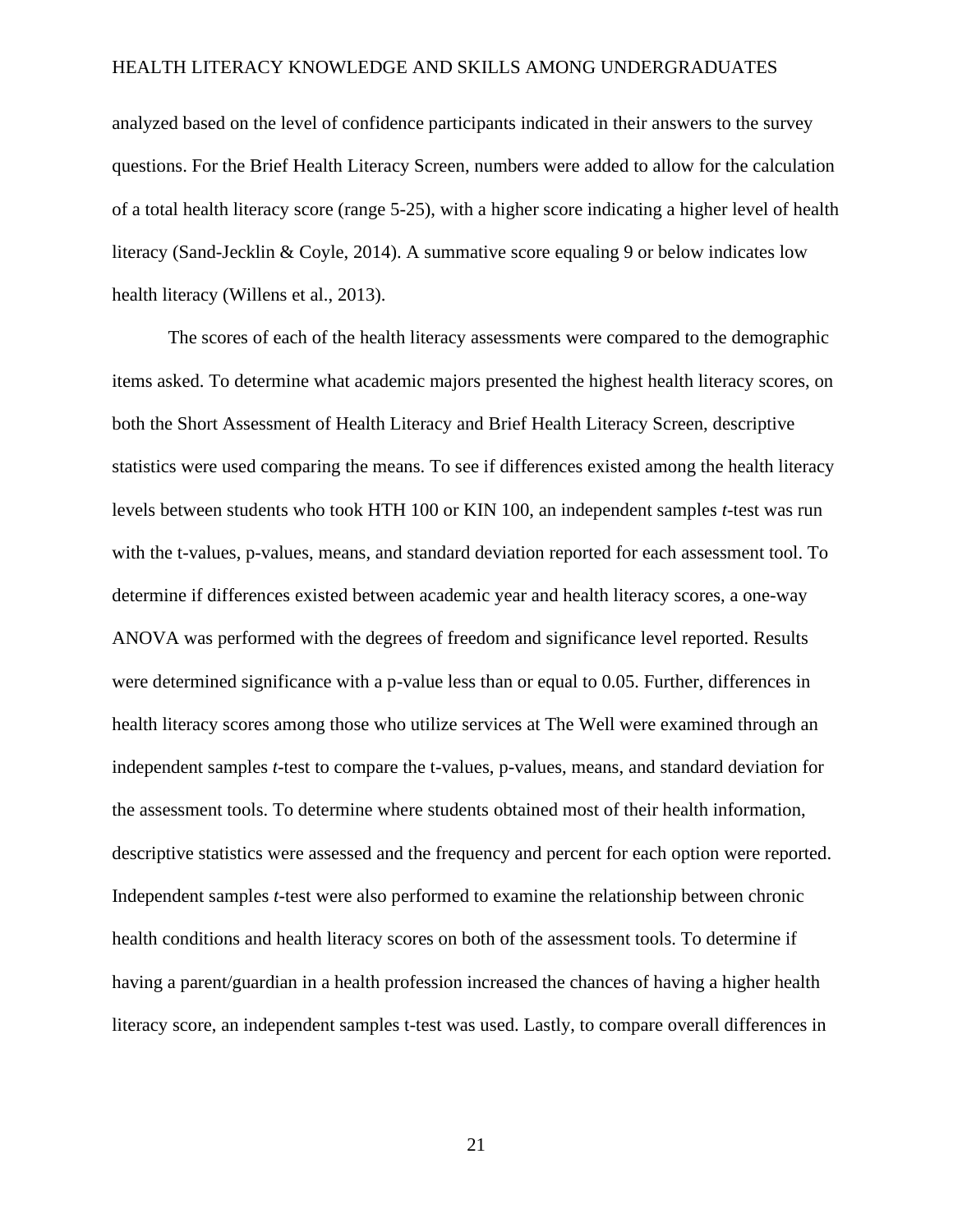student scores on the Short Assessment of Health Literacy and the Brief Health Literacy Screen a Pearson Correlation was completed.

#### **Chapter Four: Results**

Participants were undergraduate students from James Madison University. A total of 110 questionnaires were completed and all questionnaires were used in the data analysis. The final sample included 110 participants who identified as either female (69.1%, *n*=76) or male (30.9%, *n*=34). The majority of participants identified as white (81.8%, *n*=90), followed by Asian (6.4%, *n*=7, Hispanic/Latino (6.4%, *n*=7), African American (4.5%, *n*=5), and American Indian (0.9%,  $n=1$ ). The majority of participants were upperclassmen, with seniors (33.6%,  $n=37$ ), followed by juniors (32.7%, *n*=36), sophomores (20.9%, *n*=23), and freshman (11.8%, *n*=13). When asked about their academic majors, the majority of students studied Health Sciences (17.3%, *n*=19), followed by Geographic Science (8.2%, *n*=9), Business (6.4%, *n*=7), Nursing (6.4%, *n*=7), Communications (6.4%, *n*=7), and School of Media Arts & Design (SMAD) (5.5%, *n*=6).

A majority of participants stated that their parents were not in a healthcare profession (82.7%, *n*= 91). When asked if they had a chronic health condition, most stated "no" (71.8%, *n*=79), and some answered "yes" (20.9%, *n*=23) and "I don't know" (7.8%, *n*=8). Participants were asked about the health course they completed to fulfill their requirements. The majority of participants took Health 100 65.5%, *n*=72), followed by Kinesiology 100 (19.1%, *n*=21), and not having taken a health course yet (15.5%, *n*=17). When asked if they were aware of the services offered at The Well, the majority of students stated "yes" (63.3%, *n*=70), but the majority stated they had not utilized services from The Well (82.2%, *n*=91). Of those who had utilized services (17.3%, *n*=19), the most popular services used were Healthy Sexuality (11.8%, *n*=13), followed by Alcohol and Other Drug Abuse Prevention (4.5%, *n*=5), Reality Educators Advocating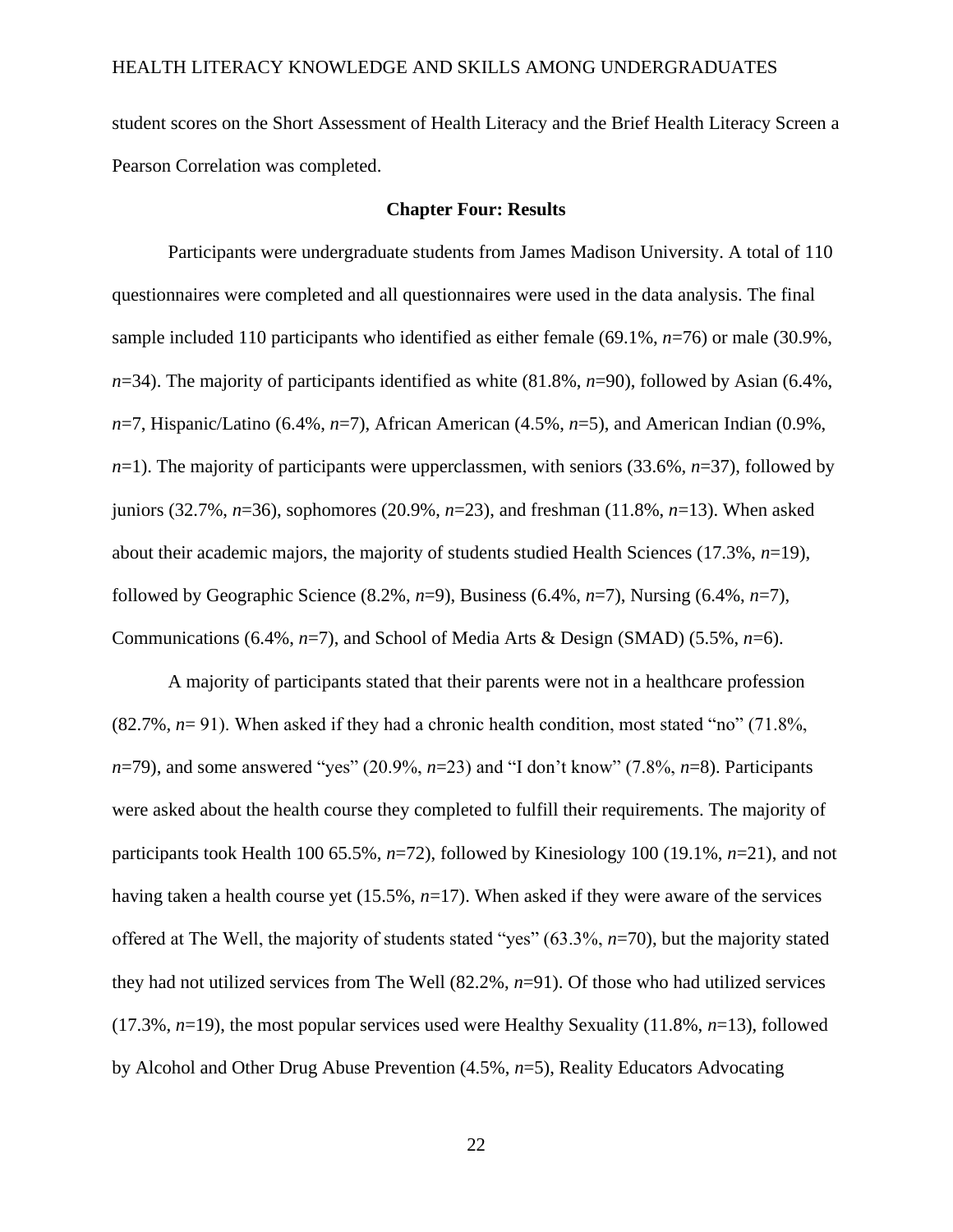Campus Health (REACH) (2.7%, *n*=3), Sexual Violence Advocacy and Prevention (1.8%, *n*=2), and Sexual Orientation, Gender Identity, and Expression (SOGIE) (1.8%, *n*=2).

The results from the descriptive statistics for the average score on the Short Assessment of Health Literacy among participants indicated (*M*=16.69, *SD*=1.51) and the range was 7. The average score on the Brief Health Literacy Screen among participants indicated (*M*=18.65, *SD*=3.56) and the range was 17. These results indicate that on average these participants do not have low health literacy levels.

# **Research Question One: What academic major had the highest overall health literacy score?**

Participants completed both the Short Assessment of Health Literacy and the Brief Health Literacy Screen. The scores for each test were averaged and using descriptive statistics, the means for each test were compared by the most popular academic majors within the participant pool. For the Short Assessment of Health Literacy, the highest mean recorded was among students studying Communications (*M*=17.43, *SD*= 0.79), followed by Health Sciences (*M*=17.21, *SD*=1.27), SMAD (*M*=17.00, *SD*=0.63), Geographic Science (*M*=17.00, *SD*=1.12), Business (*M*=16.57, *SD*=1.39), and Nursing (*M*=16.43, *SD*=2.57). For the Brief Health Literacy Screen, the highest mean was among students studying Nursing (*M*=21.00, *SD*=2.38), followed by Health Sciences (*M*=20.63, *SD*=2.83), Business (*M*=18.43, *SD*=2.88), Communications (*M*=18.29, *SD*=3.90), SMAD (*M*=17.83, *SD*=3.19), and Geographic Science (*M*=17.33, *SD*=3.50).

**Research Question Two: Are there differences among health literacy scores between students who took HTH 100 or KIN 100?**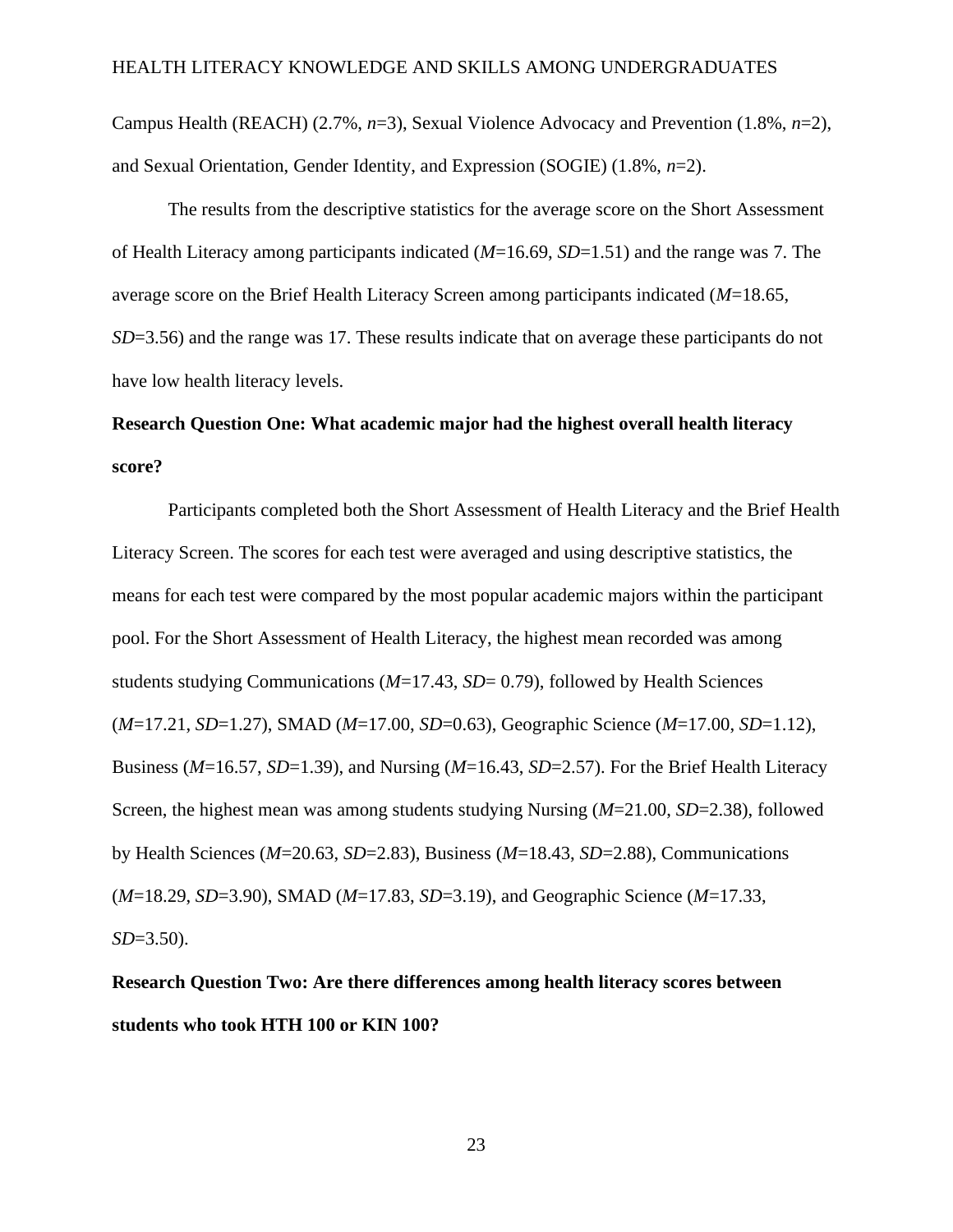Participants were asked what health education course they had taken at JMU. They also completed both the Short Assessment of Health Literacy and the Brief Health Literacy Screen as part of the questionnaire. An independent samples *t*-test was run and the test showed that there was no significant difference between students who took HTH 100 or KIN 100 and health literacy scores. For the Short Assessment of Health Literacy, the results indicated that students who took HTH 100 averaged a higher score (*M*=16.87, *SD*=1.36) than those who took KIN 100 (*M*=16.57, *SD*=1.75). For the Brief Health Literacy Screen, the results indicated that students who took KIN 100 averaged a higher score (*M*=19.05, *SD*=3.06) than those who took HTH 100 (*M*=18.63, *SD*=3.69). In order to determine if there was significance between health course taken and health literacy scores, a Levene's Test was used to determine if equal variances were assumed. The independent samples *t*-test showed that there was no significant difference between scores on the Short Assessment of Health Literacy and health course taken *t*(91)=0.733, *p*=0.462. The independent samples *t*-test showed that there was no significant difference between scores on the Brief Health Literacy Screen and health course taken *t*(91)= -0.531, *p*=0.370). This indicates that the data presented was not normally distributed and equal variances were not assumed.

# **Research Question Three: Do any differences exist between academic year and health literacy scores?**

Participants recorded their academic year and completed both the Short Assessment of Health Literacy and the Brief Health Literacy Screen. A one-way ANOVA was run and the results showed that there were no significant differences between the scores and academic year. The test indicated that the scores on the Short Assessment of Health Literacy were not statistically different among academic years F(4,105)= 1.189, *p=*0.320. The test indicated that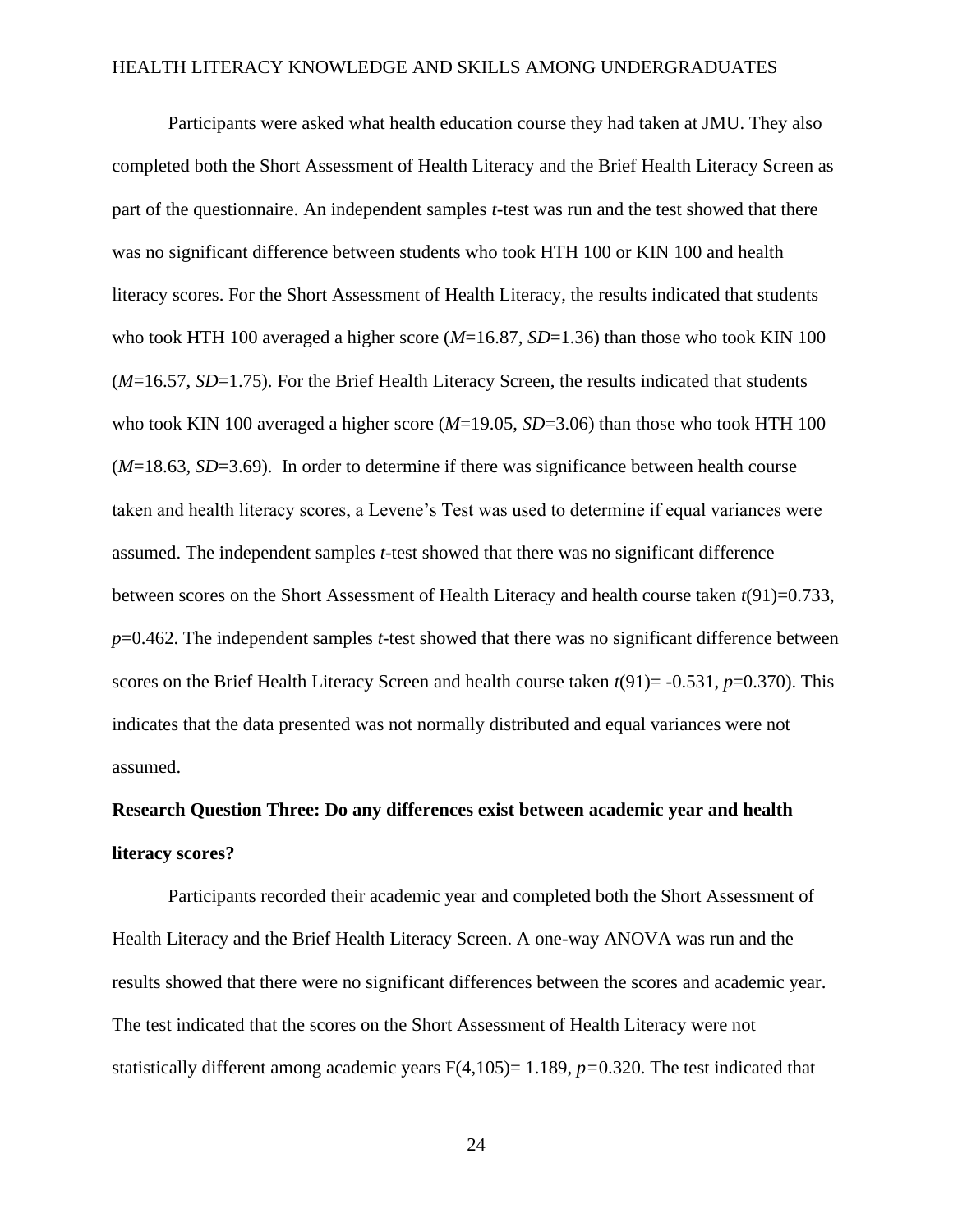the scores on the Brief Health Literacy Screen were not statistically different among academic years F(4,105)= 0.802, *p=*0.526.

# **Research Question Four: Do students who utilize services at The Well have higher health literacy scores than those who have not used any resources?**

Participants were asked if they had ever used services at The Well. They also completed both the Short Assessment of Health Literacy and the Brief Health Literacy Screen as part of the questionnaire. An independent samples *t*-test was run and the test showed that there was no significant difference between students who utilized services and health literacy scores. For the Short Assessment of Health Literacy, the results indicated that students who stated they had used services averaged a higher score (*M*=17.12, *SD*=1.29) than those who did not (*M*=16.60, *SD*=1.54). For the Brief Health Literacy Screen, the results indicated that students who stated they had not used services averaged a higher score (*M*=18.97, *SD*=3.41) than those who did (*M*=17.15, *SD*=3.95). In order to determine if there was significance between health course taken and health literacy scores, a Levene's Test was used to determine if equal variances were assumed. The independent samples *t*-test showed that there was no significant difference between scores on the Short Assessment of Health Literacy and utilizing The Well services  $t(108)=1.489$ ,  $p=0.394$ . The independent samples t-test showed that there was no significant difference between scores on the Brief Health Literacy Screen and utilizing services *t*(108)= - 1.858, *p*=0.588). This indicates that the data presented was not normally distributed and equal variances were not assumed.

#### **Research Question Five: Where do students obtain most of their health information?**

Participants were asked where they obtained most of their health information. Responses suggested that the majority of students found their health information online (36.4%, *n*=40*)*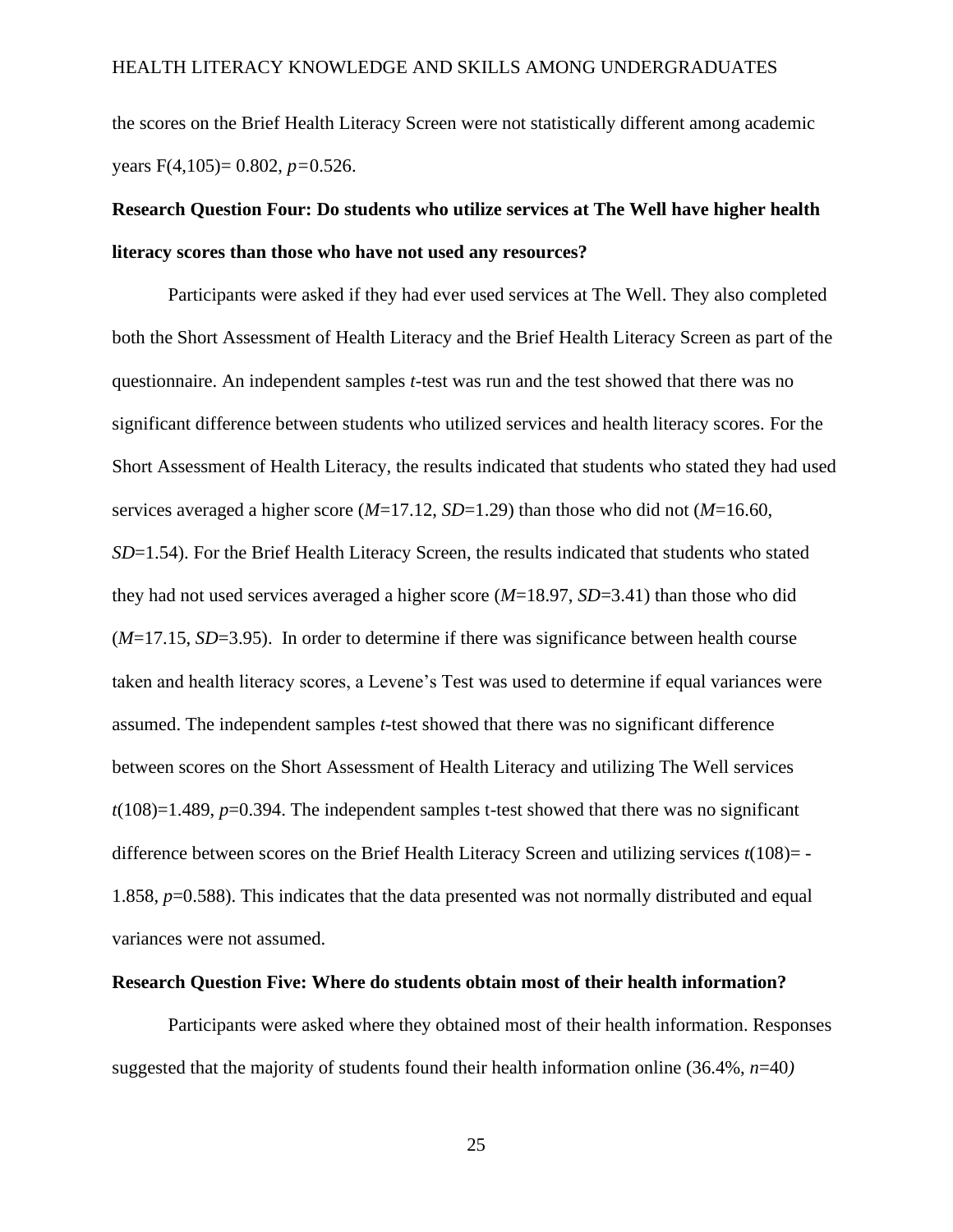followed by from medical professionals (24.5%, *n=*27), health classes (19.1%, *n=*21), and family (15.5%, *n=*17). Obtaining health information from friends (2.7%, *n=*3) and on social media (1.8%, *n=2*) were reported least.

# **Research Question Six: Do those with a chronic health condition have higher literacy scores?**

Participants were asked if they had ever been diagnosed with a chronic health condition. They also completed both the Short Assessment of Health Literacy and the Brief Health Literacy Screen as part of the questionnaire. An independent samples *t*-test was run and the test showed that there was no significant difference between students who had a chronic health condition and health literacy scores. For the Short Assessment of Health Literacy, the results indicated that students stated they had a chronic health condition averaged a higher score (*M*=19.78, *SD*=2.69) than those who did not (*M*=18.51 *SD*=3.72). For the Brief Health Literacy Screen, the results indicated that students who stated they had a chronic health condition averaged a higher score  $(M=16.74, SD=1.74)$  than those who do not  $(M=16.71, SD=1.43)$ . In order to determine if there was significance between having a chronic health condition and health literacy scores, a Levene's Test was used to determine if equal variances were assumed. The independent samples *t*-test showed that there was no significant difference between scores on the Short Assessment of Health Literacy and having a chronic health condition  $t(100)=1.822$ ,  $p=0.166$ . The independent samples *t*-test showed that there was no significant difference between scores on the Brief Health Literacy Screen and having a chronic health condition  $t(100) = 0.076$ ,  $p=0.599$ ). This indicates that the data presented was not normally distributed and equal variances were not assumed. **Research Question Seven: Does having a parent/guardian in a health profession increase the likelihood of having a higher health literacy score?**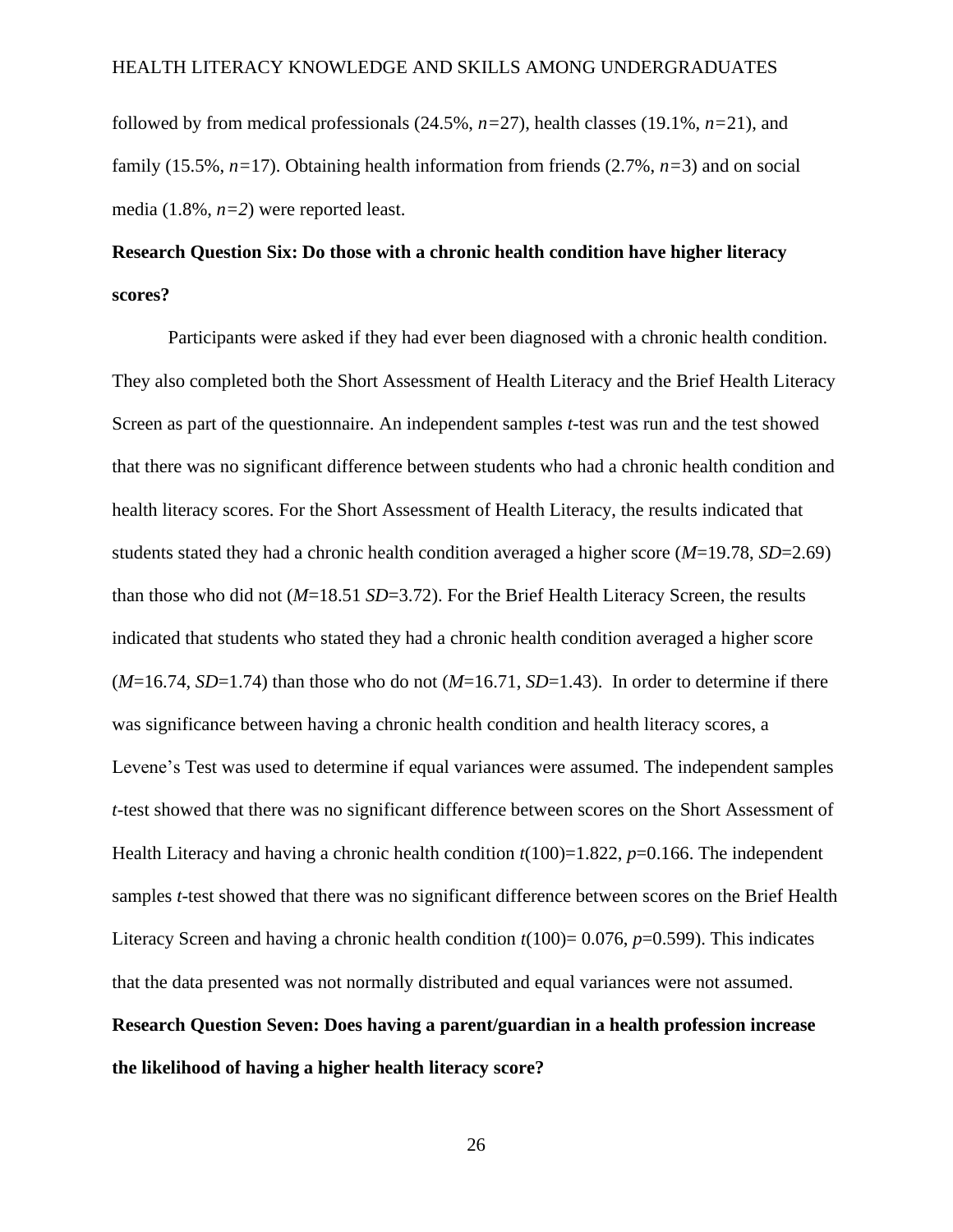Participants were asked if one or both of their parents/guardians was in a health profession. They also completed both the Short Assessment of Health Literacy and the Brief Health Literacy Screen as part of the questionnaire. An independent samples *t*-test was run and the test showed that there was no significant difference between students who had a parent/guardian in a health profession and health literacy scores. For the Short Assessment of Health Literacy, the results indicated that students who stated they had a parent/guardian in a health profession averaged a higher score (*M*=16.74, *SD*=1.24) than those who did not (*M*=16.68, *SD*=1.54). For the Brief Health Literacy Screen, the results indicated that students who stated they did not have a parent/guardian in a health profession averaged a higher score (*M*=18.70, *SD*=3.55) than those who did (*M*=18.42, *SD*=3.67). In order to determine if there was significance between having a parent/guardian in a health profession and health literacy scores, a Levene's Test was used to determine if equal variances were assumed. The independent samples *t*-test showed that there was no significant difference between scores on the Short Assessment of Health Literacy  $t(108)=0.169$ ,  $p=0.359$ . The independent samples *t*-test also showed that there was no significant difference between scores on the Brief Health Literacy Screen  $t(108) = -0.306$ , *p*=0.803). This indicates that the data presented was not normally distributed and equal variances were not assumed.

# **Research Question Eight: Are there differences in student scores on the Short Assessment of Health Literacy and the Brief Health Literacy Screen?**

Participants were asked to complete both the Short Assessment of Health Literacy and the Brief Health Literacy Screen. To see if there were differences between each overall score of the two tests, a Pearson Correlation test was run between the average scores for each of the instruments. The results indicated that there was not a statistically significant difference between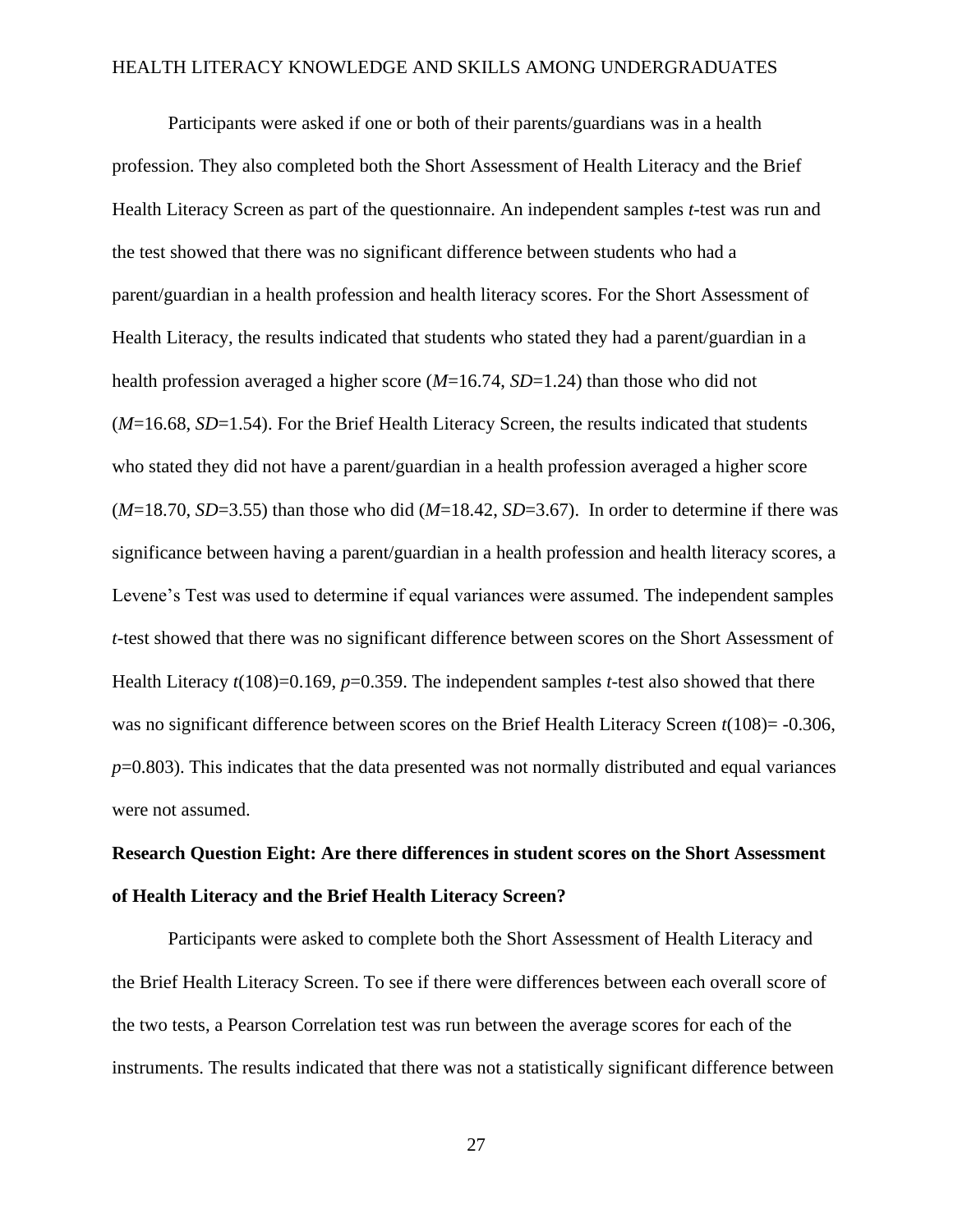the student scores on the Short Assessment of Health Literacy and the Brief Health Literacy Screen *r*(110)= 0.060, *p*= 0.531.

#### **Chapter Five: Discussion and Conclusion**

The purpose of this study was to assess the health literacy knowledge and skills among a sample undergraduate population at James Madison University. It sought to understand health literacy levels and the role of different predictors of health literacy among a university student population. The study assessed the health literacy levels of participants through the Short Assessment of Health Literacy and the Brief Health Literacy Screen. The results demonstrated that the participant scores on average were not within the low health literacy range. The present findings support research indicating that individuals with higher education levels tend to present with adequate health literacy (Harper, 2014; Health Literacy, 2020).

The first research question dealt with whether there was a relationship between academic major and health literacy scores. For the Short Assessment of Health Literacy, Communications was the major that had the highest average score, followed by Health Sciences. For the Brief Health Literacy Screen, Nursing and Health Sciences were the majors with the highest average scores. The Brief Health Literacy Screen assesses comfort and confidence in medical settings, which could be a reason why Nursing and Health Sciences students scored higher than others. Overall, results indicated that there were no significant differences found between majors in health literacy scores. Some studies support these findings, stating that no significant differences between major and health literacy scores have been found (Dolezel, Shanmugam & Morrison, 2018). Other research studies provide conflicting findings, stating that students in health-related majors have higher scores than non-health majors (Evans, Anthony & Gabriel, 2017; Fernandes, Hyers & O'Brien, 2016). This finding in the current study could be the result of many different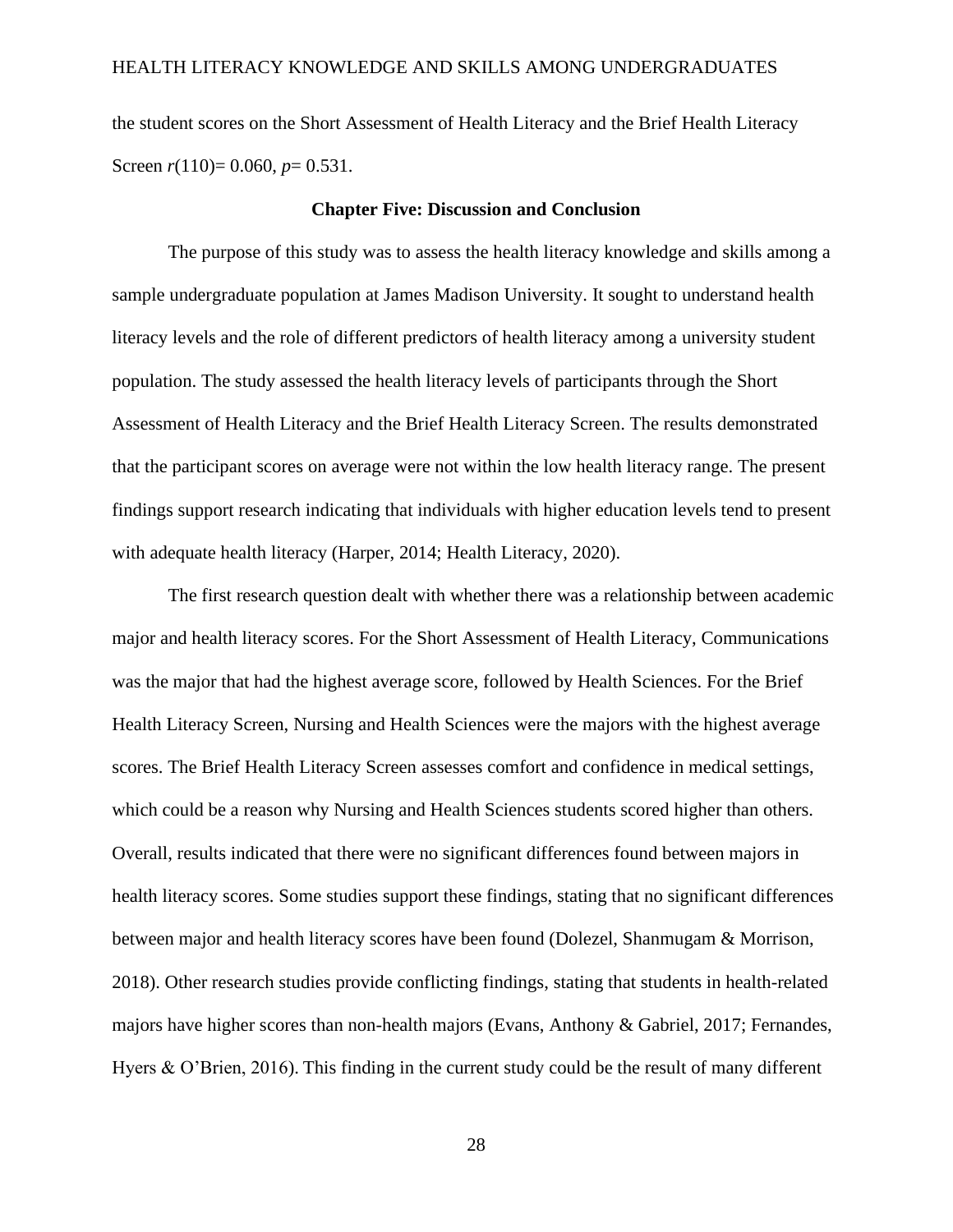variables, such as prior health knowledge or health course completion. These variables could have been sufficient in preparing and aiding students in their health knowledge, allowing for adequate scores to be obtained, with or without study in a health-related major. The second research question assessed differences between taking Health 100 or Kinesiology 100 and health literacy scores. No significant differences were found between health literacy scores of students who took HTH 100 and those who took KIN 100. Similar material is taught in both courses, with the only significant difference being the addition of a physical component to the course in KIN 100. Due to the similarities between the courses, it would be anticipated that students should have similar scores. Further research is needed on potential differences between general health education courses and health literacy.

The third research question sought to determine if differences exist between academic year and health literacy scores. The results indicated that no statistically significant differences were found. These findings contradict other research studies that state with age health literacy increased. In a study conducted among university students, it was found that college classification year was a strong predictor of health literacy, with older students having the highest scores (Dolezel, Shanmugam & Morrison, 2018). Another study also found that among undergraduate students, those who were older and completed more credit hours than other students had higher health literacy scores (Fernandes, Hyters & O'Brien, 2016; Hansen, Shneyderman  $\&$  Belcastro, 2014). The current study's findings could be explained by the ability for students to take a health education course throughout their time at the university. Students who take a health course early in their academic career could score similarly to those who are academically further along. A student's prior health knowledge or interests could be confounding variables in this research, as well.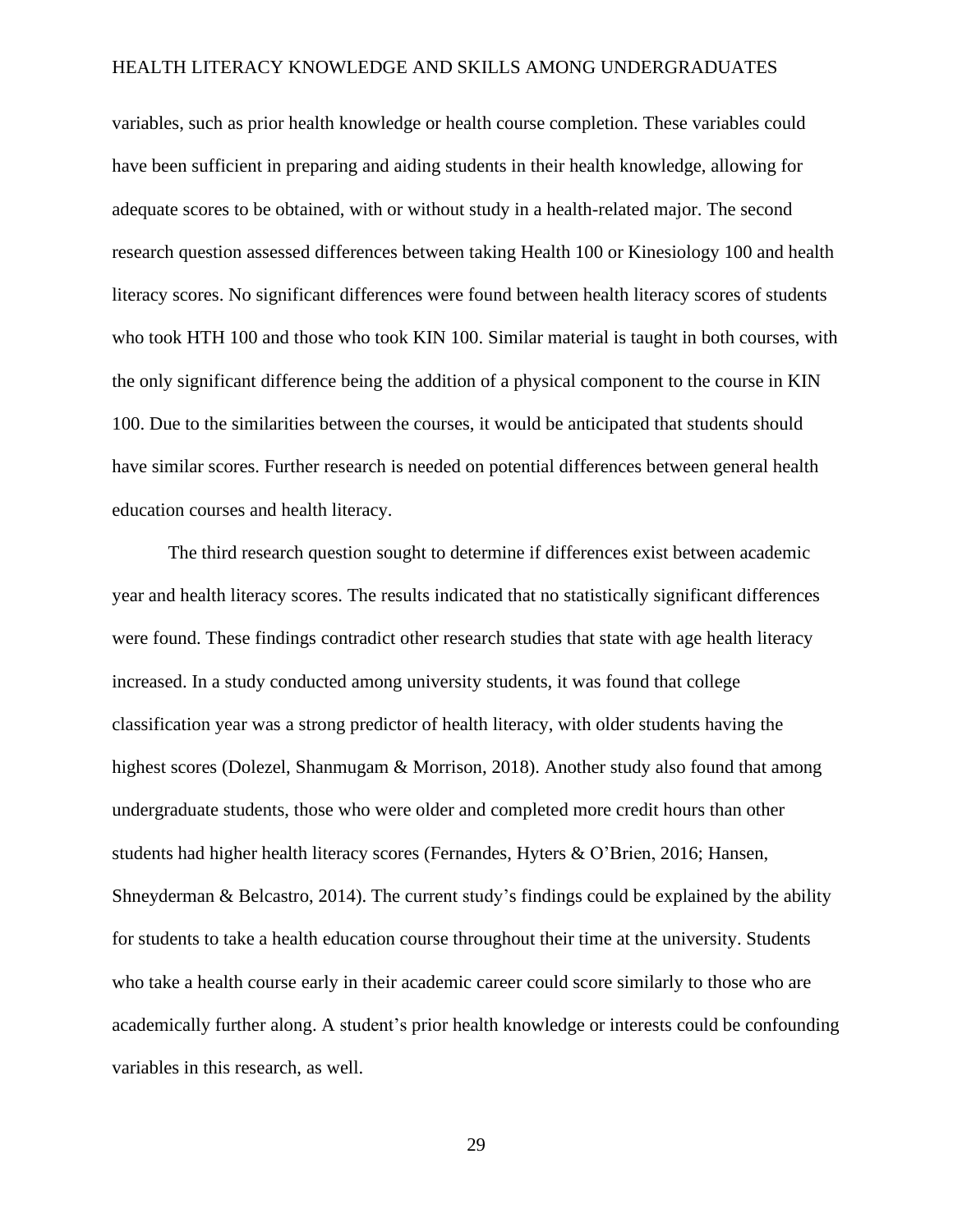The fourth research question wanted to determine if there was a correlation between the utilization of on-campus health resources and health literacy scores. Significant differences were not identified between the health literacy scores of students who had utilized services and those who had not. On the Short Assessment of Health Literacy, participants who utilized The Well services had a higher average score than those who did not. A study conducted in 2015 relayed that those with basic or below basic health literacy have greater use of healthcare resources (Rasu, Bawa, Suminski, Snella & Warady, 2015). Unlike the 2015 study, the present findings could potentially differ due to the undergraduate sample and averages of adequate health literacy among participants. Also, results could be skewed due to participants not wanting to report that they have utilized services from The Well. Students that had not utilized services could also have done so because they did not need to, not because they are not educated or comfortable utilizing the services.

The fifth research question asked students where they obtain most of their health information. Results showed that most students found health information online, followed by medical professionals and in health classes. Similar to this study, other research showed that a majority of undergraduate students utilize the internet for health purposes (Asibey, Agyemang & Dankwah, 2017; Sbaffi & Zhao, 2019). Research supports the current findings and suggests that students start online for health information due to the ease of access (Asibey, Agyemang & Dankwah, 2017). Although seeking health information online is a popular resource, a study conducted in 2018 found that a majority of undergraduates' preferred health information resource was their family, while the internet was not as popular of an information source (Kim, Sinn & Syn, 2018). Differences between the current study and others suggesting the internet is not as popular could be due to how the research question is framed. In this study, students were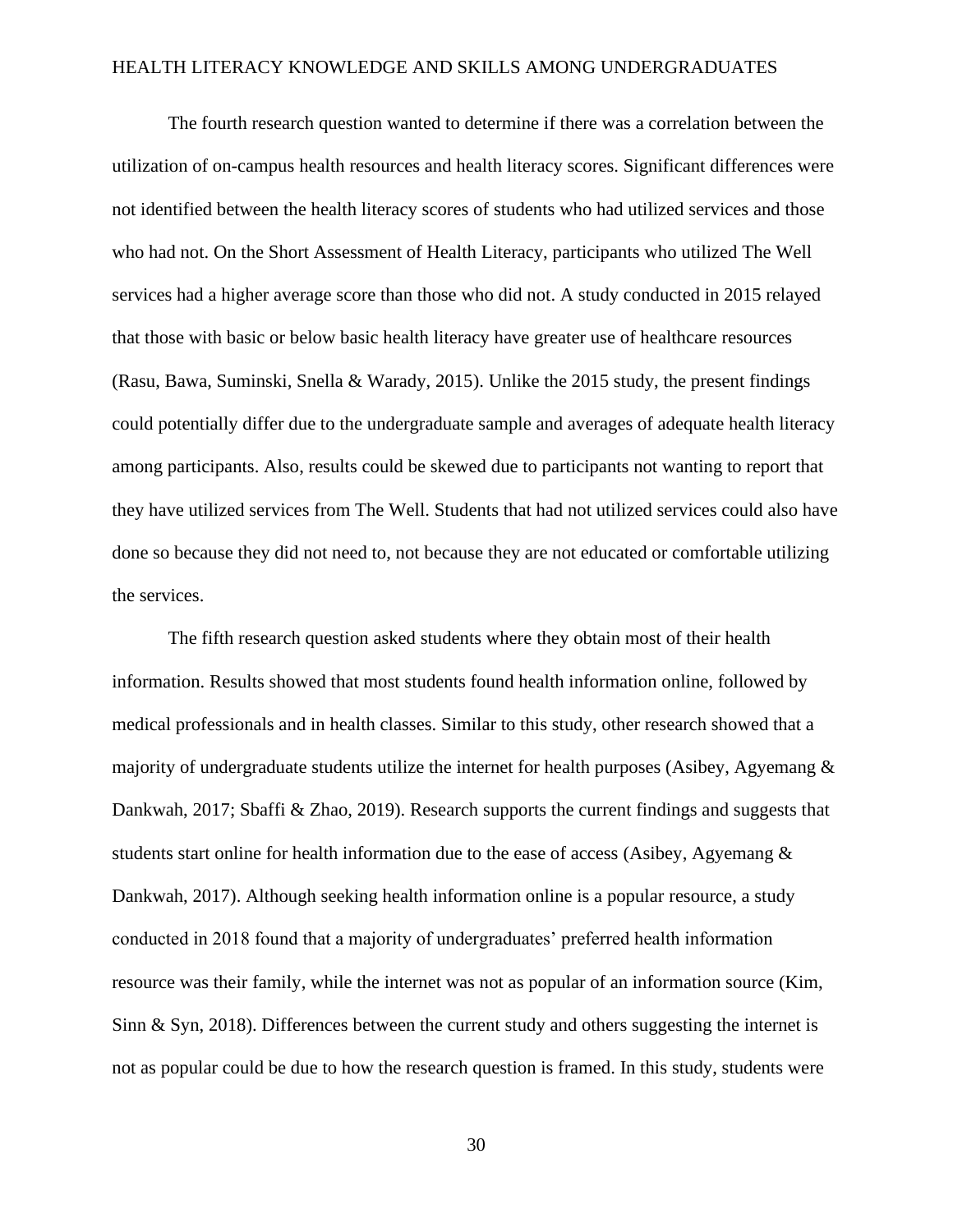asked where they obtain most of their health information, not what their preferred health resource was, which could result in different answers.

The sixth research question sought to analyze differences between average health literacy scores among students who reported having a chronic health condition and those who did not. Students who reported having a chronic health condition averaged a higher score on both the Short Assessment of Health Literacy and the Brief Health Literacy Screen. This could be due to an increased familiarity with health information due to having a health condition. Also, higher scores could be due to the likelihood that they spend more time in a healthcare setting, leading to confidence and comfort with health knowledge. Although they averaged higher scores, there were no significant differences found between students who had a chronic health condition and those who did not. Contrary to this study, other research states that a chronic illness has been shown to be an indicator of low health literacy (Brown & Bussell, 2011; Ickes & Cottrell, 2010). Unlike this study, other studies analyzed chronic health conditions and health literacy among the broad population, not just among university students. Further research is needed to assess how chronic health conditions, specifically, affect university students and their health literacy levels.

The seventh research question looked to see if differences existed between average health literacy scores among those who reported having a parent/guardian in a health profession and those who did not. Those who had a parent/guardian in a health profession had an average score higher on the Short Assessment of Health Literacy. This result could be due to them being more familiar with health knowledge due to the profession of their parent/guardian. Overall, no significant differences were found between the scores of students with a parent/guardian in a health profession and students without a parent/guardian in a health profession. There is limited research on the effect of a parent's profession on health literacy scores among children. While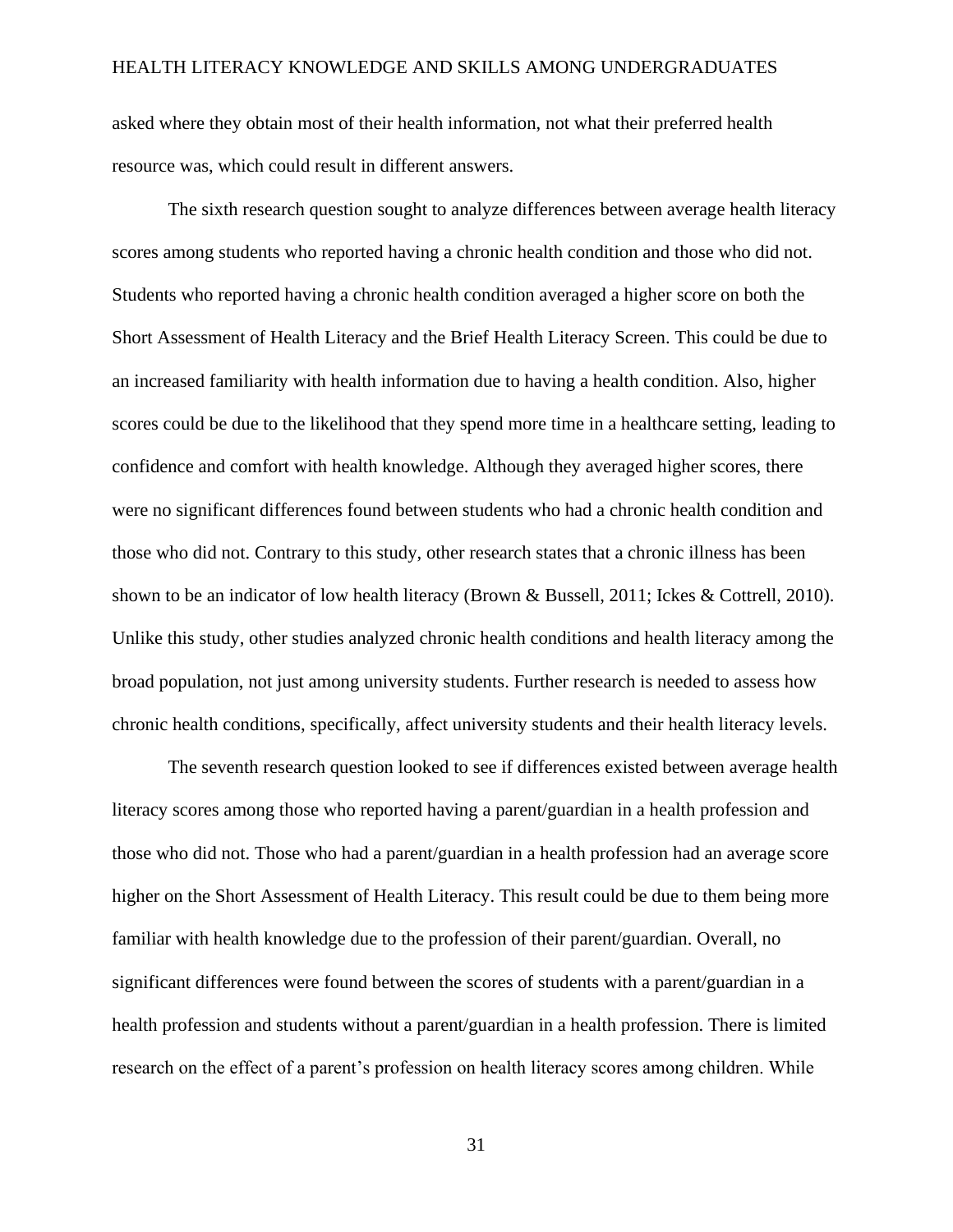studies do not specify parental profession, they do suggest that parental education levels play a role in health literacy among their children. Research states that there is a positive correlation between parents' education and health literacy (Rababah, Al-Hammouri, Drew & Aldalaykeh, 2019; Evans, Anthony & Gabriel, 2019). Additional research, specific to parental professions and health literacy would strengthen current existing literature and could uncover a potential significant relationship.

The eighth research question sought to understand if differences in scores on the Short Assessment of Health Literacy and the Brief Health Literacy Screen existed. The averages on both of the tests were similar and each demonstrated that on average participants did not have low health literacy levels. Statically significant differences were not found between the scores on one instrument compared to the other. Although both instruments assess health literacy, they do so in different ways. The Short Assessment of Health Literacy assesses health literacy through an association test of general health knowledge where the Brief Health Literacy Screen assesses confidence in the application of health literacy skills. The tests are not associated and scores on one test do not necessarily predict the scores on the other. Overall, the participants within the current study averaged high scores on both of the tests, indicating that based on these instruments they do not have low health literacy knowledge and skills.

#### **Suggestions for future research**

Due to the lack of significant findings in this study, it is suggested that further research be conducted on the health literacy knowledge and skills of undergraduate students. The health literacy instruments used in this study are typically used to predict levels of low health literacy. Within a college population, it is assumed that most students would have adequate levels of health literacy, which was confirmed in this study. In order to gain more information on the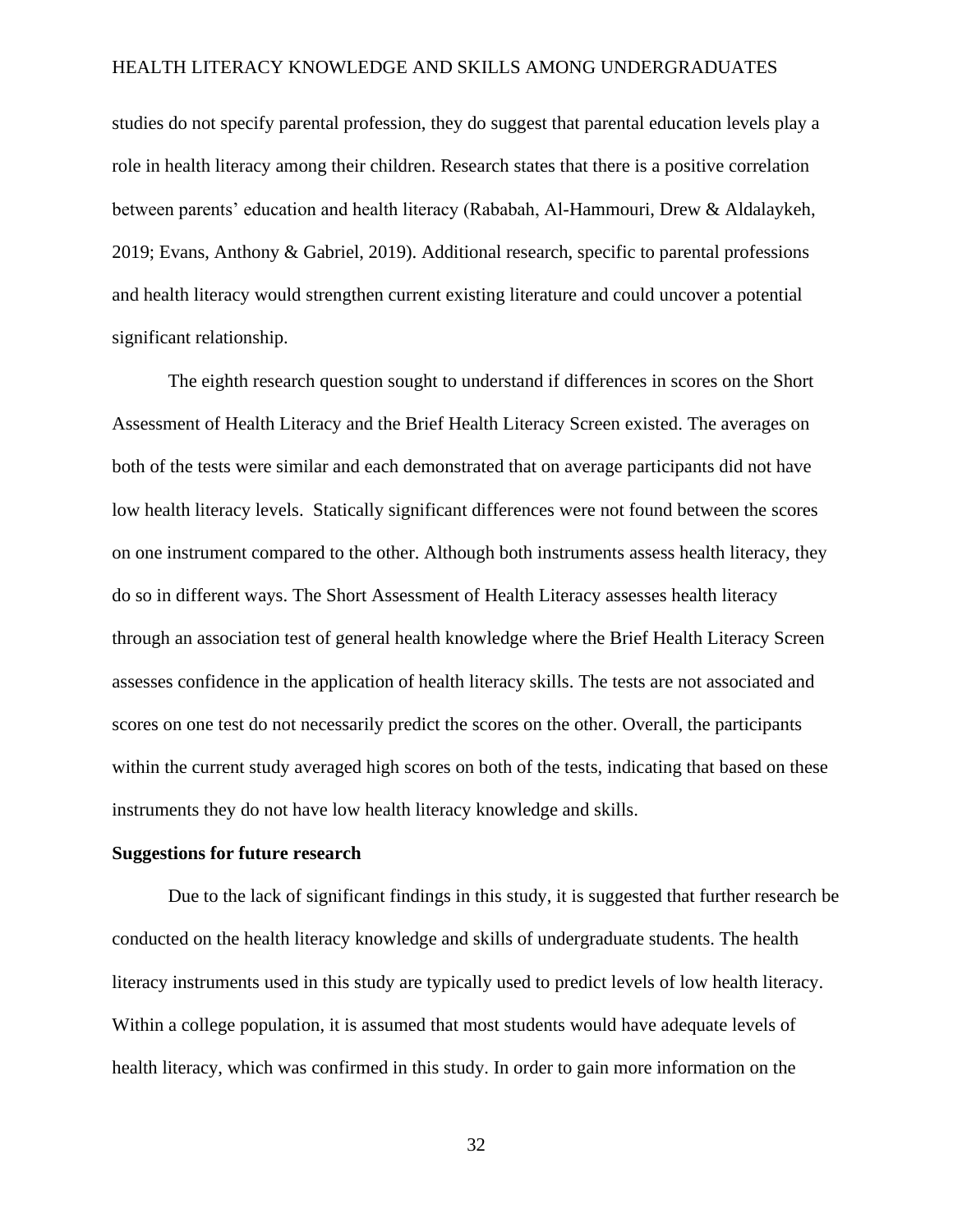health literacy strengths and weaknesses of college students, a more specific health literacy instrument meant for a university population should be used. Also, future research studies among a university population should also include an appropriate number of participants to display an accurate representation of the specific student population studied.

Further research on the health literacy within the college population could dive deeper into the relationship between health literacy and age, gender, health interest, family relationships, perceived level of health knowledge, and utilization of healthcare resources. Regarding health education and health literacy levels, further research needs to investigate health curriculums in institutions of higher education and how health courses taken affect student health knowledge and skills. More research also needs to be done to understand if a single health education course is sufficient in preparing students for current and future healthcare situations. Also, future research could analyze diagnoses of health conditions and health literacy scores or perceived health literacy. The status of chronic health conditions within a family could also be analyzed to note if a correlation exists between family member diagnoses and health literacy levels. This analysis might give more insight into the role of health literacy in lifestyle choices and the probability of certain medical issues. Further research on health information acquisition might also be helpful in order to understand if people are obtaining information from the source they think is most accurate. Also, with the prevalence of technology, research should look at the relationship between health literacy and media literacy. Additional studies aimed at uncovering where individuals access their health information and the role of media in health could strengthen health information and resource access and utilization. Because health literacy is a broad topic that is affected by various variables, further research is needed to ensure the best possible health outcomes for individuals.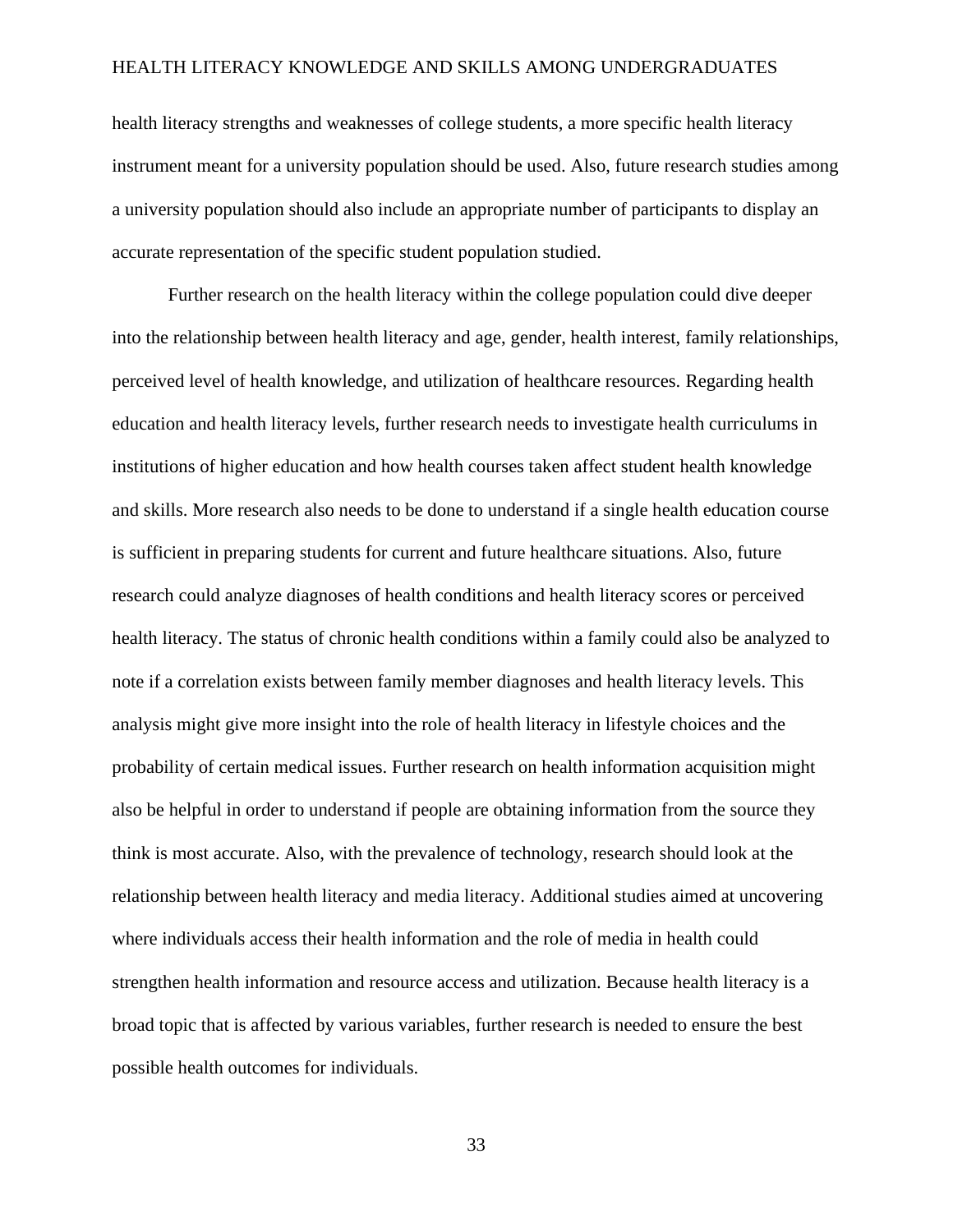### **Conclusion**

Health literacy plays an important role in successfully obtaining, understanding, and applying health information in everyday situations. Health literacy skills give individuals the ability to engage in preventive behaviors, communicate health issues, and avoid health consequences to ensure the best health outcomes possible. With improving low health literacy levels in the population, research notes the need for health education and calls on institutions of higher education to play a role in creating a more health literate population. Universities should take advantage of the academic setting and work to both educate and assess health literacy among their student population. The prioritization of health education within institutions of higher learning would allow students to graduate with the knowledge and skills needed to successfully navigate the current healthcare climate. Also, having a greater understanding for health literacy and its importance could lead universities to recognize health disparities among students and work to alter courses and resources to fit the needs of their students.

Improvements can always be made for students to obtain a stronger health foundation and greater confidence in health skills. College graduates should leave with the ability to contribute positively to health literacy rates in the country and to lessen the effects faced by the healthcare system due to low health literacy levels. Although the results in this study were not statistically significant, they add to the existing research on the topic. There is a need for more research on the topic, and for institutions of higher education to play a larger role in the understanding of the factors that contribute to both low and high health literacy scores among this specific population. With the continuation of research on this topic, more will be uncovered about health education and the effects of different variables impacting health literacy levels. Continued research will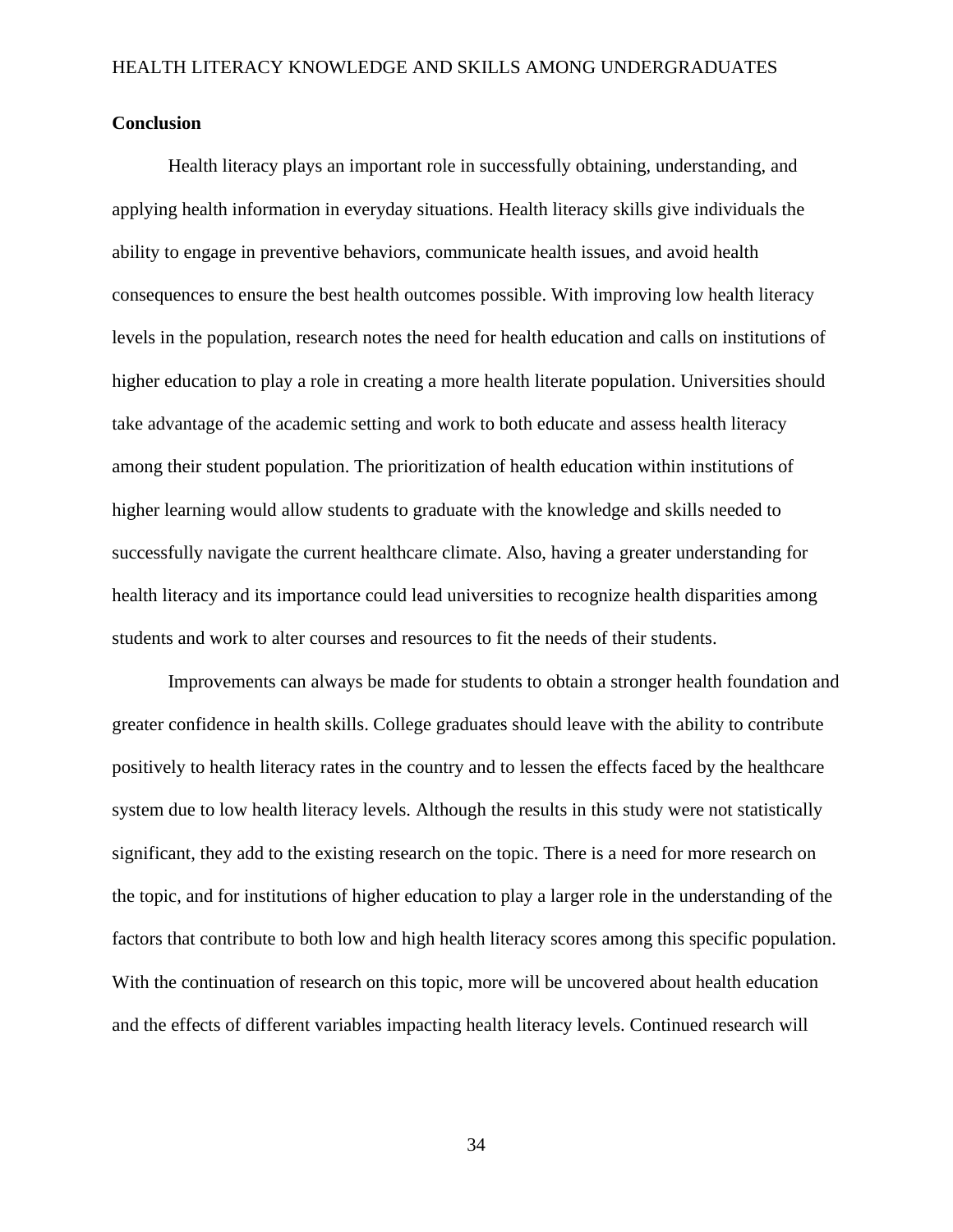lead to improvements not only in health knowledge and skills for students in institutions of higher learning, but also within the health literacy levels of the general population.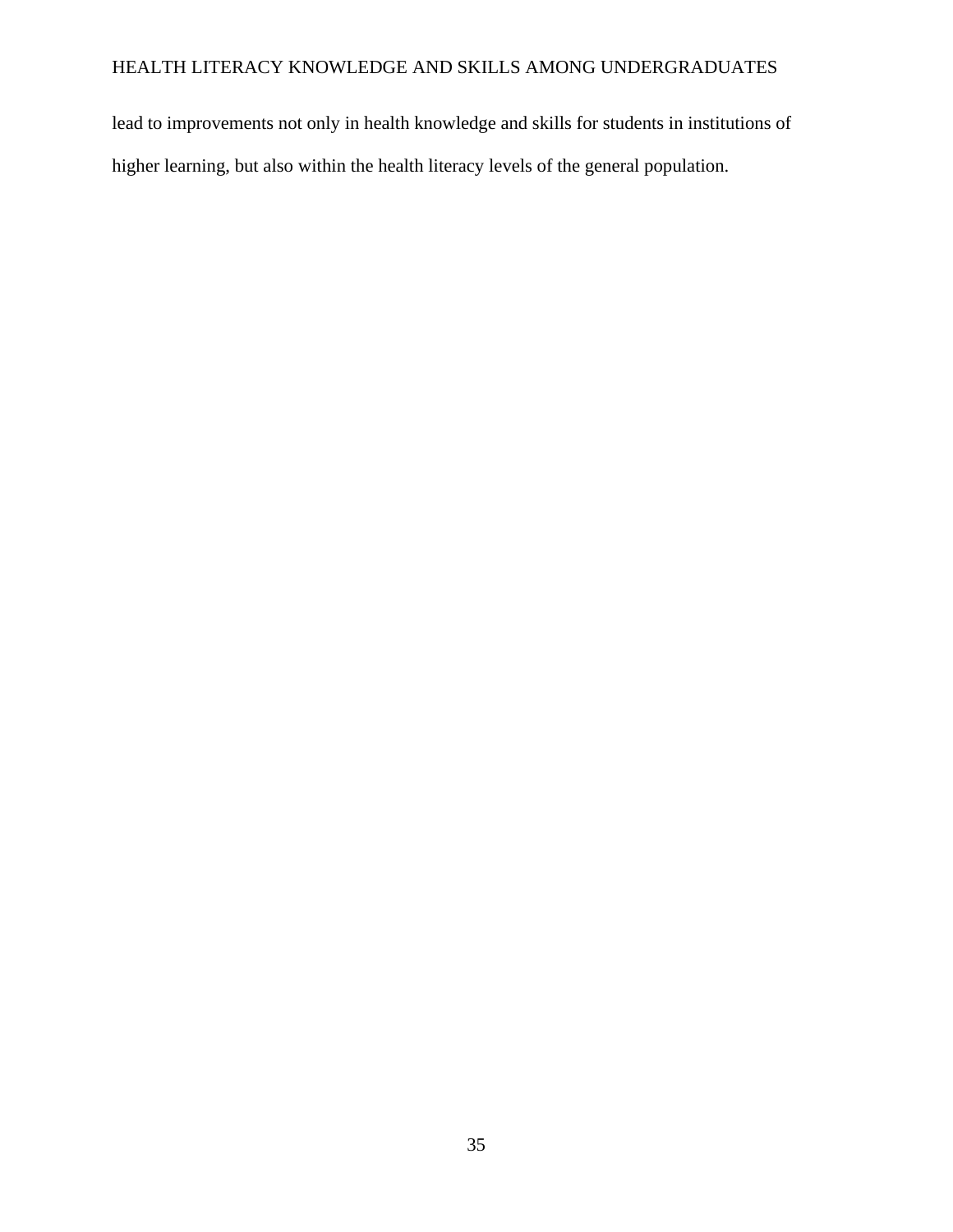#### **References**

- America's health literacy: Why we need accessible health information. (2008). Retrieved from U.S. Department of Health & Human Services website: https://health.gov/communication/literacy/issuebrief/
- Asibey, B. O., Agyemang, S., & Dankwah, A. B. (2017). The internet use for health information seeking among Ghanaian university students: A cross-sectional study. *International Journal of Telemedicine and Applications*, 1-9. https://doi.org/10.1155/2017/1756473
- Baker, D. W., Williams, M. V., Parker, R. M., Gazmararian, J. A., & Nurss, J. (1999). Short Test of Functional Health Literacy in Adults. PsycTESTS. doi:10.1037/t27961-000
- Basic, J. & Erdelez, S. (2015). The role of risky behaviors and health education in college students' health information acquisition on the internet. *Association for Information Science and Technology*, 1-7. doi.org/10.1002/pra2.2015.145052010049
- Benjamin R. M. (2010). Improving health by improving health literacy. *Public Health Reports*, *125*(6), 784–785. doi.org/10.1177/003335491012500602
- Bussell, J. K. & Brown, M. T. (2011). Medication adherence: WHO cares?. *Mayo Clinic Proceedings*, *86*(4), 304–314. doi:10.4065/mcp.2010.0575
- College health and safety. (2016). Retrieved from Centers for Disease Control and Prevention website: https://www.cdc.gov/family/college/index.htm
- DeMarco, J. & Nystrom, M. (2010). The importance of health literacy in patient education, *Journal of Consumer Health on the Internet*, 14:3, 294-301. doi.org/10.1080/15398285.2010.502021
- Dolezel, D., Shanmugam, R. & Morrison, E.M. (2018). Are college students health literate?, *Journal of American College Health,* 1-8. doi: 10.1080/07448481.2018.1539001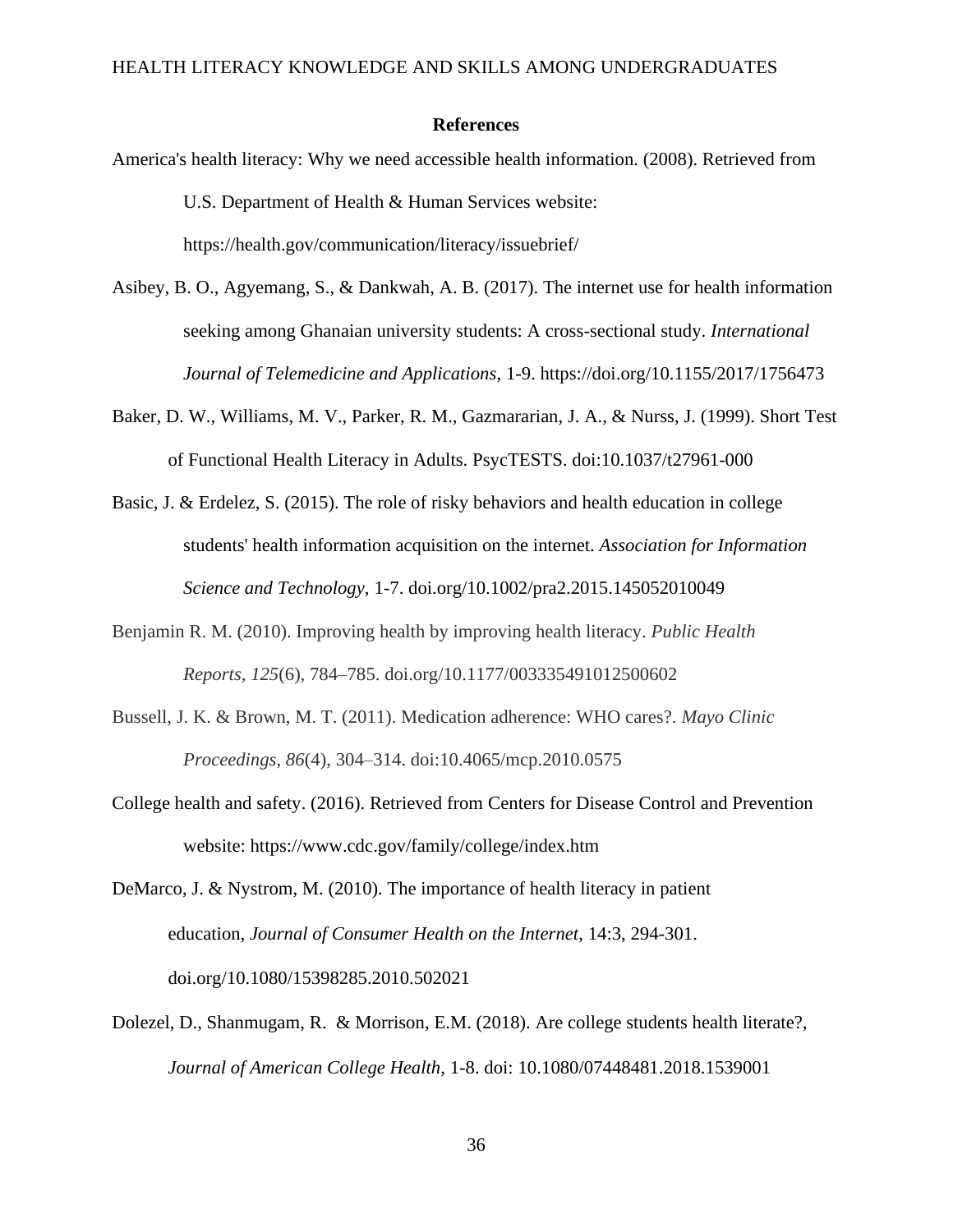Eisenberg, J.M. (2012). Mitigating the effects of low health literacy, *Comparative Effectiveness Review Summary Guides for Clinicians*. Retrieved from https://www.ncbi.nlm.nih.gov/books/NBK95340/

- Evans, A. Y., Anthony, E., & Gabriel, G. (2019). Comprehensive health literacy among undergraduates: A Ghanaian university-based cross-sectional Study. *Health Literacy Research and Practice*, *3*(4), e227–e237. doi: 10.3928/24748307-20190903-01
- Facts & figures. (2019). Retrieved from James Madison University website: https://www.jmu.edu/about/fact-and-figures.shtml
- Hansen, H., Shneyderman, Y. & Belcastro, P. (2015). Investigating the association of health literacy with health knowledge and health behavior outcomes in a sample of urban community college undergraduates, *American Journal of Health Education*, 46:5, 274-282. doi: 10.1080/19325037.2015.1055016
- Harper, R. (2014). Development of a health literacy assessment for young adult college students: A pilot study, *Journal of American College Health*, 62:2, 125-134. doi:10.1080/07448481.2013.865625
- Health literacy. (2020). Retrieved from Healthy People 2020 website: https://www.healthypeople.gov/2020/topicsobjectives/topic/social-determinants-health/interventions-resources/health-literacy
- Ickes, M. & Cottrell, R. (2010). Health literacy in college students, *Journal of American College Health*, 58:5, 491-498. doi: 10.1080/07448481003599104
- Haun, J., Nolan-Dodd, V., Varnes, J., Graham-Pole, J., Rienzo, B., & Donaldson, P. (2009). Testing the BRIEF health literacy screening tool. *Federal Practitioner*, 24-30.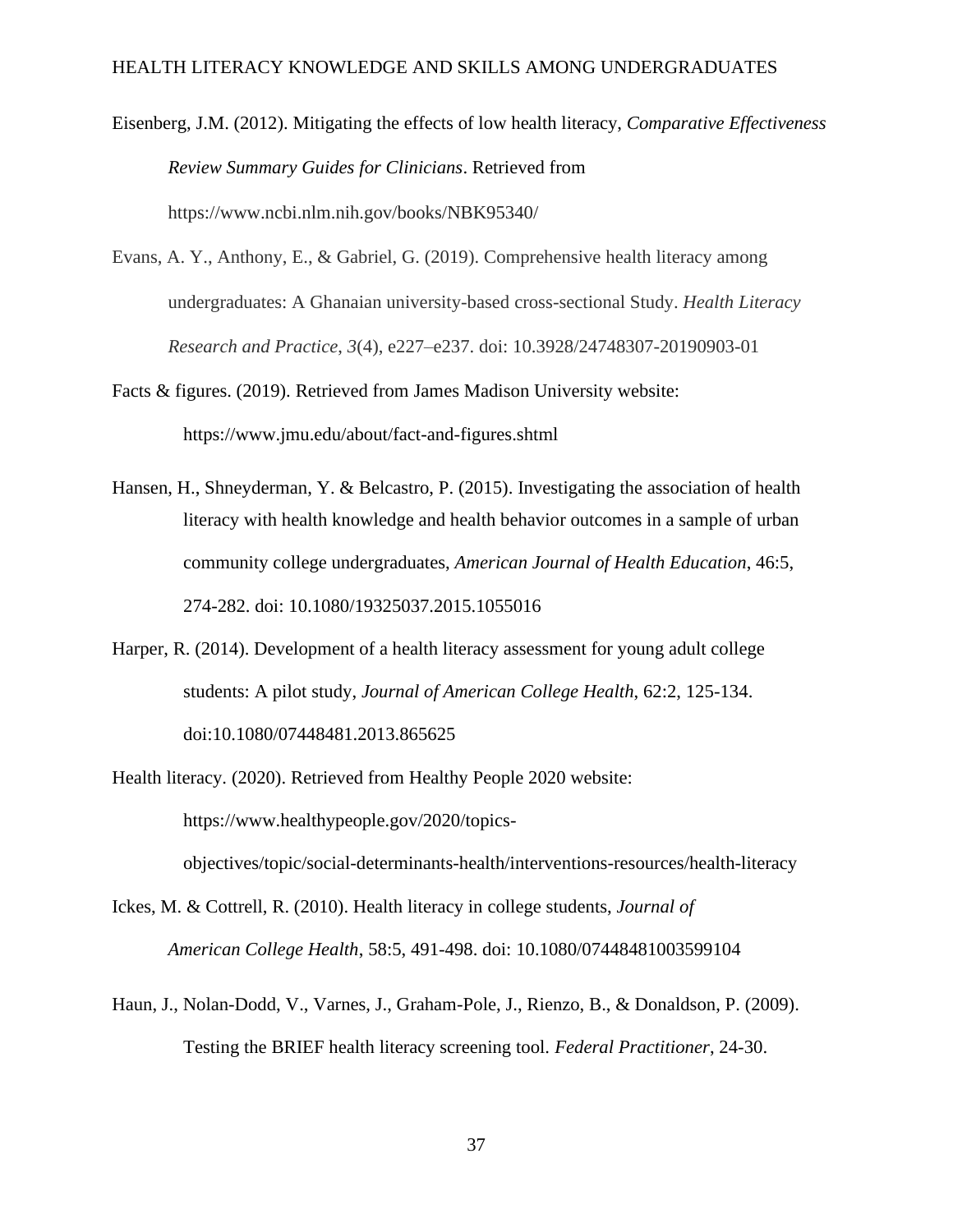- Joseph, R., Fernandes, S., Hyers, L., & O'Brien, K. (2016). Health literacy: A cross-disciplinary study American undergraduate college students. *Journal of Information Literacy*. doi.org/10.11645/10.2.2103
- JMU statistical summary. (2018). Retrieved from James Madison University website: https://www.jmu.edu/oir/oir-research/statsum/2017-18/2017-18toc.shtml
- Kim, S., Sinn, D., & Syn, S. Y. (2018). Analysis of college students' personal health information activities: Online survey. *Journal of Medical Internet Research*, *20*(4), e132. doi:10.2196/jmir.9391
- Knighton, A. J., Brunisholz, K. D., & Savitz, S. T. (2017). Detecting risk of low health literacy in disadvantaged populations using area-based measures. *Generating Evidence and Methods, 5*(3), 7. doi:10.5334/egems.191
- Kwan, M. Y., Arbour-Nicitopoulos, K. P., & Faulkner, G. (2016). Patterns of multiple health risk–behaviours in university students and their association with mental health: Application of latent class analysis. *Health Promotion and Chronic Disease Prevention in Canada*, *36*(8),163-170. doi:10.24095/hpcdp.36.8.03
- Lee, S. Y., Stucky, B. D., Lee, J. Y., Rozier, R. G., & Bender, D. E. (2010). Short Assessment of Health Literacy-Spanish and English: a comparable test of health literacy for Spanish and English speakers. *Health Services Research*, *45*(4), 1105–1120. doi:10.1111/j.1475- 6773.2010. 01119.x
- Liu, H., Zeng, H., Shen, Y., Zhang, F., Sharma, M., Lai, W., Zhao, Y. (2018). Assessment tools for health literacy among the general population: A systematic review. *International Journal of Environmental Research and Public Health*. doi:10.3390/ijerph15081711

McCambridge, J., Witton, J., & Elbourne, D. (2014). Systematic review of the Hawthorne effect: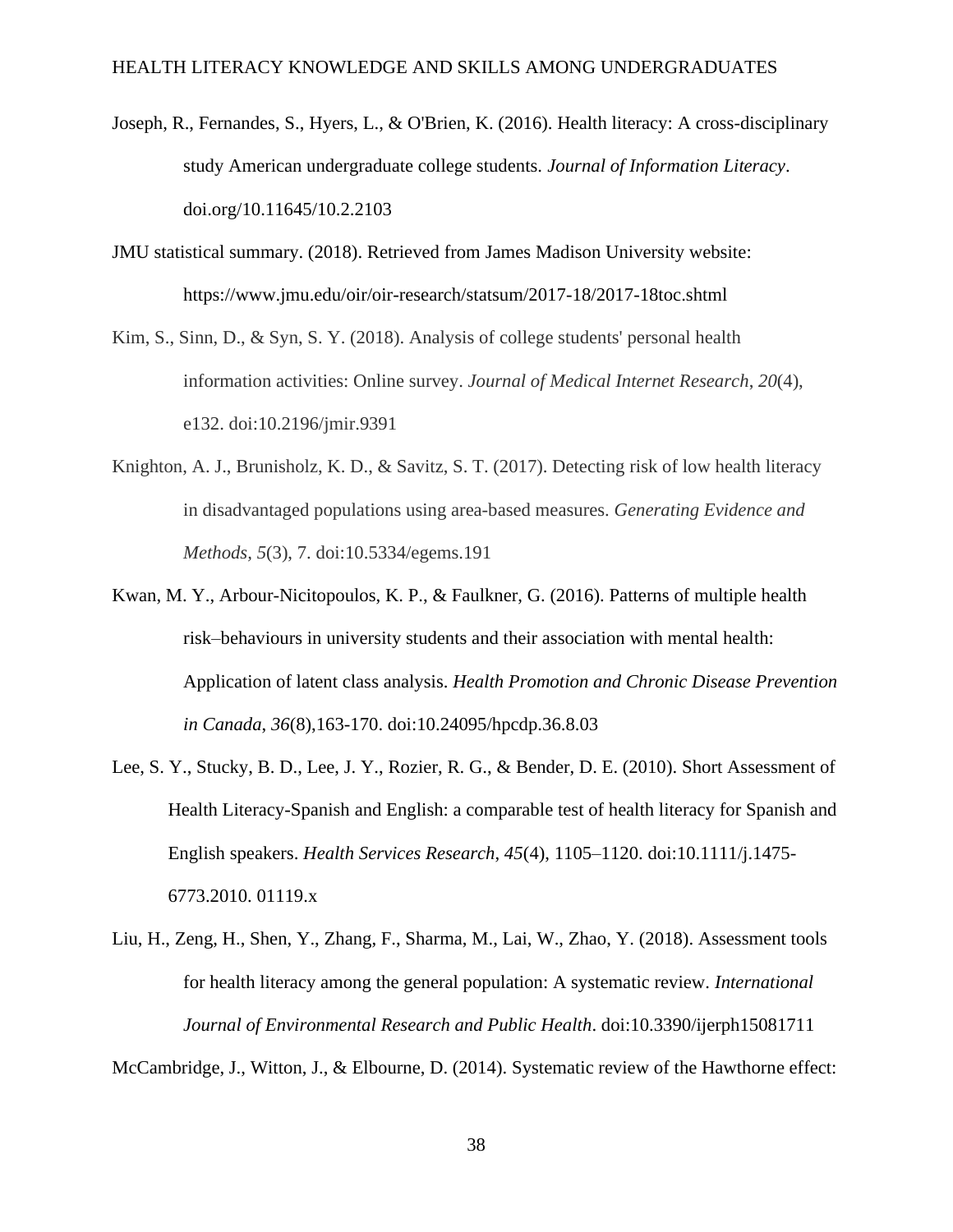New concepts are needed to study research participation effects. *Elsevier*, *3*, 267-277. doi: 10.1016/j.jclinepi.2013.08.015

- Nutbeam, D., McGill, B., & Premkumar, P. (2017). Improving health literacy in community populations: A review of progress. *Health Promotion International*, *33*(5), 901-911. doi: 10.1093/heapro/dax015
- Office of Disease Prevention and Health Promotion. (2019). Health communication and health information technology. Retrieved from https://www.healthypeople.gov/2020/topicsobjectives/topic/health-communication-and-health-information-technology
- Palumbo, R. (2015). Discussing the effects of poor health literacy on patients facing HIV: A narrative literature review. *International Journal of Health Policy and Management*, *4*(7), 417-430. doi:10.15171/ijhpm.2015.95
- Paasche-Orlow, M.K. & Wolf, M.S. (2007). The Causal Pathways Linking Health Literacy to Health Outcomes. *American Journal of Health Behavior,* 31(1). 19–26. doi[:10.5555/ajhb.2007.31.supp.S19](https://doi.org/10.5555/ajhb.2007.31.supp.S19)
- Pearson, R. (2018) Making use of the facts: A critical literacy approach to spark personal health action in college students, *American Journal of Health Education*, 49:1, 6-8. doi:10.1080/19325037.2017.1360811
- Polacek, G. N., Erwin, T. D., and Rau, J. G. (2013). The longitudinal impact of an undergraduate general education wellness course in early adulthood. *Journal of Health Education Teaching*, 4(1), 15-23.
- Rababah, J.A., Al-Hammouri, M.M., Drew, B.L., Aldalaykeh, M. (2019). Health literacy: exploring disparities among college students. *BMC Public Health* 19, 1401. doi:10.1186/s12889-019-7781-2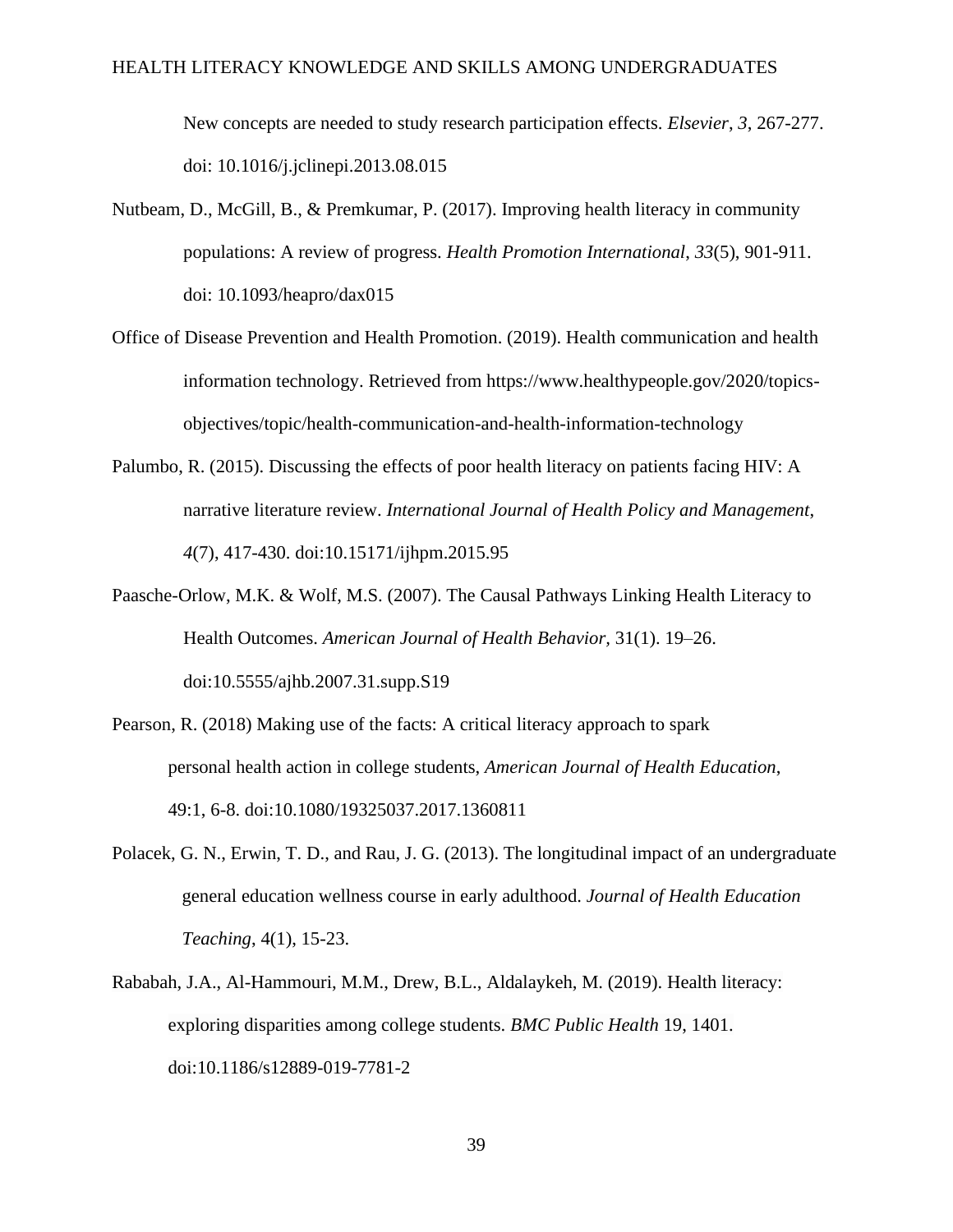- Rasu, R. S., Bawa, W. A., Suminski, R., Snella, K., & Warady, B. (2015). Health literacy impact on national healthcare utilization and expenditure. *International Journal of Health Policy and Management*, *4*(11), 747–755. doi:10.15171/ijhpm.2015.151
- Sand-Jecklin, K. & Coyle, S. (2013). Efficiently assessing patient health literacy: The BHLS instrument. *Clinical Nursing Research*, *23*(6), 581-600. doi:10.1177/1054773813488417
- Sand-Jecklin, K., & Coyle, S. (2014). Brief Health Literacy Screen [Database record]. Retrieved from PsycTESTS. doi:10.1037/t37729-000
- Sbaffi, L., & Zhao, C. (2019). Modeling the online health information seeking process: Information channel selection among university students. *Journal of the Association for Information Science Technology*, *71*(2), 196-207. doi:10.1002/asi.24230
- Sukys, S., Cesnaitiene, V. J., & Ossowsky, Z. M. (2017). Is health education at university associated with students' health literacy? Evidence from cross-sectional study applying HLS-EU-Q. *BioMed Research International*, 8516843. doi:10.1155/2017/8516843
- U.S. Department of Health and Human Resources: Office of Disease Prevention and Health Promotion. (2010). National action plan to improve health literacy. Retrieved from https://health.gov/sites/default/files/2019-09/Health\_Literacy\_Action\_Plan.pdf
- Vader, A. M., Walters, S. T., Roudsari, B., & Nguyen, N. (2011). Where do college students get health information? Believability and use of health information sources. *Society for Public Health Education*, 713-722. doi:10.1177/1524839910369995

Vamos, S., Yeung, P., Schaal, S., & Schlüter, K. (2016). Developing an online health literacy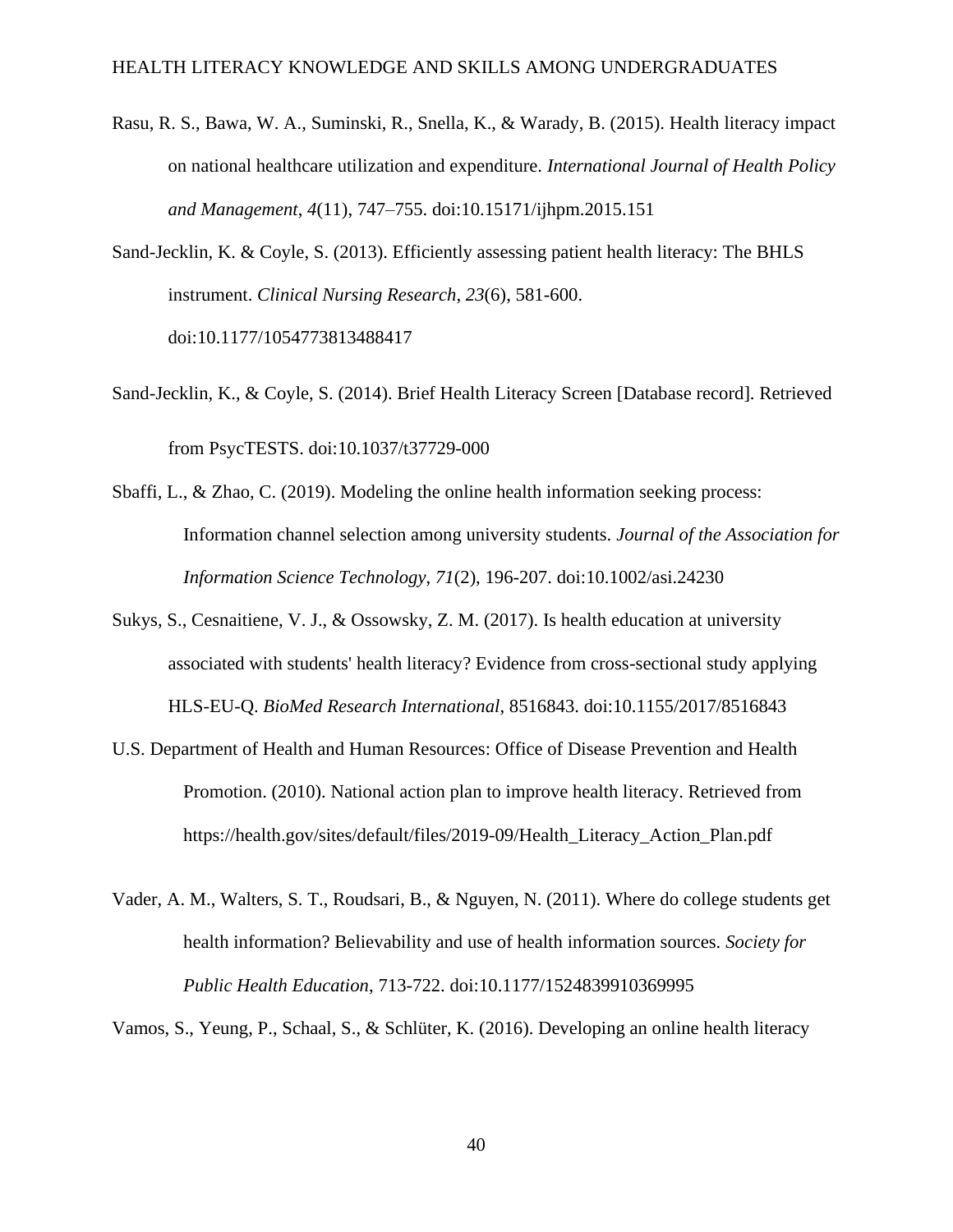curriculum for two German universities: A key stakeholder approach. *Global Health Promotion*. doi:10.1177/1757975916676958

Vernon, J. A., Trujillo, A., Rosenbaum, S., & DeBuono, B. (2007). *Low health literacy: Implications for national health policy*. Retrieved from Public Health George Washington University website: https://publichealth.gwu.edu/departments/healthpolicy/CHPR/downloads/ LowHealthLiteracyReport10\_4\_07.pdf

- Yang, S. C., Luo, Y. F., & Chiang, C. H. (2017). The Associations among individual factors, eHealth literacy, and health-promoting lifestyles among college students. *Journal of Medical Internet Research*, *19*(1), e15. doi:10.2196/jmir.5964
- Wallston, K. A., Cawthon, C., McNaughton, C. D., Rothman, R. L., Osborn, C. Y., & Kripalani, S. (2014). Psychometric properties of the brief health literacy screen in clinical practice. *Journal of General Internal Medicine*, *29*(1), 119–126. doi:10.1007/s11606- 013-2568-0
- Willens, D. E., Kripalani, S., Schildcrout, J. S., Cawthon, C., Wallston, K., Mion, L. C., ... Roumie, C. L. (2013). Association of brief health literacy screening and blood pressure in primary care. *Journal of Health Communication*, *18*, 129-142. doi:10.1080/10810730.2013.825663
- Williams, M.V., Davis, T.C., Parker, R.M., Weiss, B.D. (2002). The role of health literacy in patient–physician communication. *Family Medicine*, 34, 383-389.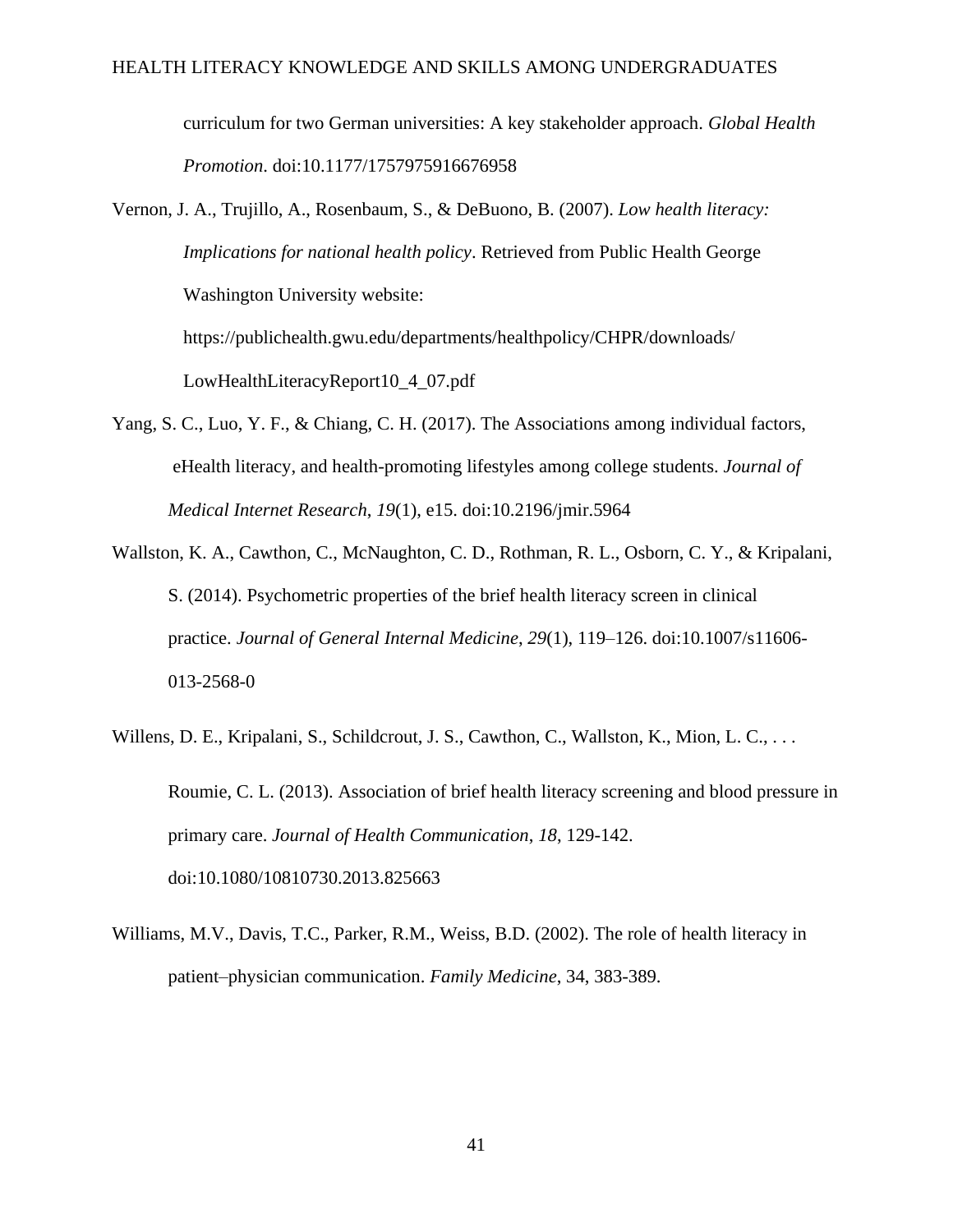# **Appendix A**

## **Short Assessment of Health Literacy**

**Instructions: For each number, mark the word in the key or distractor column that is more similar or has the closest meaning to the stem word provided. If you are unsure, mark the "don't know" option.**

| <b>Stem</b>      | <b>Key or Distracter</b> |            | Don't know |
|------------------|--------------------------|------------|------------|
| 1. kidney        | urine                    | fever      | don't know |
| 2. occupation    | work                     | education  | don't know |
| 3. medication    | instrument               | treatment  | don't know |
| 4. nutrition     | healthy                  | soda       | don't know |
| 5. miscarriage   | loss                     | marriage   | don't know |
| 6. infection     | plant                    | virus      | don't know |
| 7. alcoholism    | addiction                | recreation | don't know |
| 8. pregnancy     | birth                    | childhood  | don't know |
| 9. seizure       | dizzy                    | calm       | don't know |
| $10.$ dose       | sleep                    | amount     | don't know |
| 11. hormones     | growth                   | harmony    | don't know |
| 12. abnormal     | different                | similar    | don't know |
| 13. directed     | instruction              | decision   | don't know |
| 14. nerves       | bored                    | anxiety    | don't know |
| 15. constipation | blocked                  | loose      | don't know |
| 16. diagnosis    | evaluation               | recovery   | don't know |
| 17. hemorrhoids  | veins                    | heart      | don't know |
| 18. syphilis     | contraception            | condom     | don't know |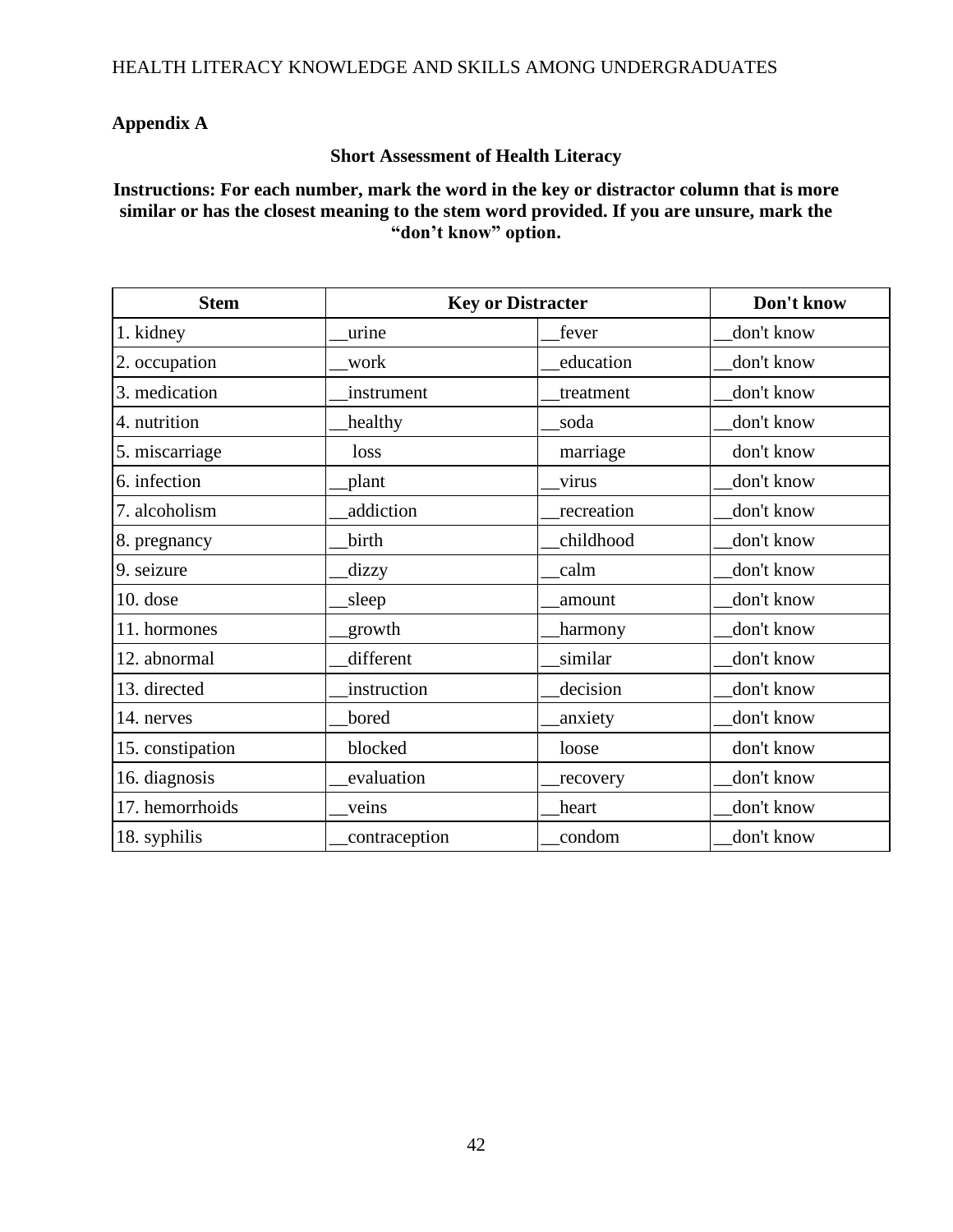# **Appendix B**

# **Brief Health Literacy Screen**

# **Instructions: Please check the appropriate response to each question in the left column. Only check the response in the left column.**

| 1. If you need to go to the doctor, clinic or<br>hospital, how confident are you in filling out<br>the medical forms by yourself?                                                                                                                 | <b>Health Literacy Score</b><br>(Do not write in this column) |
|---------------------------------------------------------------------------------------------------------------------------------------------------------------------------------------------------------------------------------------------------|---------------------------------------------------------------|
| $---$ Not at all confident $(1)$<br>$--- A$ little confident $(2)$<br>---- Somewhat confident (3)<br>---- Quite Confident (4)<br>---- Extremely confident (5)                                                                                     |                                                               |
| 2. How often do you have someone (family<br>member of staff at the clinic or hospital) help<br>you to read health or medical forms?                                                                                                               |                                                               |
| $---$ Always $(1)$<br>$---$ Often $(2)$<br>$---$ Sometimes $(3)$<br>---- Occasionally (4)<br>$---$ Never $(5)$                                                                                                                                    | -------------                                                 |
| 3. How often do you have problems learning<br>about your health because of trouble<br>understanding written health information?<br>$---$ Always $(1)$<br>$---$ Often $(2)$<br>$---$ Sometimes $(3)$<br>---- Occasionally (4)<br>$---$ Never $(5)$ |                                                               |
| 4. How often do you have trouble<br>understanding what your doctor, nurse, or<br>pharmacist (druggist) tells you about your<br>health or about treatments?<br>$---$ Always $(1)$<br>$---$ Often $(2)$                                             |                                                               |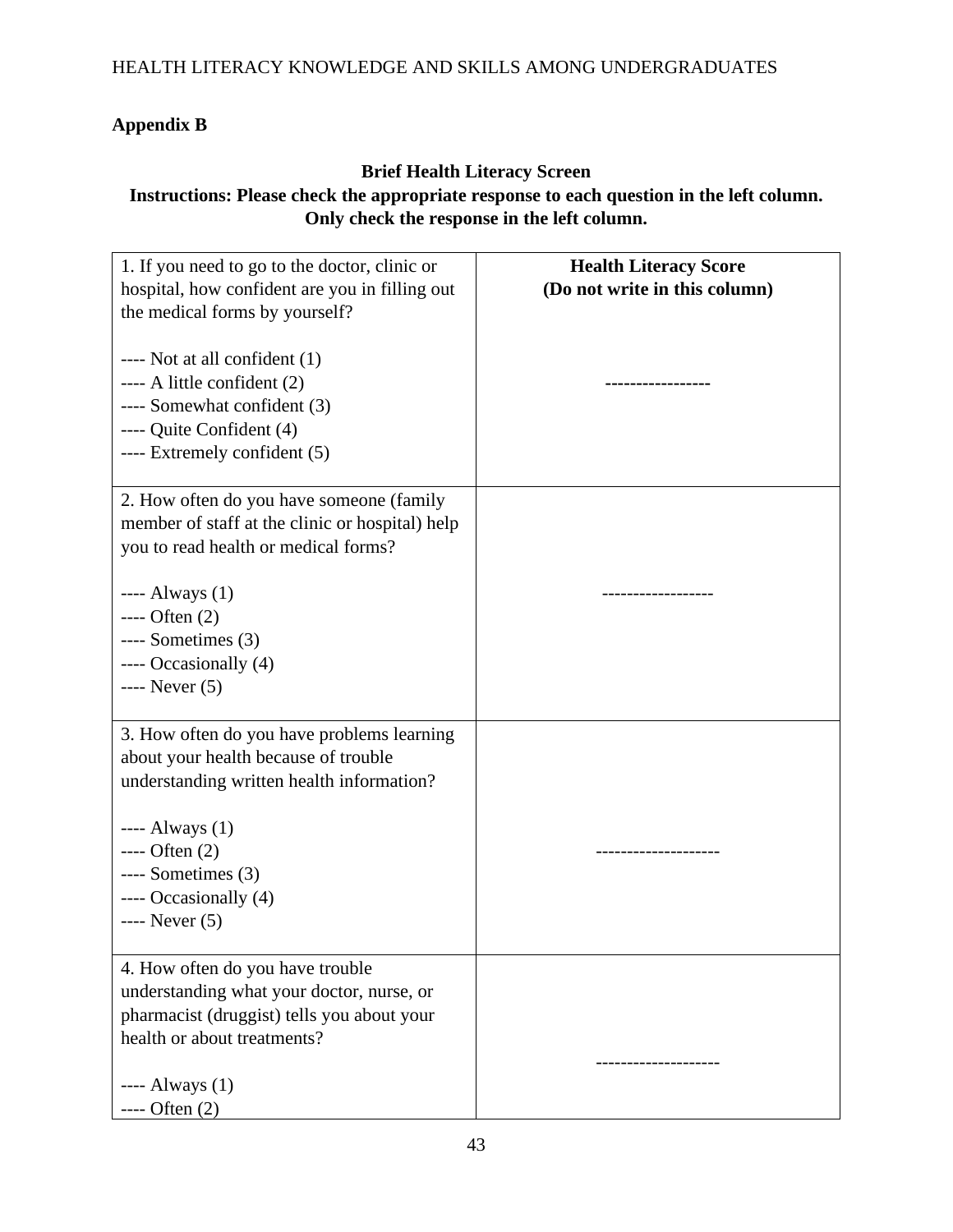| $---$ Sometimes $(3)$<br>$---$ Occasionally $(4)$<br>$---$ Never $(5)$                                                                  |                  |
|-----------------------------------------------------------------------------------------------------------------------------------------|------------------|
| 5. How often do you have trouble<br>remembering instructions from the doctor,<br>nurse or pharmacists (druggist) after you get<br>home? |                  |
|                                                                                                                                         |                  |
| $---$ Always $(1)$                                                                                                                      |                  |
| $---$ Often $(2)$                                                                                                                       |                  |
| $---$ Sometimes $(3)$                                                                                                                   |                  |
| $---$ Occasionally $(4)$                                                                                                                | Total: --------- |
| $---$ Never $(5)$                                                                                                                       |                  |
|                                                                                                                                         |                  |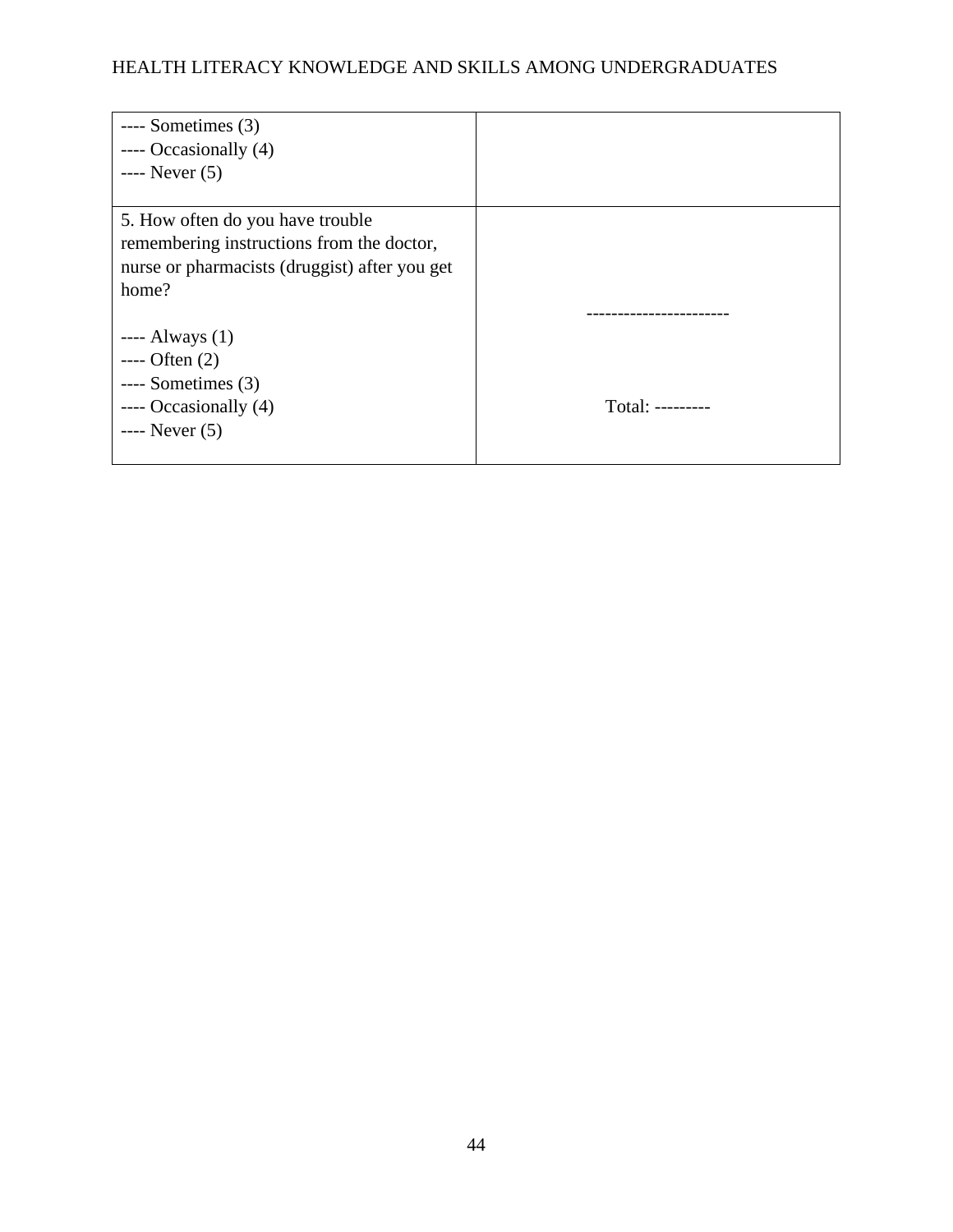## **Appendix C**

## **Demographic Questions**

### **1. With which of the following do you identify?**

- o Woman
- o Man
- o Non-Binary
- $\circ$  Other

### **2. What is your academic year?**

- o Freshman
- o Sophomore
- o Junior
- o Senior
- o Other

### **3. Which of the following best describes your race or ethnicity?**

- o American Indian
- o Hispanic or Latino
- o Asian
- o African American
- o Caucasian/ White
- o Other \_\_\_\_\_\_\_\_\_\_\_\_\_\_\_\_\_\_\_\_\_\_\_\_\_

## **4. Is one or both of your parents/guardians in a health profession?**

**(Ex: health aide, health educator, medical assistant, medical technician, nurse, physician)**

- o Yes
- o No
- o I don't know

### **5. Have you ever been diagnosed with a chronic health condition?**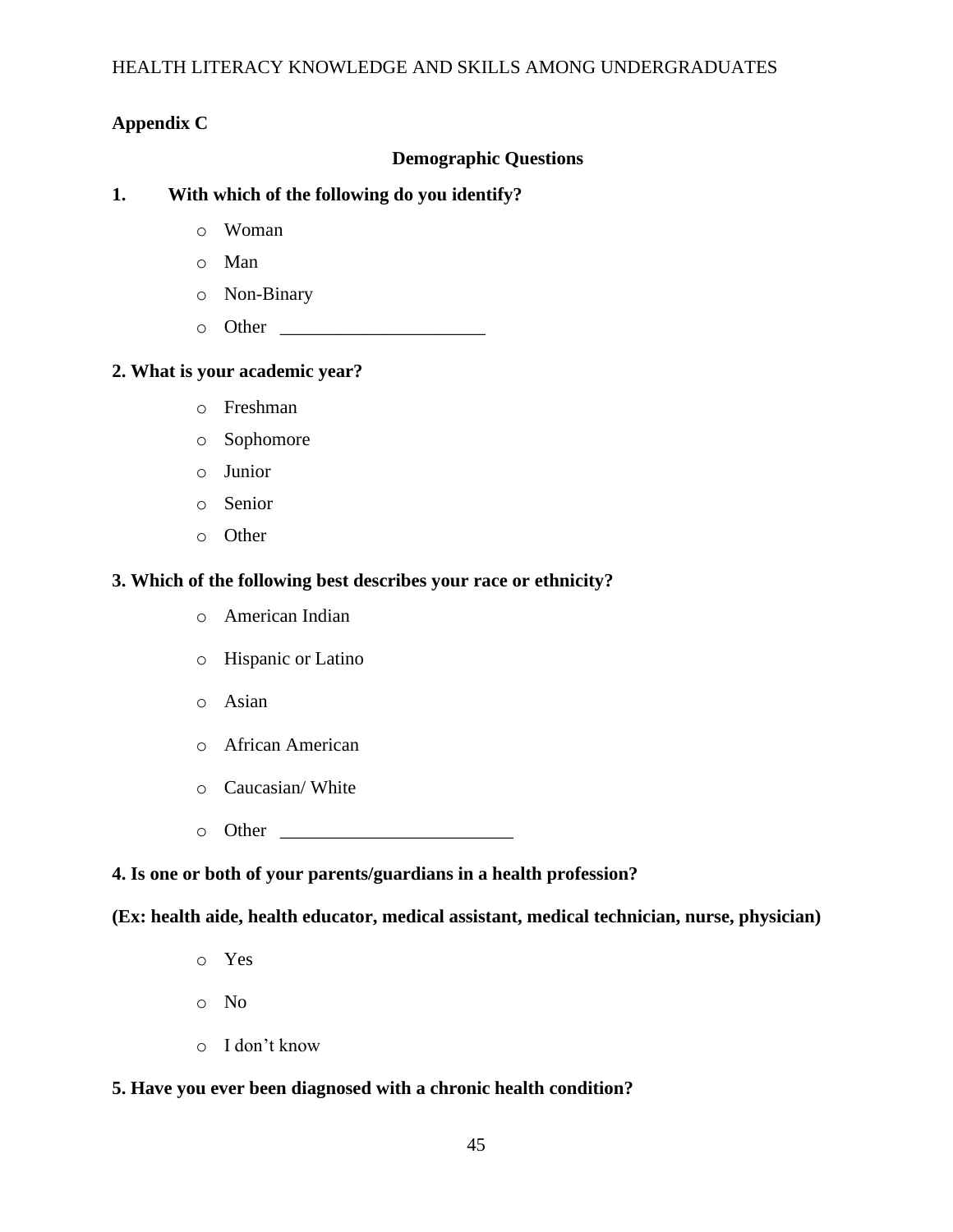- o Yes
- o No
- o I don't know
- o Prefer not to answer

# **6. What general health education course did you take at James Madison University?**

- o Health 100
- o Kinesiology 100
- o I haven't taken one of these courses yet

# **7. Are you aware of the services that are provided by The Well: The Office of Health**

## **Promotion and Well-Being?**

- o Yes
- o No
- o I don't know

## **8. Have you ever utilized services from the following program areas through The Well?**

## **(Select all that apply)**

- o Alcohol and other drug abuse prevention
- o Peer Health Educators
- o Sexual violence advocacy and prevention
- o Healthy Sexuality
- o Sexual Orientation, Gender identity, and Expression (SOGIE)
- o Reality Educators Advocating Campus Health (REACH)
- o I haven't utilized any services from The Well

## **9. What is your academic major?**

\_\_\_\_\_\_\_\_\_\_\_\_\_\_\_\_\_\_\_\_\_\_\_\_\_\_\_\_\_\_